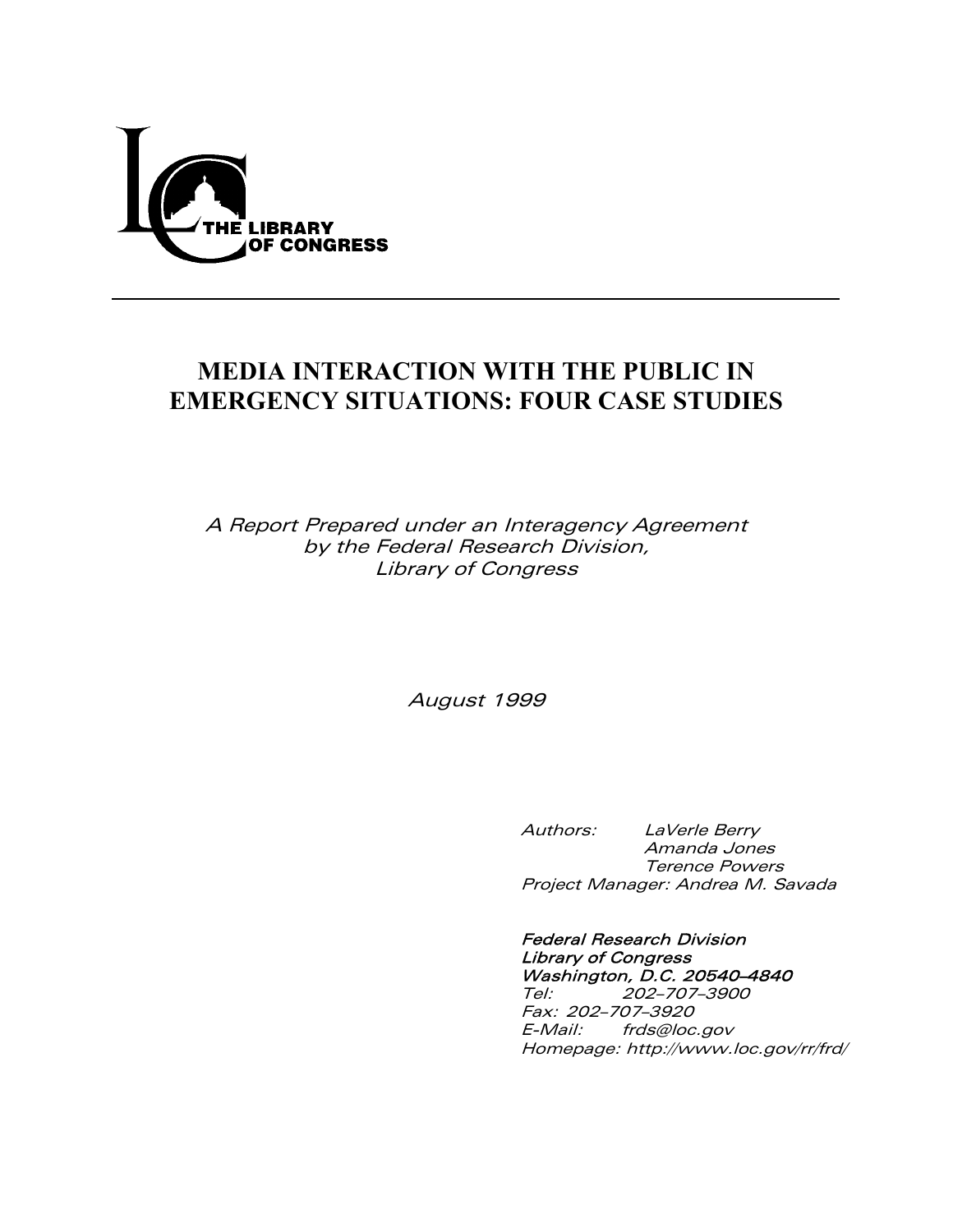#### **PREFACE**

The following report provides an analysis of media coverage of four major emergency situations in the United States and the impact of that coverage on the public. The situations analyzed are the Three Mile Island nuclear accident (1979), the Los Angeles riots (1992), the World Trade Center bombing (1993), and the Oklahoma City bombing (1995). Each study consists of a chronology of events followed by a discussion of the interaction of the media and the public in that particular situation. Emphasis is upon the initial hours or days of each event.

Print and television coverage was analyzed in each study; radio coverage was analyzed in one instance. The conclusion discusses several themes that emerge from a comparison of the role of the media in these emergencies. Sources consulted appear in the bibliography at the end of the report.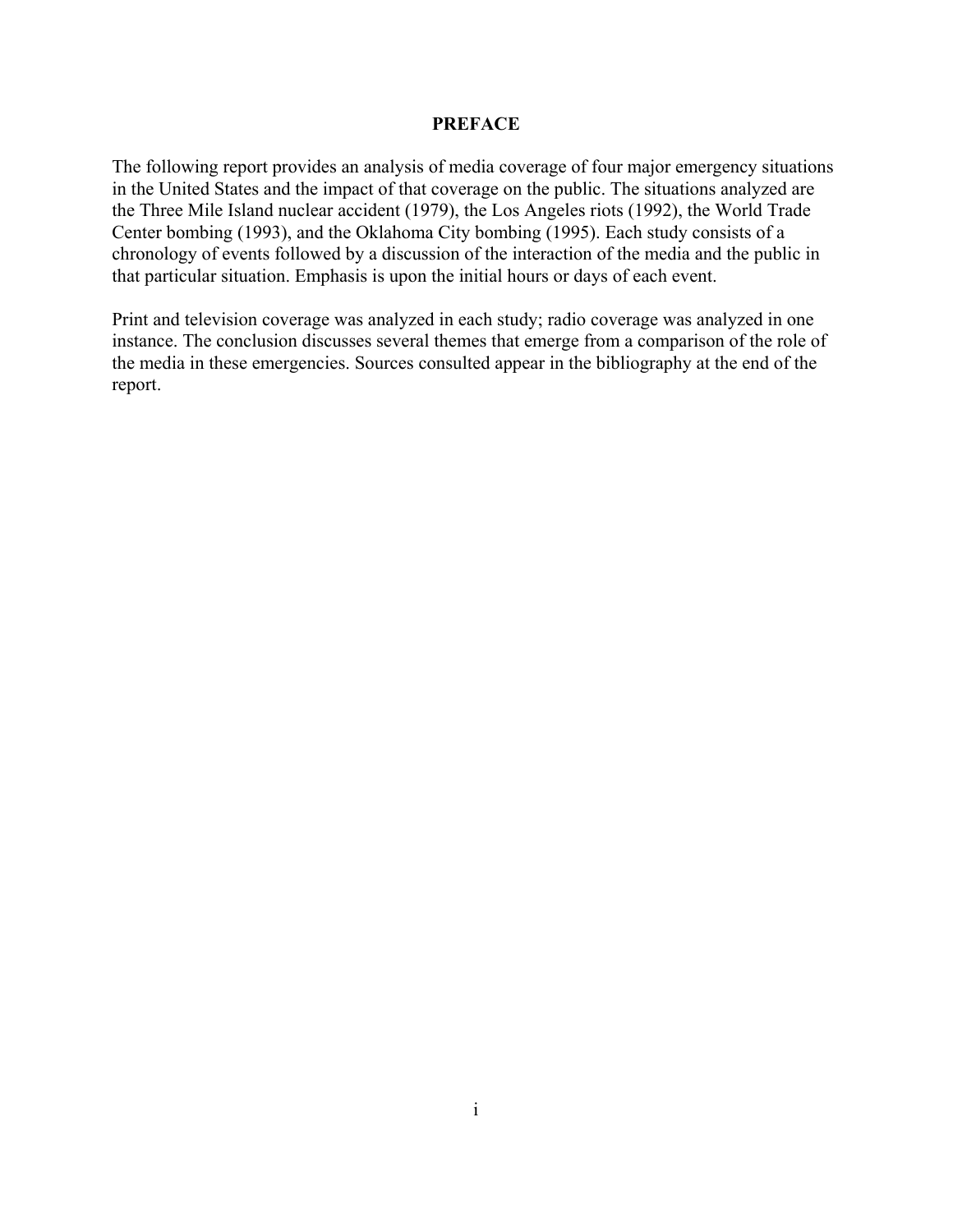## **TABLE OF CONTENTS**

| The Media as a Source of Emergency Information and Relief  44<br>Graphic or Sensational Media Coverage and Privacy Violations  45 |  |
|-----------------------------------------------------------------------------------------------------------------------------------|--|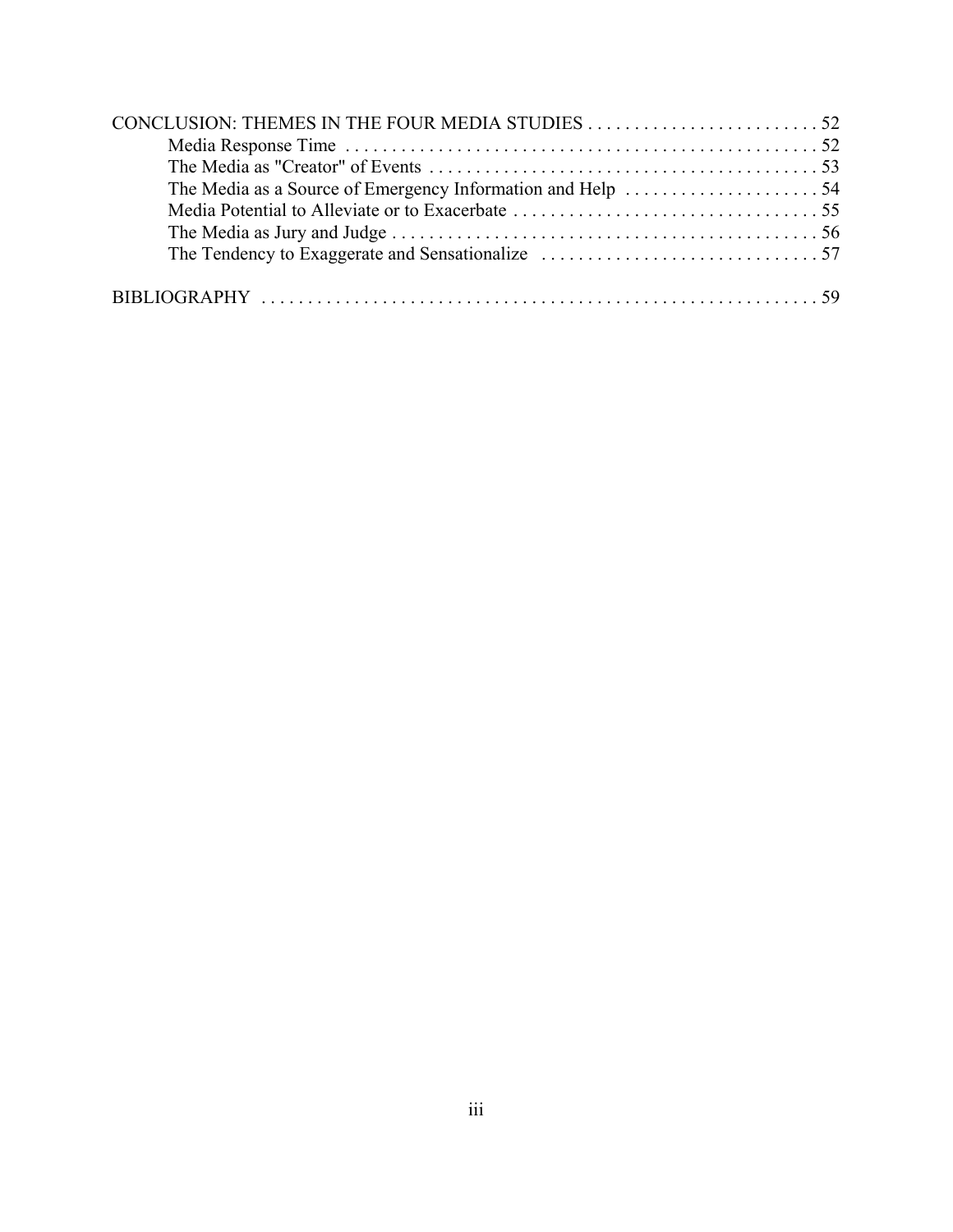### **INTRODUCTION: THE MEDIA IN EMERGENCY SITUATIONS**

Emergency situations arise from a wide variety of natural and man-made events ranging from earthquakes and hurricanes to domestic disturbances and terrorist strikes to nuclear power accidents and airplane crashes. Information about these events can be disseminated by several means, but one of the most important channels for communicating information about emergency situations is the modern mass media. Despite reservations that may be expressed about their ability to play the role of communicator impartially, the media transmit considerable information about the circumstances and hazards of emergencies to a wide audience.

In attempting to understand how the media function, it may be useful to describe journalists' work in terms of three types of "games."<sup>1</sup> These "games" help conceptualize the ways in which the media generally handle the information they pass forward to the public. The first game may be termed the "gatekeeper game" in which a newsroom, as an organization, sets the rules and packages "the news" for its readers. Journalists decide what information is to be passed on from sources of knowledge to a mass audience, what should be changed, and what information should and should not be passed through media channels.

A second activity could be called the "objectivity game." Here, a newsroom crew simply follows its own interests in pursuit of news, which journalists may perceive as the equivalent of serving the public interest. In so doing, however, journalists generally insist upon defining what they do in their own terms, not those of "the public's interest."

A third perspective is what may be termed "the reporting game." Journalists do not "make" the news or have a specific agenda, they would argue, they simply "report" it. Their reports mirror reality. This is the view reflected in CBS anchorman Walter Cronkite's quip at the conclusion of his newscasts: "And that's the way it is."

In emergency situations, the media may function in a number of ways. They "originate" or "create" news through their own independent reporting. They also serve as a conduit for emergency information from official sources and, in addition, function as a filter or independent check on emergency-related news issued by official emergency personnel.<sup>2</sup> Should private citizens wish for an alternative to the media, they can turn to government agencies and social networks for information and help.

<sup>1</sup> Ford N. Burkhart, *Media, Emergency Warnings, and Citizen Response* (Boulder, Colorado: Westview Press, 1991), 3-4.

 $<sup>2</sup>$  Burkhart, 12.</sup>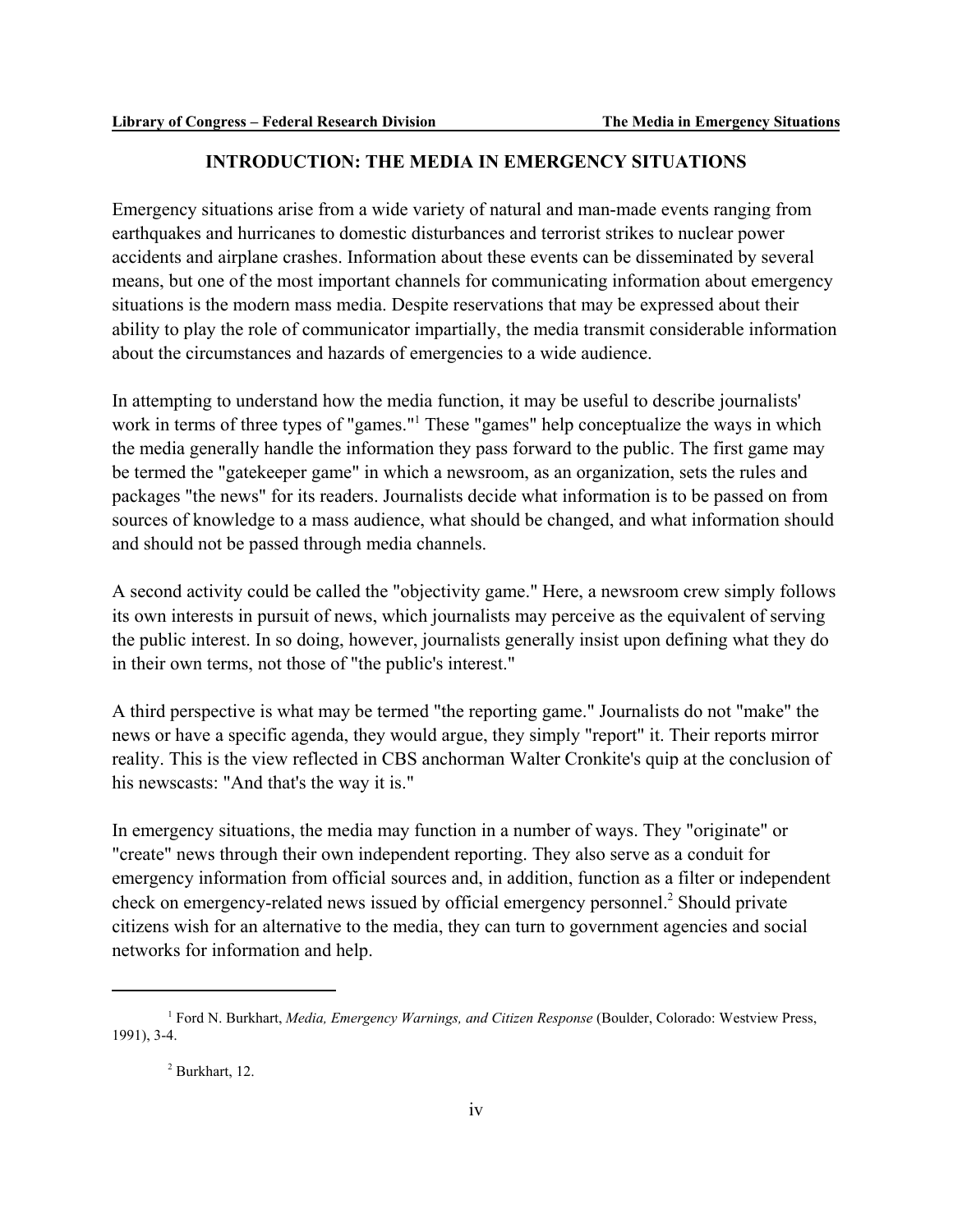From the point of view of disaster management, emergency situations most commonly involve four phases of activity: mitigation, preparedness, response, and recovery.<sup>3</sup> Although the media may play a role all four phases, interacting with the public and with disaster response personnel in a variety of ways, they are least important in disaster mitigation and probably most important in the response phase.

In the preparedness phase, television and radio normally play the major roles, disseminating warnings, weather information, and evacuation instructions and airing official bulletins. If the onset of a disaster is slow, newspapers can also help to transmit preparedness information. Effective personal relationships between journalists and public officials can greatly facilitate the dissemination of disaster warnings. Disaster planning since the Three Mile Island nuclear accident, for example, has focused on including the news media as part of the preparedness team rather than as an entity to be dealt with after the onset of an emergency.<sup>4</sup>

During the response phase, emergency managers undertake the immediate, largely local effort to cope with the disaster as it unfolds. In this phase, the media become one of the most important sources of local and national information about the crisis. Aside from spreading information about the emergency, the media can continue to work in a disseminator role, seeking official information about what happened and how citizens can best respond and giving help and advice to victims. Television crews can be expected to cover action on the spot, to record relief efforts, and to document damage to property and the number of persons in need of aid. Radio and newspapers can also help to publicize officials' instructions and to record relief efforts.<sup>5</sup>

In the recovery phase of an emergency, the media can often provide documentation of the impact of a disaster or of a relief operation. Hour-by-hour coverage can be especially valuable in the absence of information from established formal channels. In addition to continuing to provide information and advice to victims and others in the wake of disasters, the media may also use editorials and analytic columns to assess the seriousness of the emergency and the effectiveness of the relief effort.<sup>6</sup>

In regard to the roles the media play in disaster situations, it would be well to recall the different ways in which journalists view themselves—as gatekeepers, objective observers, or reporters of

5 Burkhart, 10, 19.

<sup>3</sup> Burkhart, 8.

<sup>4</sup> Burkhart, 20.

<sup>6</sup> Burkhart, 21-22.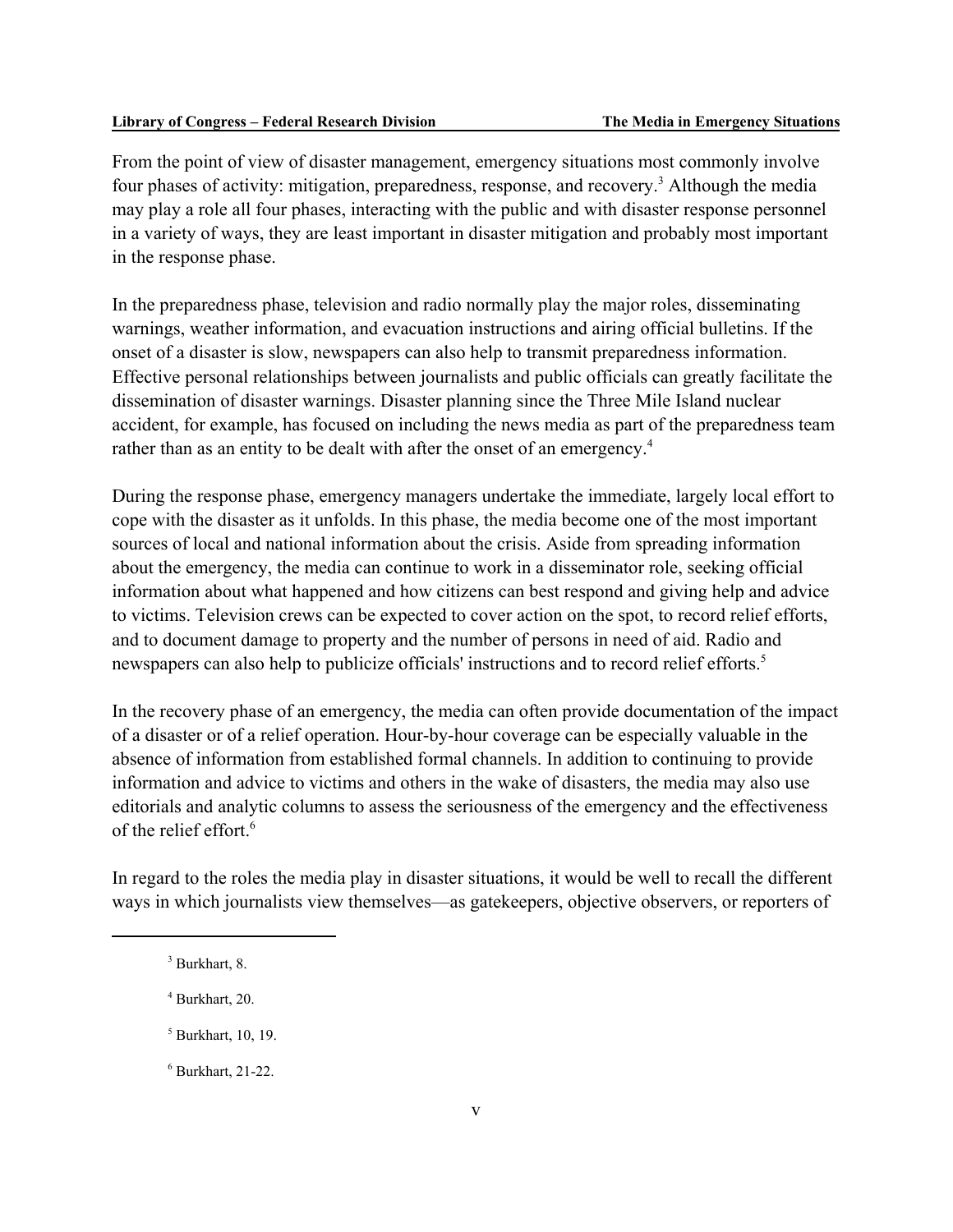events. Journalists may sincerely believe that through their reporting they render a public service, but even as they provide news coverage in emergencies, the media insist on control over selection and presentation of content. Media organizations alter, sift, integrate, condense, and summarize the information they receive from their sources, whatever they may be.<sup>7</sup>

While these generalizations hold true in most cases, it is also true that the media are multifaceted, being composed of print media, television, radio, network news organizations, and cable companies. As Richard Turner, a *Newsweek* columnist noted recently in a discussion about the media, "News consumers in the 1990s need to recognize that there's no media monolith out there. Everybody's product is different."<sup>8</sup> They gather news differently, they package it differently, and they report it differently.

No matter what form they take, the media play a key role in determining the public's response to a given situation, especially an emergency. "Nowadays TV crews get to the major crises before we do," said a source with the humanitarian organization Doctors Without Borders. "Television can almost make or break a humanitarian crisis by deciding how to play it."<sup>9</sup> The four cases studies that follow show the variety of ways in which the media covered four well-known emergency situations in the United States and the impact of that coverage on the public.

<sup>7</sup> Burkhart, 18.

<sup>8</sup> "All Carnage, All the Time," *Newsweek*, 23 August 1999, 45.

<sup>9</sup> Peter Ford, "What About Disasters TV Crews Miss?" *Christian Science Monitor*, 26 August 1999, 1, 8.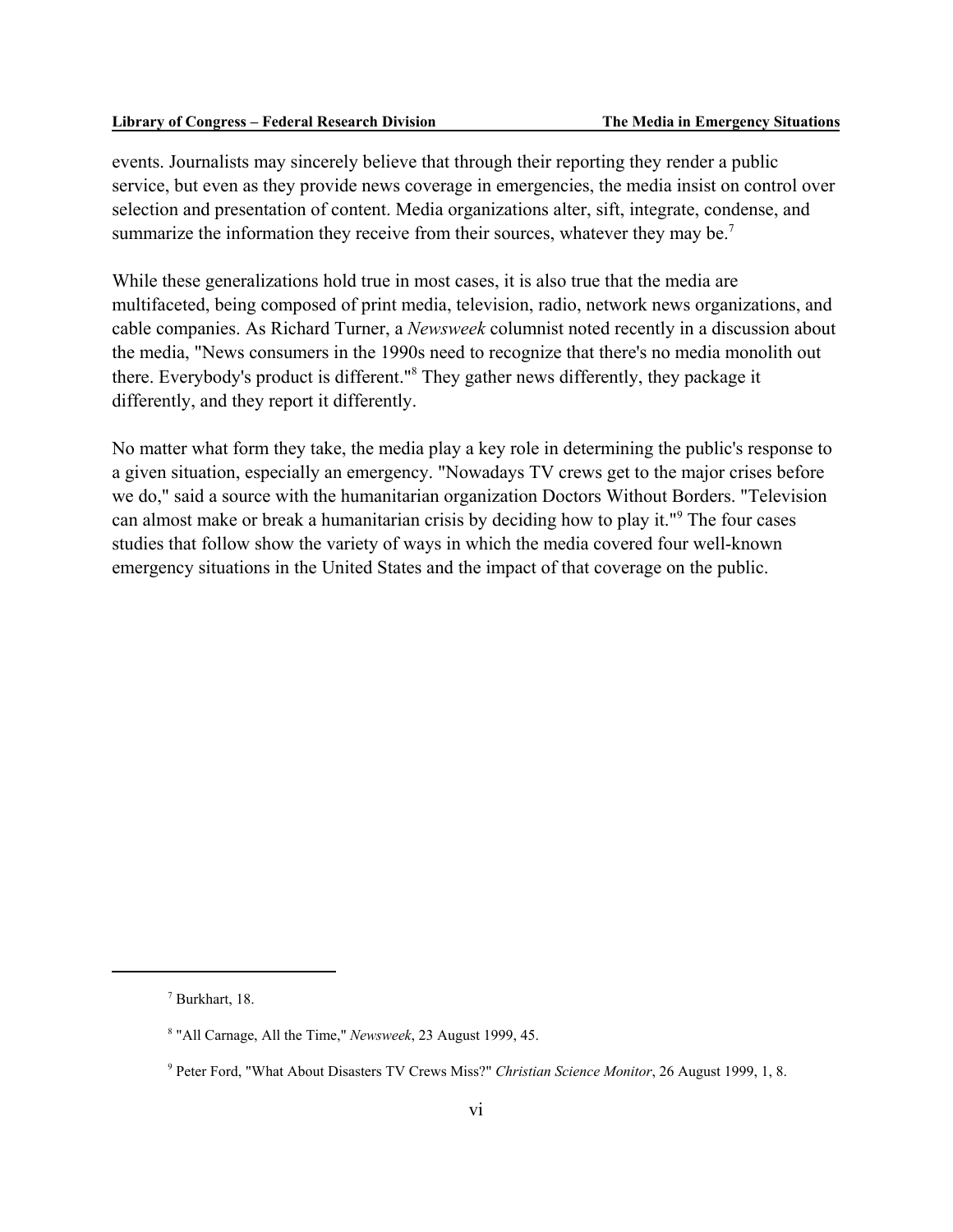### **THE THREE MILE ISLAND NUCLEAR ACCIDENT, 1979**

### **Chronology of Events, March 28–April 1, 1979**<sup>10</sup>

#### *Day 1: Wednesday, March 28:*

*4:00 a.m.:* A relief valve connected to Unit 2 reactor's primary coolant system sticks open, releasing radioactive steam and water into a drain tank and then onto the floor of the containment building. The stuck valve is one of a series of equipment glitches and staff misjudgments that result in a release of radioactivity from Unit 2 at Three Mile Island (TMI) shortly after 4:30 am. Further releases of radioactivity follow during the morning.

*7:24 a.m.:* Metropolitan Edison (Met Ed), the utility operating the TMI nuclear facility, declares a "general emergency," the first time such a declaration has been made in the history of U. S. commercial nuclear power. The declaration heralds the danger of off-site radiation.

*7:40 a.m.:* Two Met Ed spokesmen announce a reactor "malfunction" but do not mention the general emergency or off-site radiation.

*7:50 a.m.:* Met Ed contacts the Nuclear Regulatory Commission (NRC) in Bethesda, Maryland.

*9:02 a.m.:* An Associated Press bulletin reports that a general emergency has been declared at TMI but that no radiation has been released into the atmosphere.

*9:30 a.m.:* A Met Ed press release says: "No off-site radiation has been found and we do not expect any." No mention is made of a general emergency.

*12:00 p.m.:* Met Ed spokesmen deny significant levels of radiation have been recorded and say that "none are expected outside the plant."

*1:30 p.m.:* John Herbein, Met Ed's vice-president for generating and chief utility spokesman during the accident, admits to low-level radiation at the edge of the plant site.

<sup>&</sup>lt;sup>10</sup> Based on chronologies in United States, *Staff Report to The President's Commission on the Accident at Three Mile Island: Report of the Public's Right to Information Task Force* (Washington: GPO, 1979), 24-28; and Robert del Tredici, *The People of Three Mile Island* (San Francisco: Sierra Club Books, 1980), 8-11.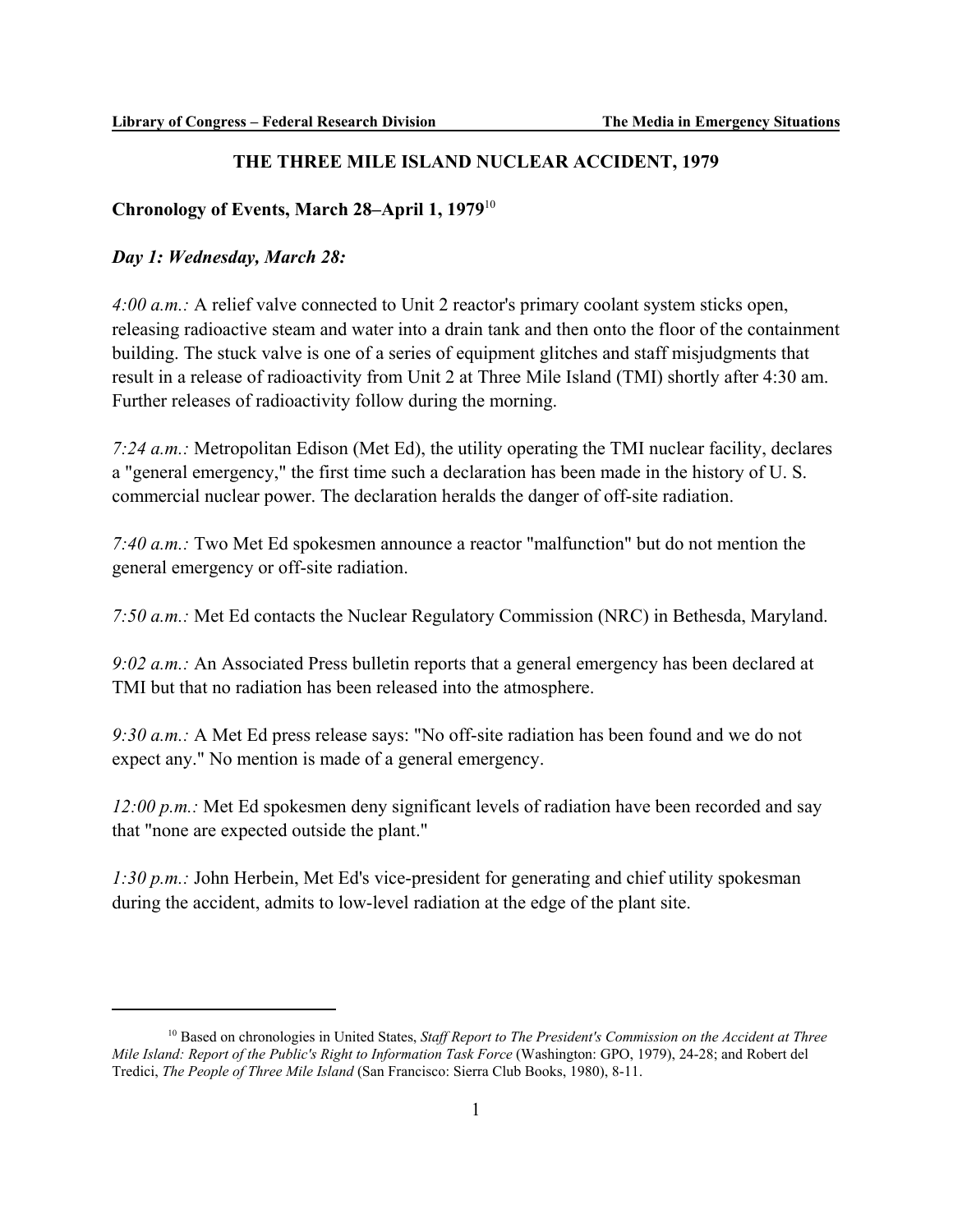*4:30 p.m.:* At a press conference, Pennsylvania Lieutenant Governor William Scranton III confirms off-site measurements of radiation and expresses a lack of confidence in Met Ed's information.

*5:00 p.m.:* An NRC press release reports measurement of low-level radiation off the plant site.

*7:50 p.m. and after:* Unit 2 reactor is put into a "forced cooling mode," but the reactor does not cool as quickly as planned.

### *Day 2: Thursday, March 29, 1979:*

*All day:* Low level radiation releases from the plant continue.

*10:00 a.m.:* At Met Ed's first press conference, Met Ed's president says released radiation has not been out of the "ordinary realm."

*10:20 p.m.:* Pennsylvania Governor Richard Thornburgh holds a press conference at which an NRC official says "the danger is over."

### *Day 3: Friday March 30, 1979:*

*7:00 a.m.:* Beginning of a large, continuous, "planned but uncontrolled" release of radioactive gas. As radiation levels rise, NRC and state officials weigh evacuation of nearby areas.

*10:25 a.m.:* Thornburgh advises local residents to remain indoors, close windows, and turn off air conditioning.

*11:00 a.m.:* At a press conference, Met Ed's Herbein, in response to reporters' questions about dumping radioactive water into the Susquehanna River, says, "I don't know why we need to tell you each and every thing we do," a comment that destroys Met Ed's credibility with the press. He also reports that a bubble of hydrogen gas has formed in the reactor vessel.

*12:30 p.m.:* Thornburgh holds a press conference to advise pregnant women and preschool children within a five-mile radius of TMI to evacuate the area. Some 75,000 residents begin to evacuate.

*2:00 p.m.:* Harold Denton, a senior NRC official, arrives at TMI to serve as a spokesman for NRC and Met Ed.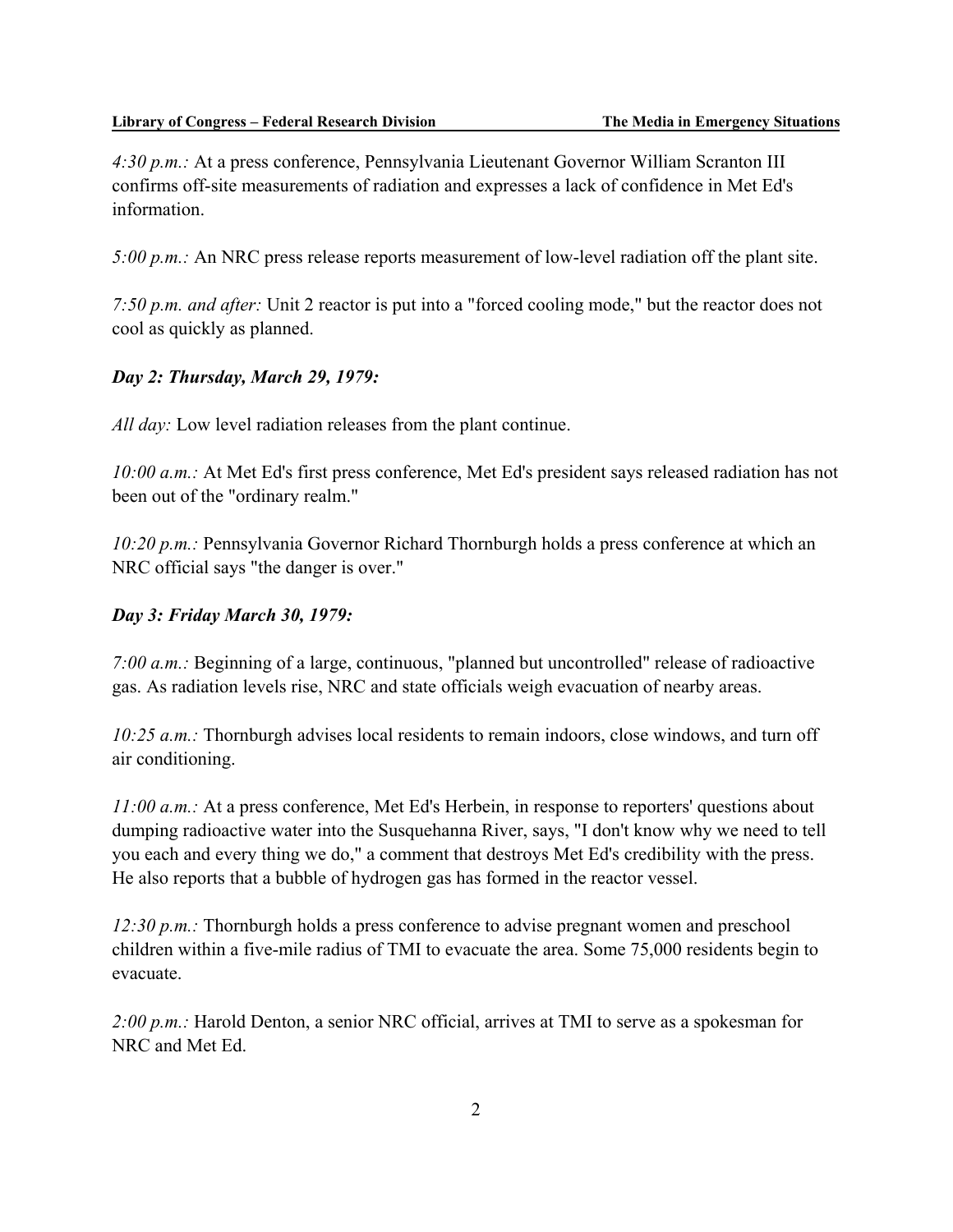#### **Library of Congress – Federal Research Division The Media in Emergency Situations**

*3:00 p.m.:* At an NRC press briefing in Bethesda, one NRC official discusses the "ultimate risk of meltdown," causing a media sensation. At a 6:30 p.m. briefing, the NRC tells the press that there is no imminent danger of a core meltdown. Meanwhile, concerns arise about the explosiveness of the hydrogen bubble.

*10:00 p.m.:* At a press conference with Thornburgh, Denton calls TMI "easily the most serious" reactor accident ever.

### *Day 4: Saturday, March 31, 1979:*

*11:00 a.m.:* At Met Ed's final press conference concerning TMI, Herbein says the hydrogen bubble has decreased and that he feels the crisis is over. Afterward, Denton disagrees, saying the crisis is not over.

*11:00 p.m.:* Denton and Thornburgh hold a press conference at which Thornburgh says, "There is no imminent catastrophic event foreseeable," and he appeals for calm.

### *Day 5: Sunday, April 1, 1979:*

*1:45 p.m.:* President and Mrs. Jimmy Carter visit Unit 2 control room with Denton and Thornburgh. Afterwards, Carter promises a presidential commission of inquiry into the TMI accident.

*2:15 p.m. and after:* A Met Ed update says that the hydrogen bubble has been shrinking and continues to do so. The danger from radiation also declines. The most dangerous phase of the TMI crisis ends.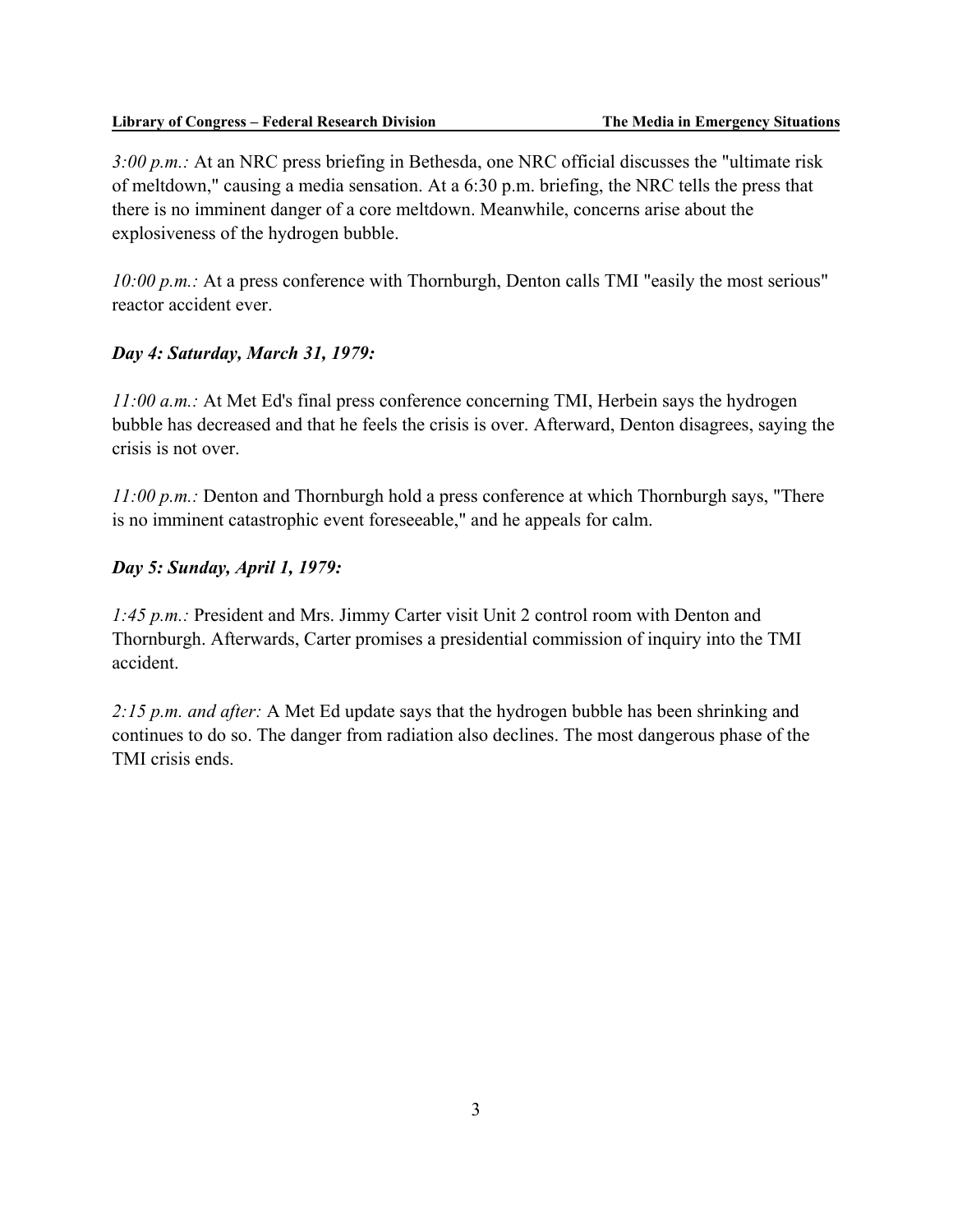### **The Media and Three Mile Island**

This case study deals with the first five days of the emergency situation at Three Mile Island (TMI), from Wednesday, March 28, when the equipment initially malfunctioned, to Sunday, April 1, the point at which the danger from radiation and explosion had clearly passed. This period was a time of concentrated media attention and public apprehension. The incident unfolded slowly in the Unit 2 reactor chamber and control room, a not unusual occurrence in mishaps involving commercial nuclear power. This slow pace of developments, in turn, meant that the media and public reaction was delayed by one or more days.

Two factors that conditioned both the media and the public response to the TMI accident bear mentioning. First, both the press and the local population mistrusted the nuclear power industry. The locals felt that Metropolitan Edison (Met Ed), the utility operating the TMI facility, had not been truthful about its operations in the past or about the dangers posed by nuclear power generation.11 Journalists were even more mistrustful, based on past experiences with the industry. Consequently, reporters were quick to suspect that Met Ed was hiding important information to protect itself and its investment, a sentiment that the media conveyed to the public.<sup>12</sup>

Second, only 12 days before the TMI affair, Columbia Pictures had released a motion picture called "The China Syndrome." The movie, an instant box office success, dealt with a nuclear mishap that bore an uncanny resemblance to what actually happened at TMI, including the possibility of a reactor core meltdown.13 As events at TMI unfolded and as officials assessed the chances of a meltdown, some local residents became alarmed, perceiving in the TMI situation the specter of "The China Syndrome" on their doorsteps.

Three Mile Island is often cited as a case study in the mismanagement of public information during an emergency situation. This mismanagement concerned both the sources of information at Met Ed and at the Nuclear Regulatory Commission (NRC), on the one hand, and media coverage of the accident on the other. Studies of the TMI accident have concluded that neither the utility nor the NRC's handling of the public relations aspect of the crisis served the interests

<sup>11</sup> Anne D. and Edward V. Trunk, "Three Mile Island: A Resident's Perspective," in *The Three Mile Island Nuclear Accident: Lessons and Implications*, eds. Thomas Moss and David Sills (New York: New York Academy of Sciences, 1981), 175-76.

<sup>12</sup> David Burnham, "The Press and Nuclear Energy," in *The Three Mile Island Nuclear Accident: Lessons and Implications*, 107-08.

<sup>13</sup> Dennis A. Williams et al., "Beyond 'The China Syndrome,'" *Newsweek*, 16 April 1979, 31.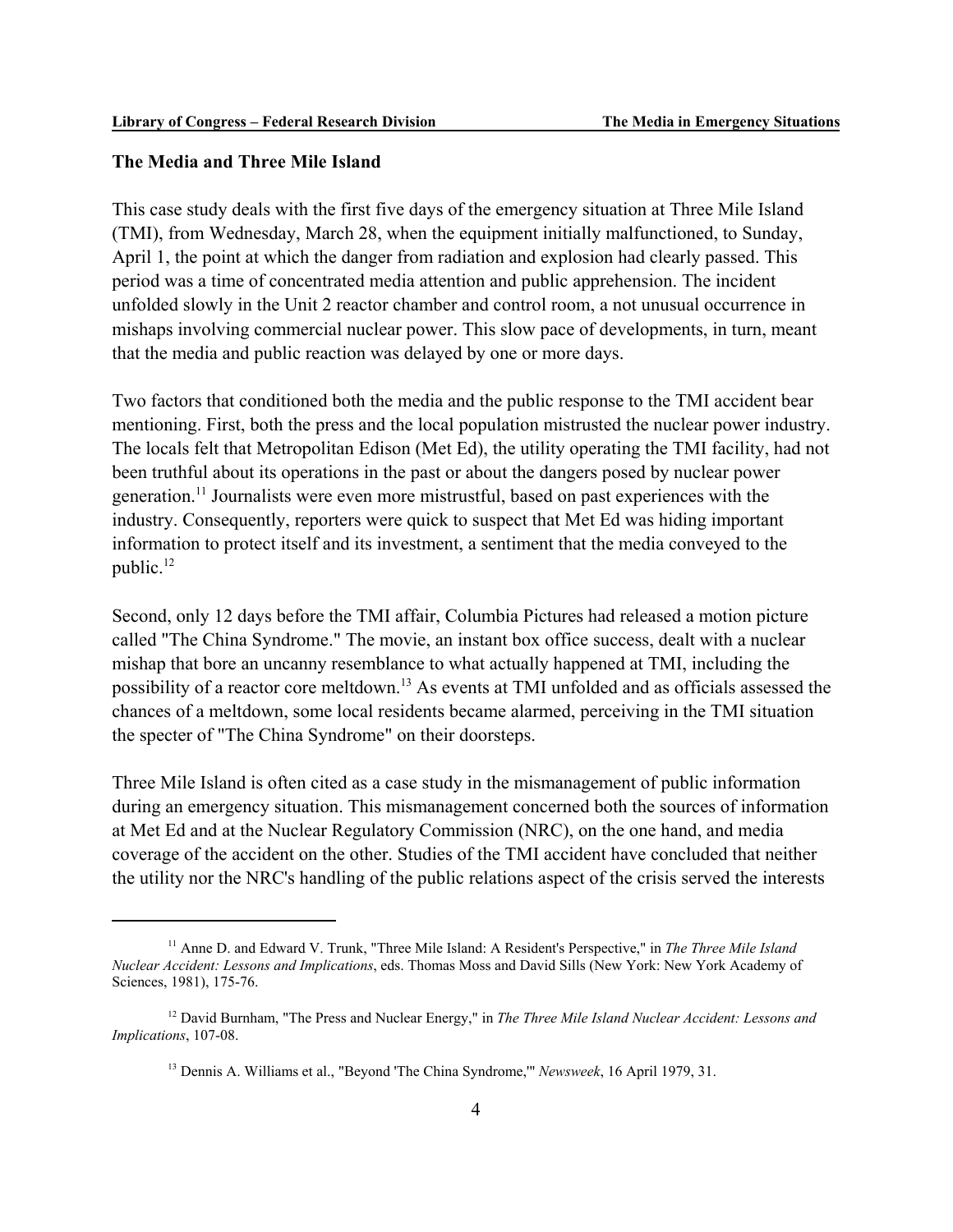of the general public, especially the resident population close to the TMI facilities. The following discussion identifies some of the most important issues concerning the media that arose during the first five days at TMI.

#### *Problems with the Nuclear Industry*

The most fundamental public information problem lay in the fact that neither Met Ed nor the NRC had a "disaster" public information plan. Utility and NRC personnel had no system for learning what was happening on-site or elsewhere and no predetermined procedures for providing information to the press and the public.<sup>14</sup> Neither Met Ed nor the NRC anticipated that an accident of the magnitude of TMI would ever happen or that it might last for days rather than a few hours. These shortcomings meant that the quality of media coverage was significantly less than it should have been and that the public in turn was left in a state of confusion and uncertainty.

Richard Vollmer, an NRC engineer sent to TMI on Wednesday morning to find out what was going on, said that his team had found "sort of a nightmare in terms of communications." He said that "it was very difficult for me to get any information that I could use for a number of reasons. I don't think the utility was covering up any information, but... there was so much information... that it was very difficult to put it together into a comprehensive and logical story."15

Consequently, as the situation unfolded during Wednesday and Thursday, Met Ed and the NRC spoke with different voices. Met Ed's press briefings were confused, misleading, and at times inaccurate. Its spokesmen were evasive on such matters as the role of personnel (as opposed to equipment) in causing the accident and the release of radioactive gas. Met Ed also consistently downplayed the seriousness of the accident, whereas NRC staff viewed it much more seriously.

Statements from Met Ed and the NRC conflicted with and contradicted each other. As a result, the media and the local population were perplexed, and both came to suspect that confused and vague explanations from Met Ed indicated a withholding of information on the seriousness of the reactor's problems. This suspicion destroyed the credibility of Met Ed as a source of reliable information.16 Communication between the utility and the media did not improve until Friday

<sup>14</sup> This point is made in almost all sources on the TMI incident. As an example, see United States, *Staff Report*, 3- 4, 47-55.

<sup>15</sup> Richard Vollmer, "Representing the Nuclear Regulatory Commission," in *The Three Mile Island Nuclear Accident: Lessons and Implications*, 110.

<sup>16</sup>Trunk and Trunk, 183; United States, *Staff Report*, 10.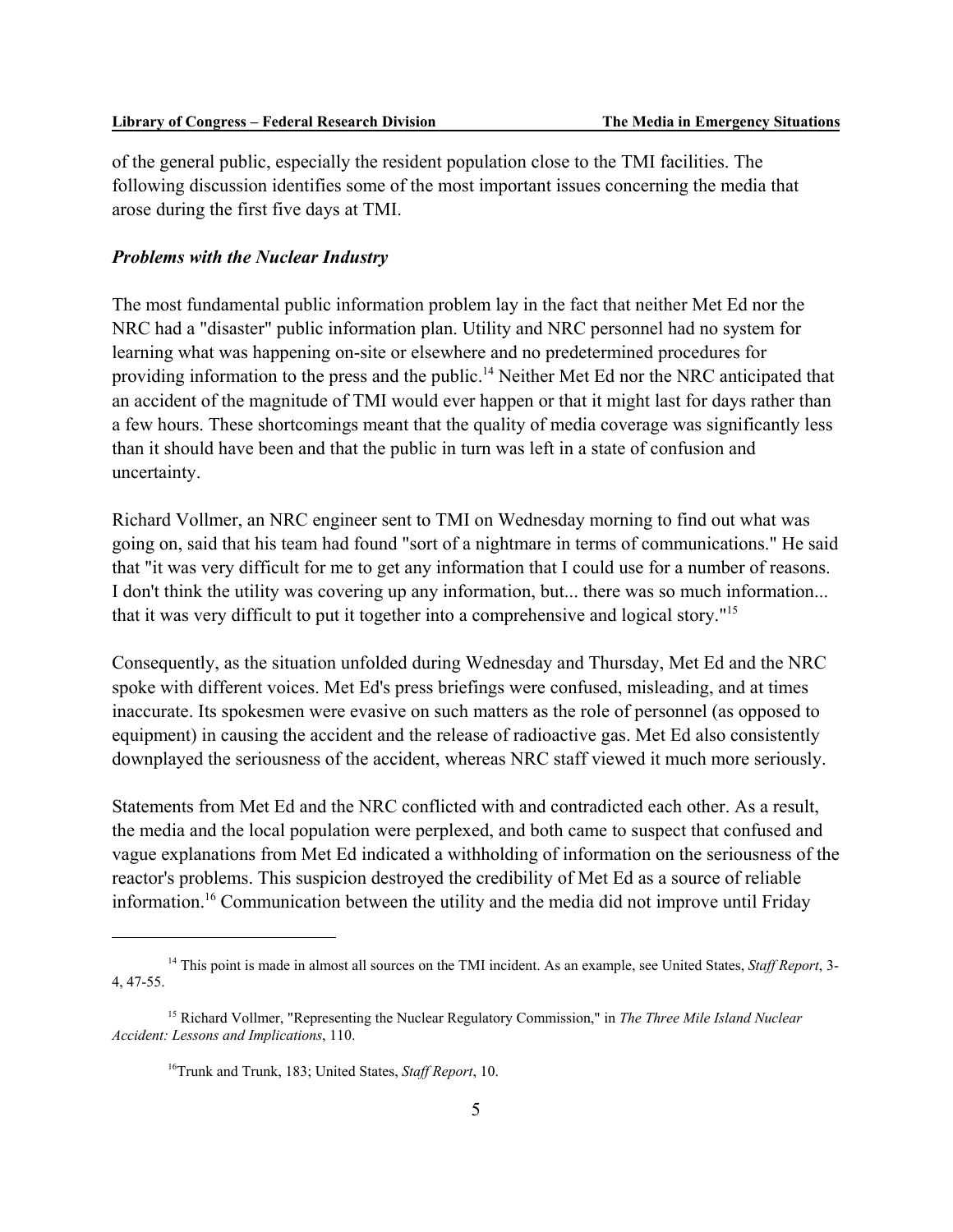afternoon, when the NRC dispatched one of its staffers, Harold Denton, to TMI to serve as a spokesman for the utility and the NRC regulators.

### *The Media at TMI*

Events during the first four days at TMI offer insight into the needs of the media in such situations—some of which the utility and the NRC failed to appreciate. Reporters were after a story, they were determined to get it, and they operated under stringent deadlines. They craved information, which they needed to fill newspaper columns and television and radio air time. Officials at Met Ed, including public relations personnel and to a lesser extent NRC regulators, were totally unprepared to deal with the demands of the media during the first few days of the emergency.<sup>17</sup>

The lack of preparation for an emergency, together with the contradictions and inaccuracies in Met Ed statements about what was happening, quickly aroused the interest of the press. Ron Nordlund, in charge of a *Philadelphia Inquirer* investigative team at TMI, claimed that "only a couple of reporters from Philadelphia would have gone if Met Ed had told the truth from the beginning. It might not even have been a story... if there hadn't been so many contradictions. The [Lt.] Governor's office broke it on Wednesday when they said they were getting conflicting stories and didn't know whom to believe. Editors heard that and sent out the reporters."18

Some 300 to 400 reporters swarmed into central Pennsylvania to cover the story. The sheer number of reporters on the scene overwhelmed the utility's efforts to communicate with them. What might have remained a relatively low-key regional story was thus transformed into a national and international *cause célèbre* that raised alarm about the nuclear industry.

"Pack journalism" of this nature can be alarming to those who have never before witnessed it. Such was the case when the number of reporters at the evacuation center in nearby Hershey approached the number of citizens sheltering at the facility. For some at the center, the presence

<sup>17</sup> The role of the media at TMI is extensively analyzed in United States, *Staff Report*, especially Parts I, VI, and VIII. See also David M. Rubin, "The Public's Right to Know: The Accident at Three Mile Island," in *Accident at Three Mile Island: The Human Dimensions*, eds. David Sills, C. P. Wolf, and Vivien Shelanski (Boulder: Westview Press, 1982), 131-141; and Sharon M. Friedman, "TMI: The Media Story That Will Not Die," in *Bad Tidings: Communication and Catastrophe,* eds. Lynne Walters, Lee Wilkins, and Tim Walters (Hillsdale, N. J.: Lawrence Erlbaum Associates, 1989), 63-70.

<sup>&</sup>lt;sup>18</sup> Rubin, "Public's Right to Know," 134.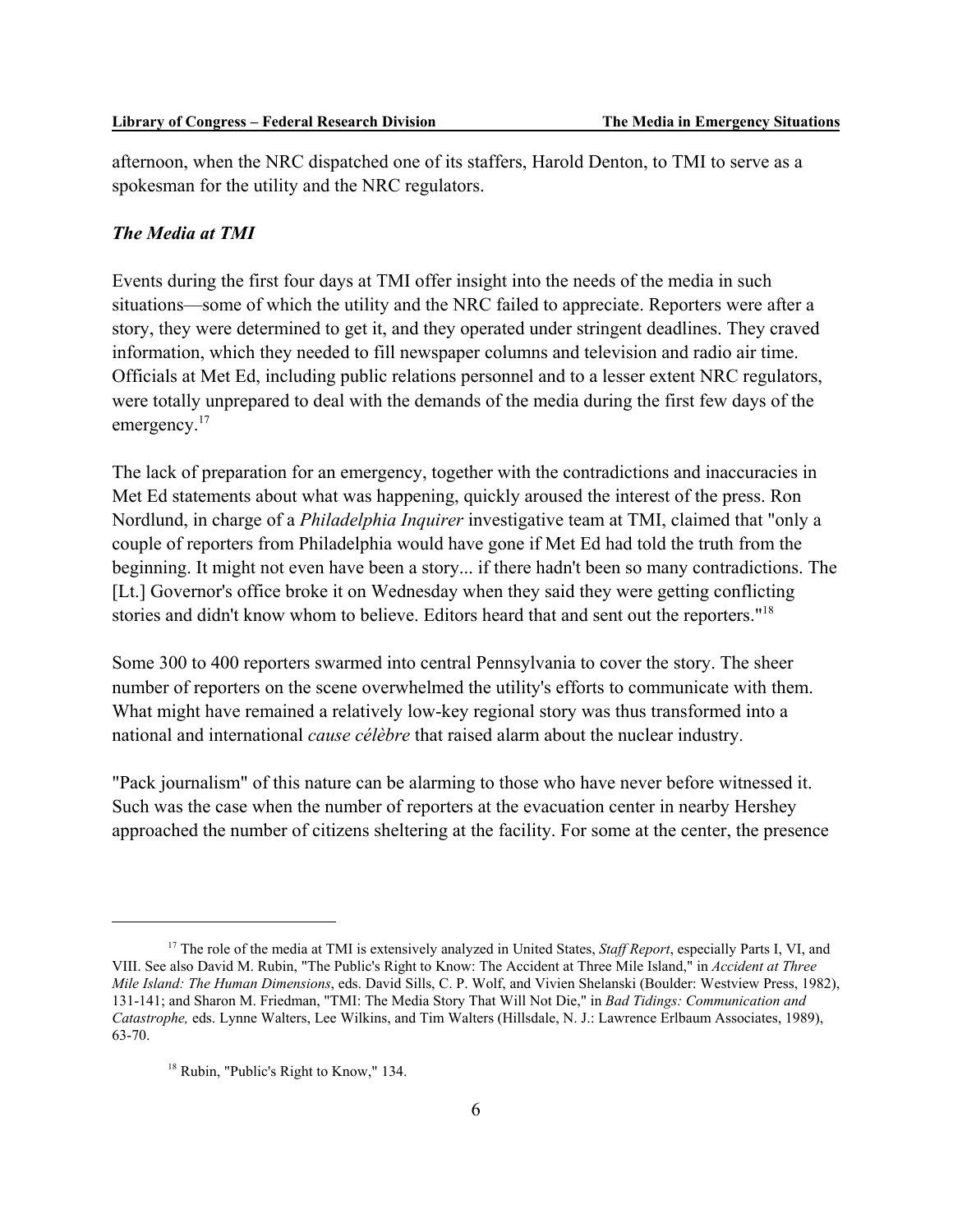of hundreds of competitive, aggressive, and sometimes insensitive reporters became a more important issue than the damaged reactor. $19$ 

When the utility (and the NRC) did not immediately provide authoritative spokesmen and a press center at the TMI site, reporters contacted other sources for information, such as antinuclear activists, academics, Met Ed workers, and even local residents. Journalists substituted stories from such sources for data the utility or NRC should have provided; in some cases, journalists deliberately sought out human interest stories from nervous or panicked locals. When such stories appeared in the press, they gave the impression that the press was interested in sensationalism or that the situation at TMI was a creation of the media rather than a serious nuclear mishap. $20$ 

Like the industry, the news media were largely unprepared to deal with a nuclear accident as it unfolded. Few reporters who covered the TMI story were familiar with nuclear power or nuclear technology. Many of the reporters first on the scene were assigned because they were available, not because they were trained science writers. Most reporters lacked an understanding of light water reactors or what a general emergency or a meltdown actually meant. Few knew what questions to ask about radiation releases. Consequently, their reports often did not help the public evaluate health risks or advice to evacuate.<sup>21</sup>

There was also a problem with terminology. Any technical industry develops its own specialized language for use in its daily operations. In the late 1970s, few if any of the reporters at TMI were familiar with nuclear terminology. Reporters did not understand the terms and concepts Met Ed engineers used in response to questions about radiation releases or whether or not the fuel rods were uncovered and the reactor core damaged.<sup>22</sup>

 As already noted, the utility did not provide sufficient information or technical briefings to help journalists interpret what they were being told. Even when briefings were held, the problem of communication was immense. One nuclear engineer with the Pennsylvania Bureau of Radiation Protection described the difficulty this way:

- 20 Rubin, "Public's Right to Know," 136.
- 21 United States, *Staff Report*, 5.
- 22 United States, *Staff Report*, 5.

<sup>&</sup>lt;sup>19</sup> Rubin, "Public's Right to Know," 138.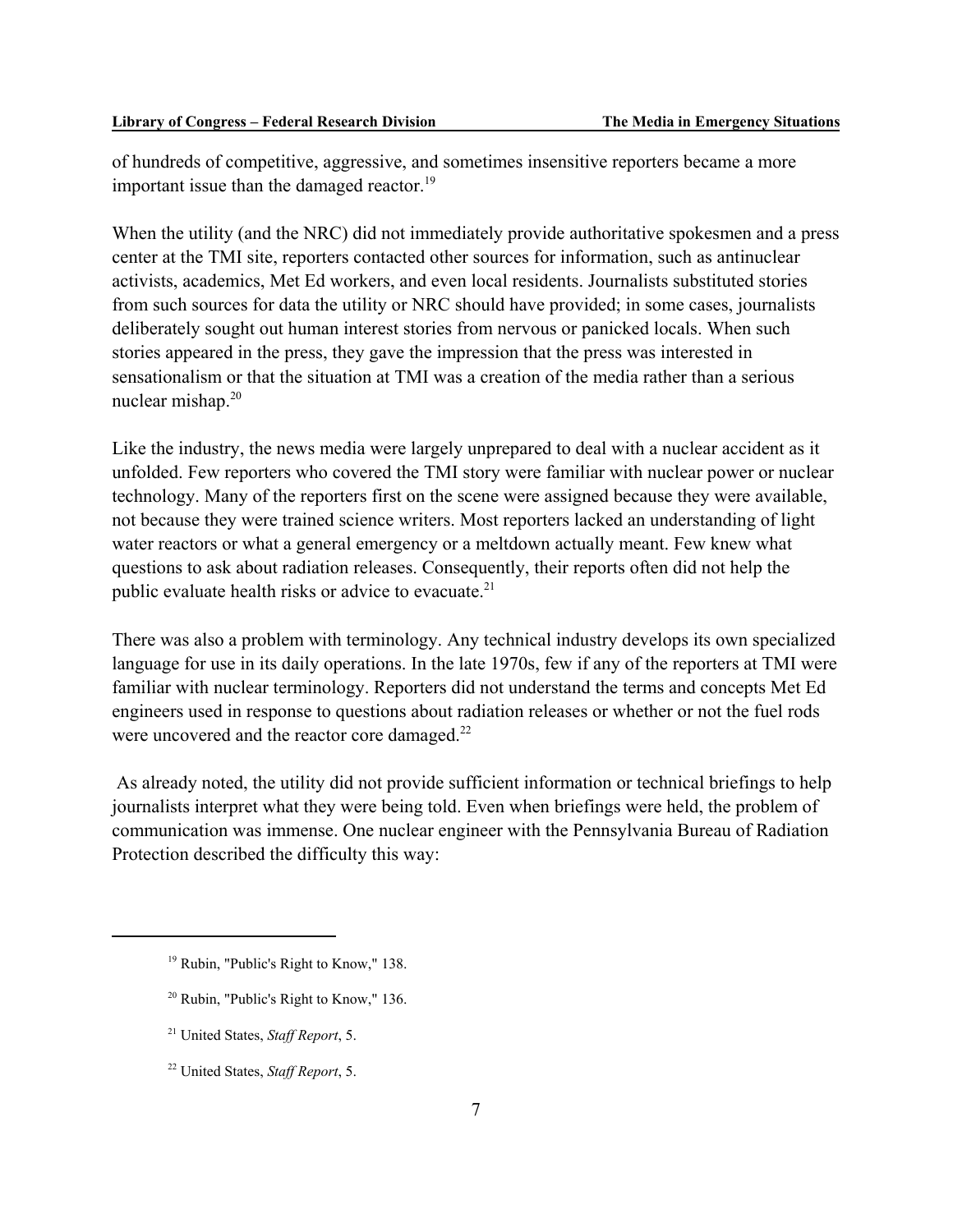It was an experience... considering the technical questions I was being asked and the lack of understanding of my answers. It's difficult for an engineer to respond to a technical question with anything except a technical response. And I knew by the questions I was getting back that the press people just didn't understand what was going on, and I knew there was going to be a real problem about getting information out to the public. $^{23}$ 

Reporters developed a penchant for "what if" type of questioning, for example, what if there is a large radiation release?, or, what if the core is damaged? Such questions inevitably deal with the worst case scenarios, in this case, a meltdown of the core and the uncontrolled release of radiation.<sup>24</sup> "What if" questions reflected journalists' unfamiliarity with nuclear reactors, but reporters resorted to them because they did not comprehend the technical jargon (such as blowdowns, zirconium cladding, hot legs, etc.,) that Met Ed spokesmen used in briefings.

A core meltdown was a possibility at TMI, however remote. Discussion of a meltdown first surfaced in an NRC press conference Friday afternoon, and it was featured on the evening news on national television.<sup>25</sup> Media preoccupation with a nuclear meltdown compounded the anxiety of a local population already trying to cope with the release of radiation, growth of a potentially explosive hydrogen bubble in the reactor chamber, and the first evacuation advisory.

### *The Media and the Public*

All of the news media devoted an extraordinary amount of broadcast time or newspaper space to the accident. Each of the three national networks, CBS, NBC, and ABC, presented at least 200 minutes of news about the accident during the week of March 28 to April 3, spread among morning and evening news shows and specials. On nightly broadcasts, coverage averaged between 7 and 11 minutes; because a single evening news program offers only about 22 or 23 minutes of actual news, 7 to 11 minutes devoted to a single story is an extraordinary amount of airtime.26

<sup>23</sup> United States, *Staff Report*, 5.

<sup>&</sup>lt;sup>24</sup> Rubin, "The Public's Right to Know," 139, and David M. Rubin, "What the President's Commission Learned About the Media," in *The Three Mile Island Nuclear Accident: Lessons and Implications,* 104.

<sup>&</sup>lt;sup>25</sup> Rubin, "What the President's Commission Learned," 98.

<sup>26</sup> United States, *Staff Report*, 187.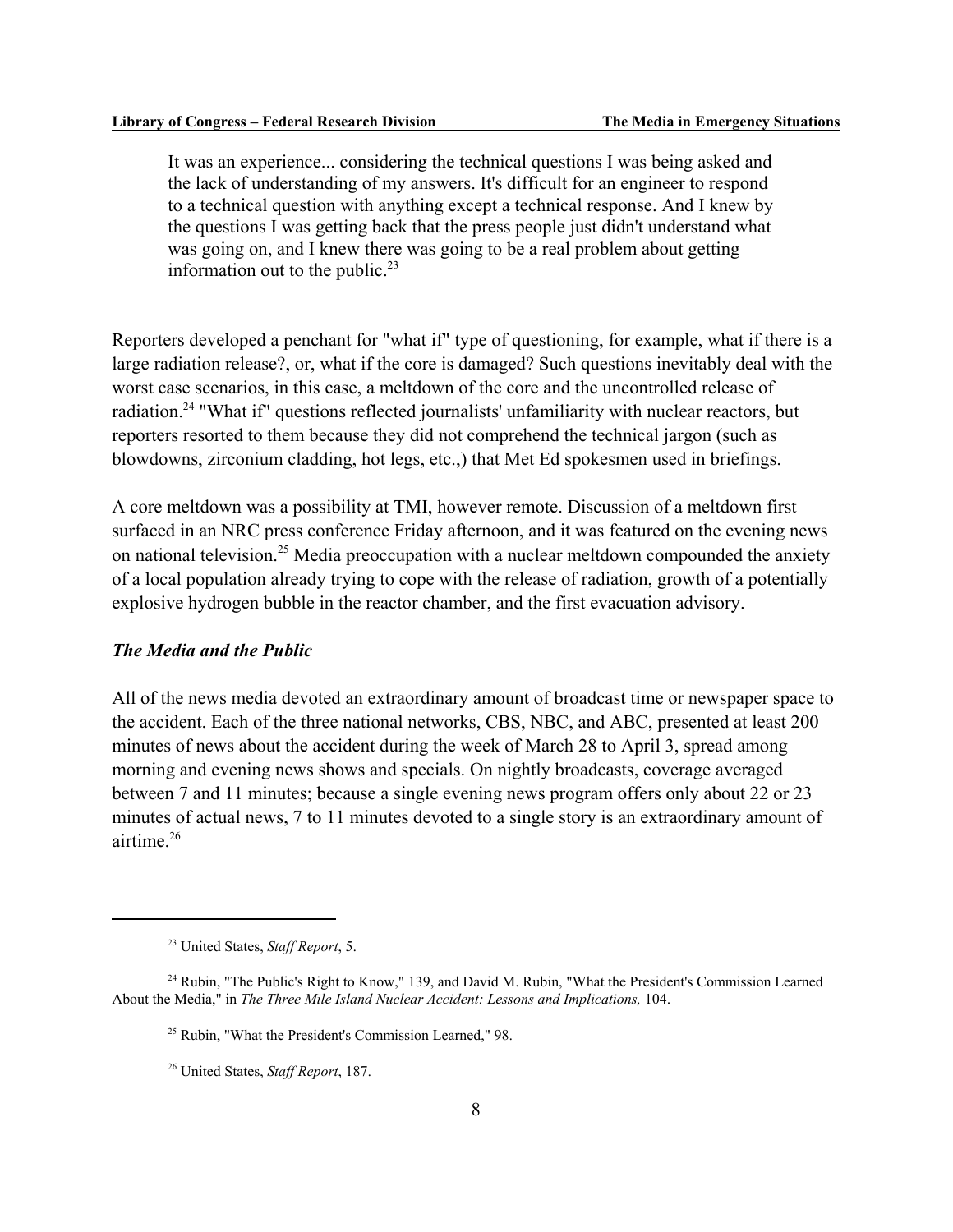Perhaps the most celebrated national news broadcast—one that is often cited in discussions about sensationalist reporting at TMI–was the *CBS Evening News* broadcast of Friday, March 30, 1979. Walter Cronkite's introduction to a series of reports from CBS correspondents is usually cited as an example of unduly alarmist newscasting:

The world has never known a day quite like today. It faced the considerable uncertainties and dangers of the worst nuclear power plant accident of the atomic age. And the horror tonight is that it could get much worse. It is not an atomic explosion that is feared; the experts say that is impossible. But the specter was raised [of] perhaps the next most serious kind of nuclear catastrophe—a massive release of radioactivity. [The Nuclear Regulatory Commission] cited that possibility with an announcement that, while it is not likely, the potential is there for the ultimate risk of a meltdown at the Three Mile Island Atomic Power Plant outside Harrisburg, Pennsylvania.<sup>27</sup>

It was Cronkite's choice of words such as "horror," "specter," and "catastrophe" that caused the most concern among both the public at the time and media analysts afterward. This CBS clip also illustrates the differences between the more sensationalist bent of national network coverage and the less inflammatory tone of local media.

Newspapers varied much more than the networks in the amount of space they allotted to TMI. The *Harrisburg Evening News*, for example, printed 148 stories during the week, an average of 21 a day. Aside from the Harrisburg paper, the *Philadelphia Inquirer*, the major regional paper, devoted 61 stories to TMI, followed by the *New York Times* (85 stories), the *Los Angeles Times* (49 stories), and the *Washington Post* (45 stories).28 As for the national wire services, the Associated Press carried 295 TMI stories during the week, some of them rewrites and updates of earlier accounts, whereas United Press International carried 216 stories.<sup>29</sup>

Although TMI occurred in the age of nationwide television news casting, radio was the most important means of information for the local population. In one post-accident survey, 62 percent of local residents cited radio as their "most frequent source of news" during the incident.<sup>30</sup> The locals turned to their radios because, as the news director at a Harrisburg radio station put it, "You can't wait until the newspaper comes out, you're panicked now. Television doesn't interrupt

<sup>&</sup>lt;sup>27</sup> As quoted in Rubin, "What the President's Commission Learned," 98-99.

<sup>28</sup> United States, *Staff Report*, 188.

<sup>29</sup> United States, *Staff Report*, 188.

<sup>30</sup> United States, *Staff Report*, 218. On the importance of radio, see also Trunk and Trunk, 178.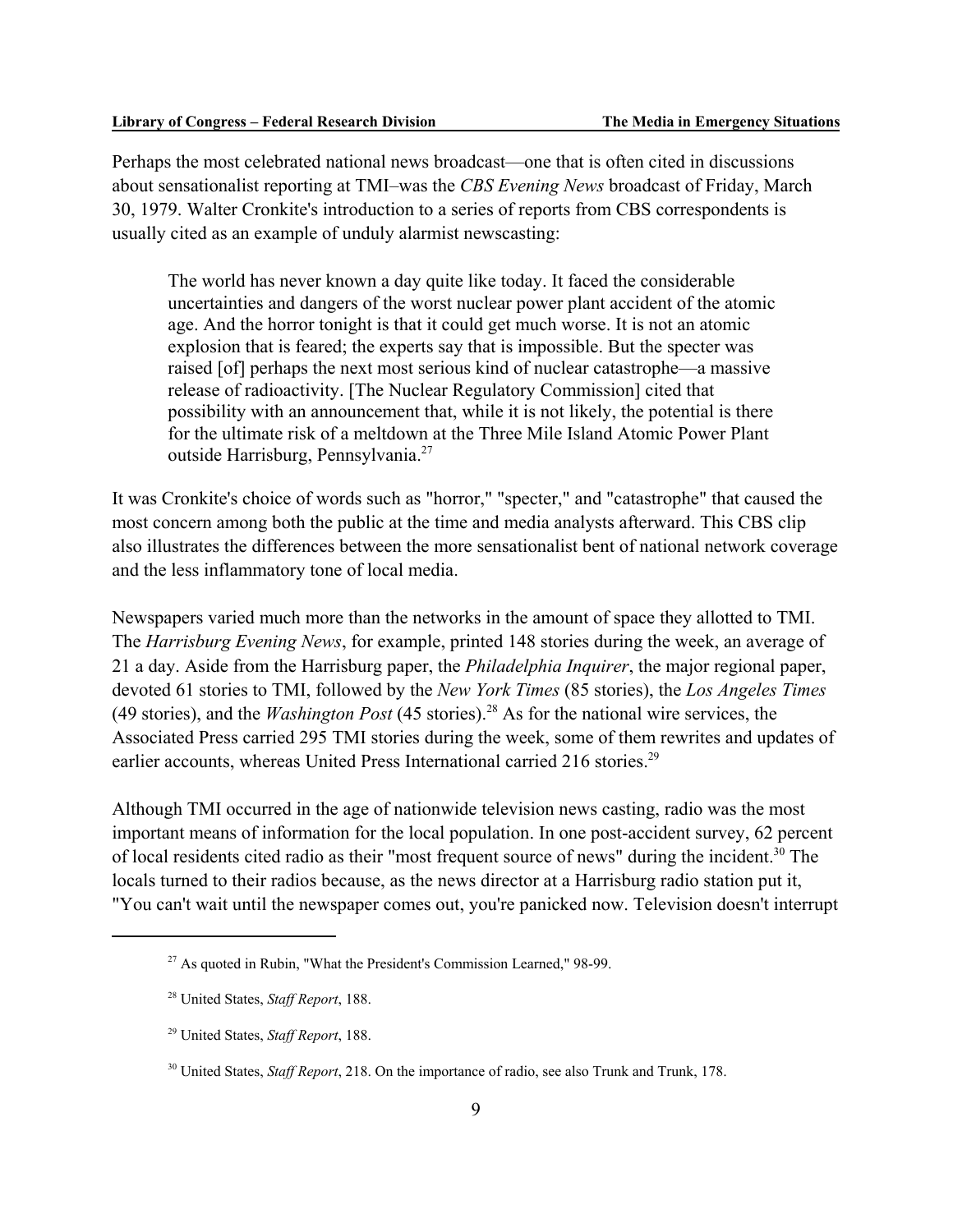its programming that way, nor could it keep constant coverage going. Radio was *the* medium at that time. $131$ 

As might be expected, the accident dominated radio news in the Harrisburg area. Most radio programming schedules were changed to allow more news coverage than usual. "We clearly became an all-news station for more than a week," observed WCMB News Director Steve Liddick, whose station normally played soft rock music.<sup>32</sup> Mike Pintek, news director of "Top" 40" station WKBO, agreed: "News totally dominated that period. We continued normal programming, but stopped everything whenever there was an update on the TMI story."<sup>33</sup>

Because of the smallness of their operations, few stations were able to do much on-the-scene reporting and had to rely on the national wire services for events happening only a few miles away. Local stations, nonetheless, used their broadcasts to inform and even advise residents about what to do, even in the absence of reliable information. "We would put on the air whatever we had that we could substantiate as soon as it came in," Liddick said, "but we probably went on the air at times when we shouldn't have and surmised things... we went on the air and some assumptions were made that tended to make people more distrustful of the information they were getting even from us."34

At least a few broadcasters used call-in shows to answer questions as best as they could, and some tried to calm and reassure concerned callers about the situation and the various officials dealing with it. "People would call in and ask, 'Is it true that once I leave my house, I won't be able to come back for a hundred years?', recalled Jeff Bitzer of WHP. "The community was upset. We wanted them to be upset if there was a reason, but we didn't want to scare them because we might be careless about what we were doing. Mostly we told people what was being said. They wanted us to make decisions for them and we couldn't."<sup>35</sup>

Bitzer stated that WHP attempted to provide listeners with the latest information so they could decide what to do themselves. "We tried to give the people everything we had on the premise that a well-informed public would make the right decision.... At the same time, though, we

- 32 United States, *Staff Report*, 219.
- 33 United States, *Staff Report*, 219.
- 34 United States, *Staff Report*, 220.

35 United States, *Staff Report*, 221.

<sup>31</sup> United States, *Staff Report*, 218.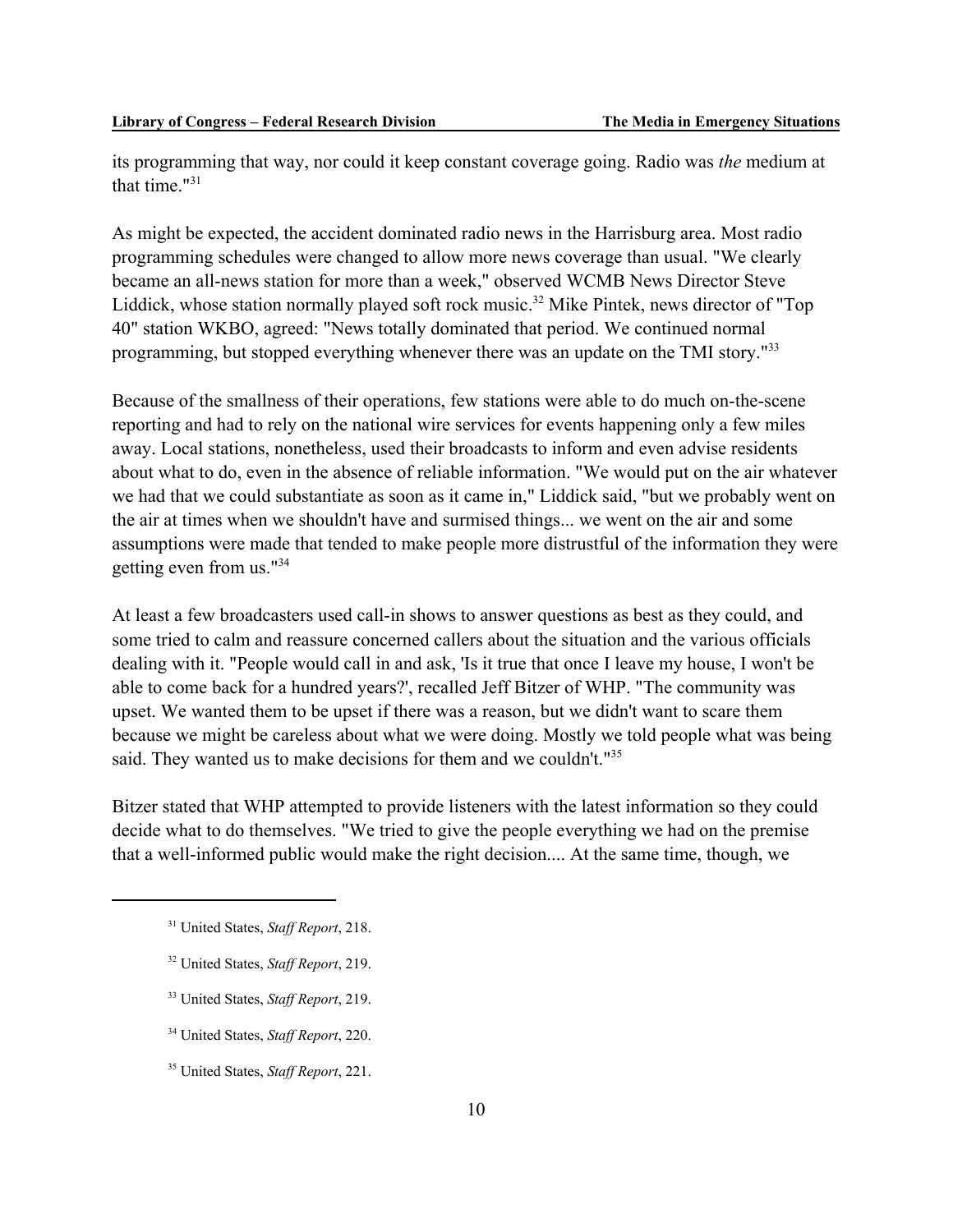wanted to present things in a reasoned and cool manner that was not one of panic. We may have over-reacted on that side—we may have been too cool.... There was a lot of soul-searching."36

The impact of local and national media reporting at TMI is illustrated by the testimony of two local residents, Anne and Edward Trunk (Anne Trunk was a member of the presidential commission of inquiry at TMI). The first instance refers to events of Wednesday, March 28, a day of reassuring announcements from Met Ed and the beginning of conflicting accounts of what was happening at the plant, especially concerning radiation releases.

According to the Trunks, "Perhaps the most dramatic news of the day was heard on the televised 'CBS Evening News,' when Walter Cronkite informed the nation that we had just taken 'the first step of a nuclear nightmare.' Just before this newscast, state and local officials had reassured the TMI community that there was no danger to public health."<sup>37</sup> After noting factual errors in the CBS account regarding the containment building and radiation readings off-site, the Trunks continued:

This technical mismanagement of the news was typical of the inaccuracy and sensationalism that the community would be subjected to in the days that followed. Distant news was always more depressing than was local. People's hopes would be successively raised and then dashed by conflicting news reports. TMI would later be labeled the most overrated and overplayed story in the history of American journalism.38

The second instance refers to events of Friday, March 30, a day the Trunks describe as "the *only* day of panic" among local residents:

The morning contained some wild rumors about an early venting [of high levels of radiation].... These rumors were spread by the news media and by telephone. They gave the impression that the situation had deteriorated and that the plant was in trouble. The final trigger of panic had to be the poorly conceived evacuation order that originated at NRC headquarters... and which was countermanded by Governor Thornburgh.... News of a possible evacuation leaked to the public and remained as a threat until the following week.

<sup>36</sup> United States, *Staff Report*, 222.

<sup>&</sup>lt;sup>37</sup> Trunk and Trunk, 178.

<sup>&</sup>lt;sup>38</sup> Trunk and Trunk, 179.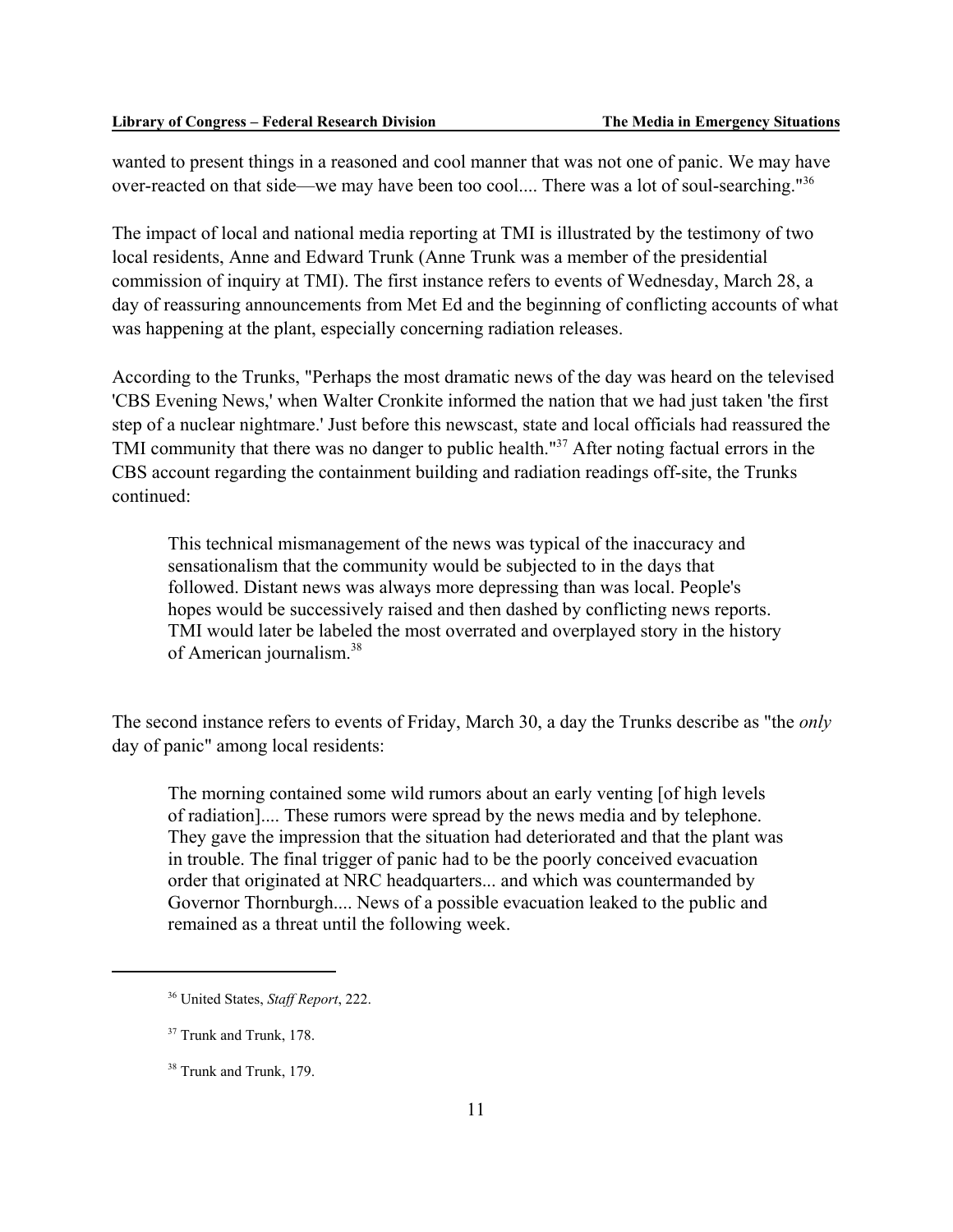By 11 a.m.... parents in Middletown were already pulling their children out of school. A blind panic had begun. The press was saying that Met Ed was not telling everything. Fears of the unknown were heightened. The demand to know 'everything' would produce technical information that the press could not understand or interpret for the public.<sup>39</sup>

Major problems with the media at TMI, such as conflicting information, unfounded rumors, incomprehensible technical data, and sensationalized reporting, are all present in the Trunks' accounts. But despite the Trunk's opinion, few people actually panicked. In general, the public's response was a mixture of resignation and alarm but not panic. People who felt threatened packed up and left, even if only temporarily. Others, feeling less threatened, resigned themselves to the situation and went about life as usual  $40$ .

In a retrospective report on the TMI incident, a Met Ed utility spokesman, William Murray, offered an assessment of the shared responsibilities of a utility and the media in crisis situations such as TMI.<sup>41</sup> Because serious nuclear plant accidents are by their nature protracted events, nuclear utilities must be prepared to handle the increased volume and the duration of media attention that a nuclear mishap generates. Rather than a single spokesman for the press and the public, Murray felt that this role should be shared by representatives from the utility, the NRC, and local emergency agencies as a way to address the public's concerns promptly while avoiding the communications problems that occurred at TMI.

Murray acknowledged the need for utilities to educate media personnel about the workings of nuclear power facilities so they can better interpret accident situations to the public. This education should occur before a nuclear accident takes place and should contribute toward development of a shared language free of technical jargon. Special attention should be devoted to radiation, which Murray noted "remains the most easily sensationalized and the most emotional topic associated with nuclear power."<sup>42</sup>

Utilities must also learn to deal with reporters' "what if" questions, which are natural during a nuclear mishap. Journalists must learn to accept imprecise and "maybe" answers from nuclear

 $42$  Murray, 117.

<sup>&</sup>lt;sup>39</sup> Trunk and Trunk, 180.

<sup>40</sup> Peter Goldman et al., "In the Shadow of the Towers," *Newsweek*, 9 April 1979, 29; Cynthia Bullock Flynn, "Local Public Opinion," in *The Three Mile Island Nuclear Accident: Lessons and Implications*, 146-48.

<sup>41</sup> William B. Murray, "Shared Responsibilities of the Utility and the Media in Crisis Situations," in *The Three Mile Island Nuclear Accident: Lessons and Implications*, 116-20.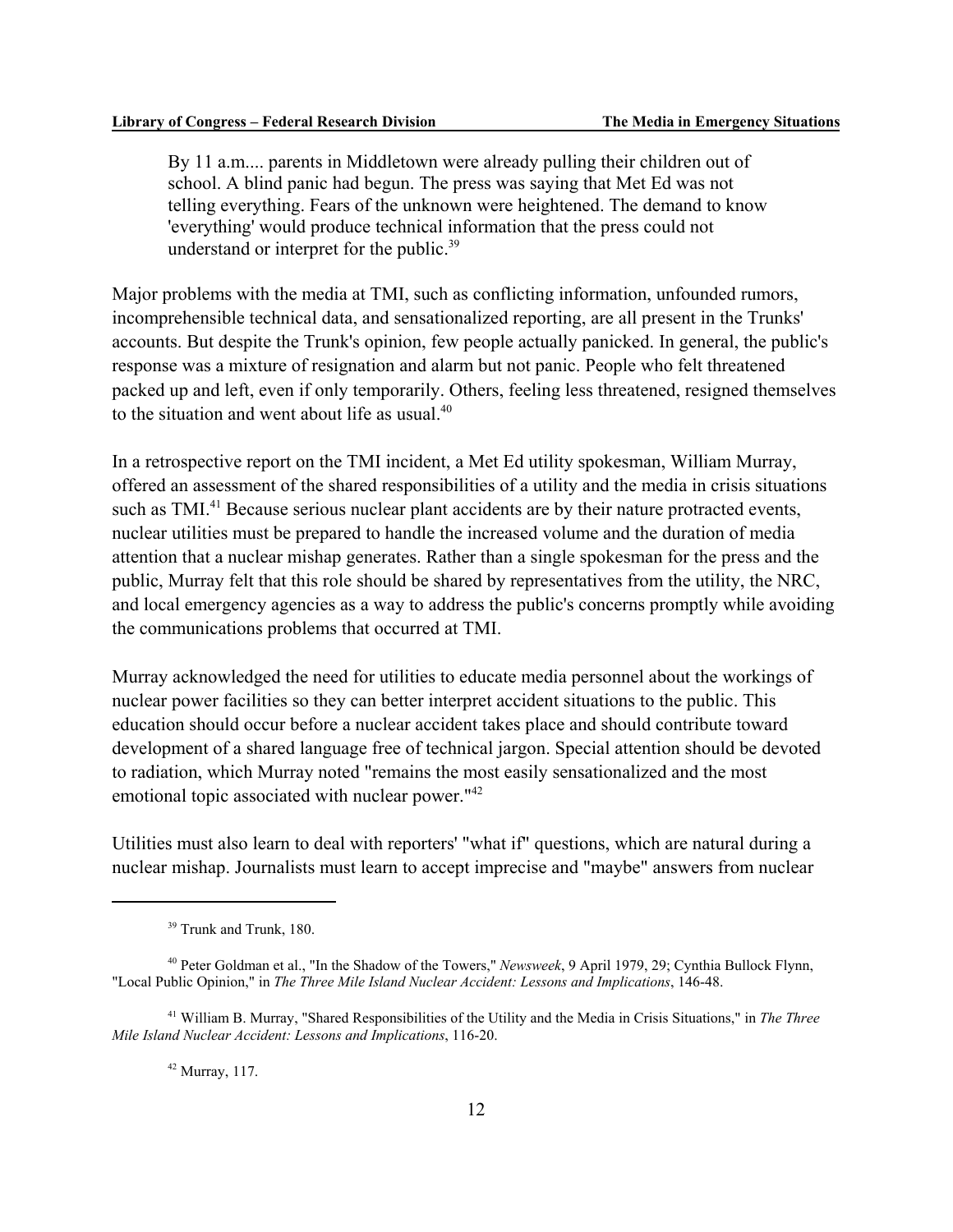technicians and to report them responsibly. They are also obliged to put developments in an emergency situation into context for the benefit of a concerned and anxious public.

Finally, Murray dealt with the issue of sensationalism, which he felt characterized some of the reporting at TMI. He noted post-accident reports by psychologists that found "a direct relationship between the degree of risk perceived by laymen and the frequency with which a potential risk is simply mentioned in news reports."43 In the interest of responsible news reporting, he urged the media to weigh their reports carefully to reduce sensationalism in reporting on nuclear incidents.

Such advice has value to the extent it is accepted and followed. After TMI, efforts were made to improve communications between nuclear facilities and the media, and at least some attention was given to educating media representatives about the intricacies of nuclear power. However, limited resources and other pressing issues have meant that these efforts have fallen short of what is needed. In the event of another incident similar to TMI, many of the problems of public information that arose at TMI would likely arise once more.

### **Outcome of the Three Mile Island Accident**

The period of emergency at TMI extended over a two-week period. About 144,000 people evacuated the area within a 15-mile radius of TMI, most of them on Friday, March 30. On Monday, April 2, the NRC belatedly established a press center. On Wednesday, April 4, Governor Thornburgh declared an end to the threat of immediate catastrophe, by which time evacuees were already returning to their homes. On Monday, April 9, Thornburgh lifted all advisories, and on Wednesday, schools within a five-mile radius of TMI reopened. The Unit 1 reactor, which was undergoing maintenance at the time of the accident, was restarted after heated debate in 1985. The Unit 2 reactor was eventually found to have been damaged beyond use and was abandoned.

### **Summary**

The utility and the NRC were not prepared to deal with the public information aspect of a serious, prolonged nuclear accident such as TMI. Utility spokesmen offered explanations that were confused and often at odds with the views of the NRC. Conflicting statements brought swarms of reporters to TMI to probe what looked like an industry coverup. Journalists were

 $43$  Murray, 120.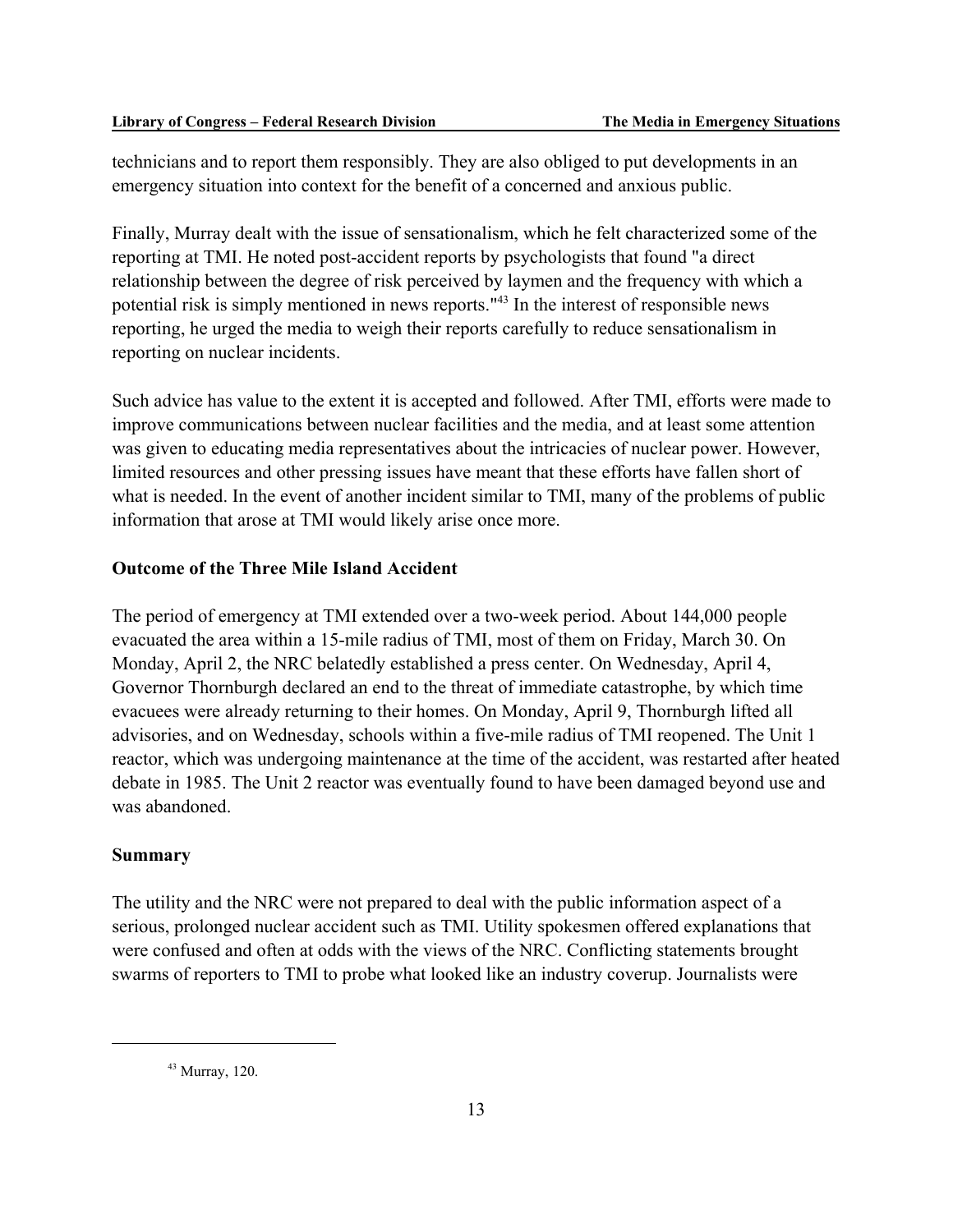driven by the need for a story, most lacked expertise about nuclear reactors and terminology, and some developed a penchant for asking questions about worst case scenarios.

Journalists' accounts reflected the confusion of their sources and at times bordered upon the alarmist or sensationalist. Despite living in an age of television, residents depended far more on local radio than on national media for up-to-date news about TMI. Communications failings on the part of the nuclear industry and media produced confusion among local residents, compounding the public's difficulties in dealing with such matters as radiation and evacuation.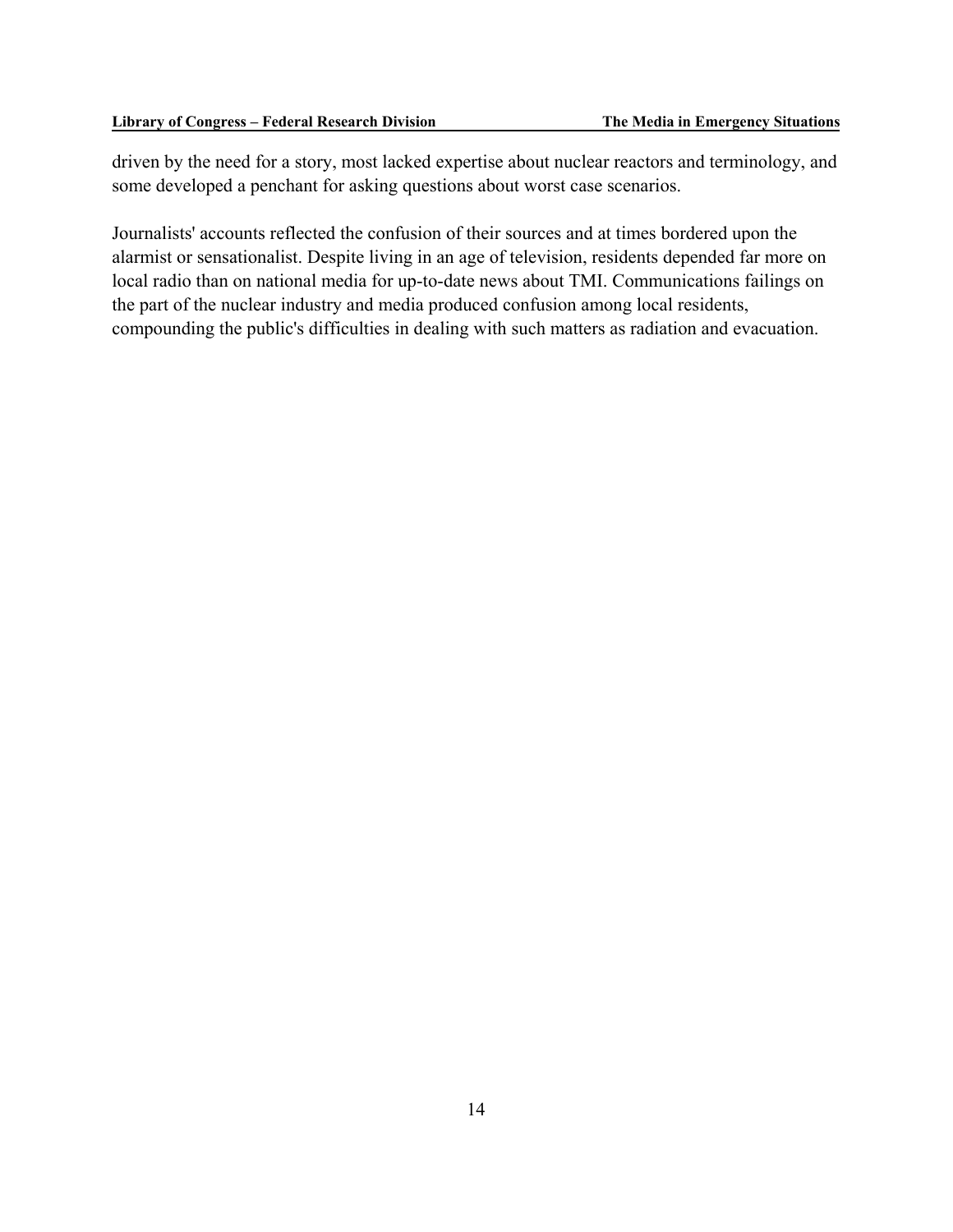### THE LOS ANGELES RIOTS, 1992

### **Chronology of Events, April 29–May 3, 1992**<sup>44</sup>

### *Day 1: Wednesday, April 29:*

*3:10 p.m.:* A California Superior court acquits four white police officers charged in the beating of African-American motorist Rodney King. In little more than an hour, looting and rioting break out in South Central Los Angeles.

*4:20 p.m.:* Several African-American males steal malt liquor from a liquor store and attack the store owner's son. The burglars flee before the police arrive.

*5:27 p.m.:* Police arrest one man for breaking car windows with a baseball bat and release others suspected of throwing bottles at motorists.

*5:34-5:48 p.m.:* Police make the first arrest of looters. An angry crowd protests. Police Lieutenant Mike Moulin orders police officers out of the area. *New York Times* photo-journalist Bart Bartholemew is attacked.

*5:50 p.m.:* A crowd chases fleeing police to Florence and Normandie avenues. They hurl rocks, a metal-covered phone book, and a stand-up, Marlboro sign at the car of motorist Francisco Aragon.

*5:55 p.m.:* A passing motorist, Manuel Vaca, his wife, and his brother are pulled from their car, beaten and robbed.

*6:03 p.m.:* The looting of Tom's Liquor, a local business, begins.

*6:15 p.m.:* While waiting for a bus, Salvador Arzate is beaten and robbed.

*6:30 p.m.:* An off-duty fireman rescues a badly beaten motorist.

*6:43 p.m.:* A trucker, Larry Tarvin, is assaulted while his truck is looted.

<sup>44</sup> Based on chronologies in Tony Atwater and Niranjala D. Weerakkody, "A Portrait of Urban Conflict: The L.A. Times Coverage of the *Los Angeles Riots*," a paper submitted to the Media Management and Economics Division, Association for Education in Journalism and Mass Communication, Annual Meeting, Atlanta, Georgia, August 1994, and David Whitman, "The Untold Story of the L.A. Riots," *U.S. News & World Report*, 114, no. 21 (May 31, 1993), 34-48.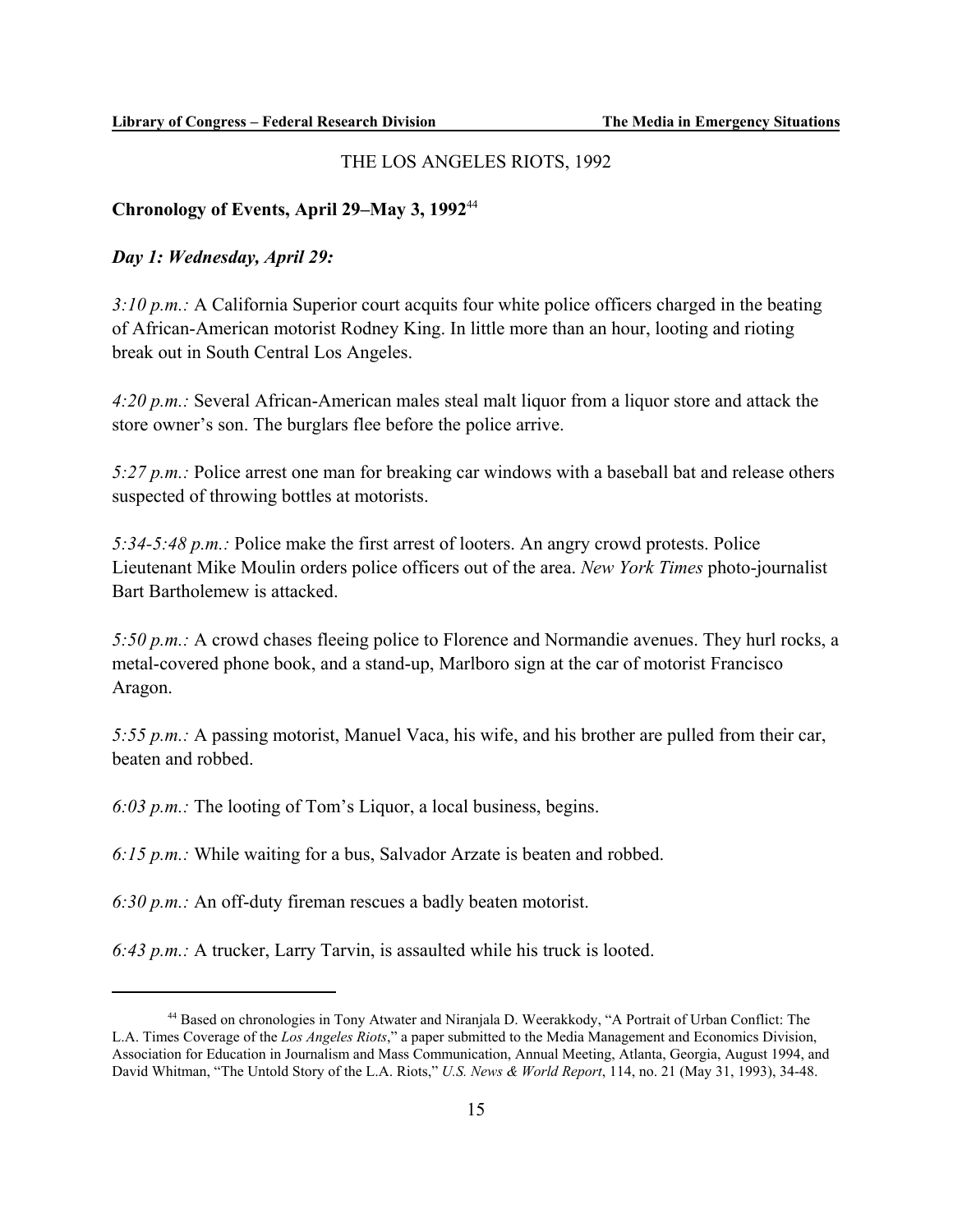*6:46 p.m.:* Reginald Denny, a white trucker, is pulled from his vehicle, robbed, and badly beaten. A television crew records the incident. He is rescued by a group of African-Americans.

*7:16 p.m.:* Gregory Alan-Williams, an African-American, saves a bloodied Takao Hirata after another would-be rescuer is beaten.

*7:35 p.m.:* A building and a car are reported to be on fire.

*7:42 p.m.:* Bennie Newton, an African-American minister, saves Fidel Lopez after he is beaten, robbed, and spray-painted.

*8:30 p.m.:* Police return in force to Florence and Normandie avenues.

*9:00 p.m.:* Mayor Tom Bradley declares a local state of emergency. California Governor Pete Wilson orders the National Guard to report for duty to assist the police.

### *Day 2: Thursday, April 30:*

A dusk-to-dawn curfew is imposed. Rioting and looting escalate. Seven people are reported killed. Public schools are closed. Bus service in the South Central district is halted. Disturbances break out in San Francisco, Seattle, and Las Vegas. President George Bush announces a Department of Justice investigation into the trial verdict.

### *Day 3: Friday, May 1:*

Rioting and looting continue. President Bush holds an emergency White House meeting with civil rights leaders. He also addresses the nation in a special televised speech and promises to restore order in Los Angeles. He then orders 1,500 Marines and 3,000 Army infantry troops into South Central Los Angeles. Troops are given the authority to shoot back if fired upon. National Guard troops ring shopping centers while residents and merchants clean up debris; they also keep order around post offices in South Central Los Angeles. Rodney King appeals for calm. Violence breaks out in other U. S. cities, including Seattle. Twenty-eight fatalities are reported as a result of the rioting.

### *Day 4: Saturday, May 2:*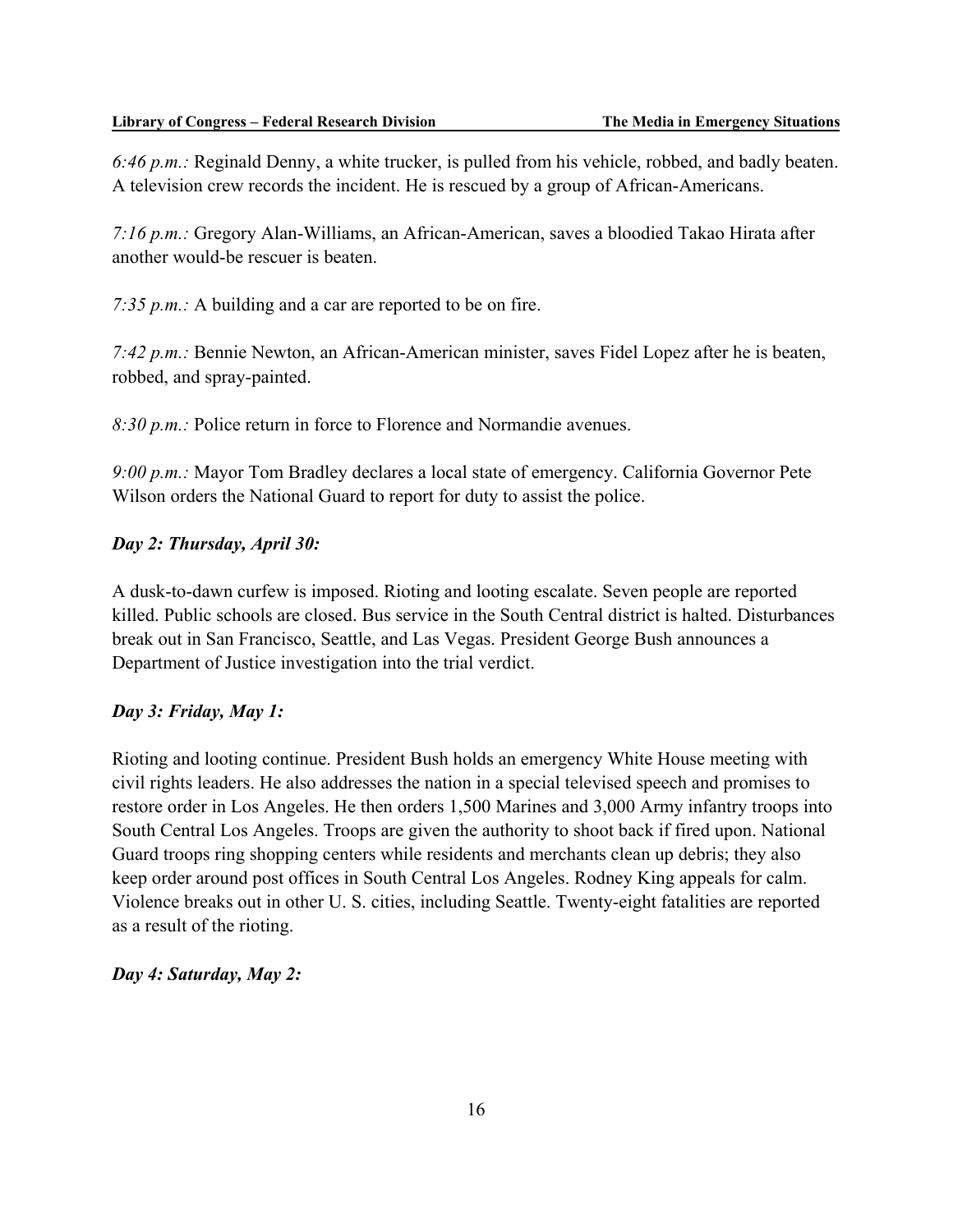Rioting ceases, and the cleanup of the South Central district begins. The President of the Korean American Retail Grocers Association announces damages totaling \$700 million to 600 Koreanowned establishments in South Central Los Angeles and 200 in Koreatown.

#### *Day 5: Sunday, May 3:*

Eleven hundred Marines and 600 Army troops join 6,500 National Guard troops in the largest show of armed force in the city. Mayor Bradley appoints Peter V. Uberroth to head the Commission to Rebuild Los Angeles, which is to oversee the restoration of riot shattered areas. President Bush meets with top domestic advisors to begin planning a response to the riots.

#### **The Media and the Los Angeles Riots**

### *The Rodney King Affair*

Although long-term problems of racism and poverty had plagued South Central Los Angeles and had poisoned relations between the African-American population and the Los Angeles Police Department (LAPD), the event that precipitated the 1992 rioting occurred more than a year before the first rioters appeared on the streets. On March 3, 1991, four Los Angeles police officers stopped a African-American motorist, Rodney King, and his companions after a car chase at speeds of more than 100 miles per hour. The officers ordered King, who was allegedly drunk, to get out of his car. King complied reluctantly, but then resisted the officers' attempt to handcuff him and scuffled with them. The officers wrestled King to the ground and began to beat and kick him, ultimately striking him 56 times with a baton. Unbeknownst to the officers, a local resident captured part of the encounter, the beating episode, on videotape. The tape was passed to a local television station, which ran it in a newscast. Within hours, the tape was being shown on all major television networks.

The tape caused an immediate media and public sensation. The images of the police beating and kicking King were broadcast over and over again in the weeks and months following the incident and created an indelible impression of police brutality in the minds of millions of viewers who saw it, including African-American residents of inner-city Los Angeles. In addition to being angered by what they viewed as indiscriminate racism on the part of the LAPD, as exemplified by the King beating, African-American residents of South Central Los Angeles felt that government authorities and the media had neglected them and their neighborhoods for decades. As evidence, they cited coverage of urban affairs in the *Los Angeles Times,* in which all communities received attention except those in the inner city. The King incident struck African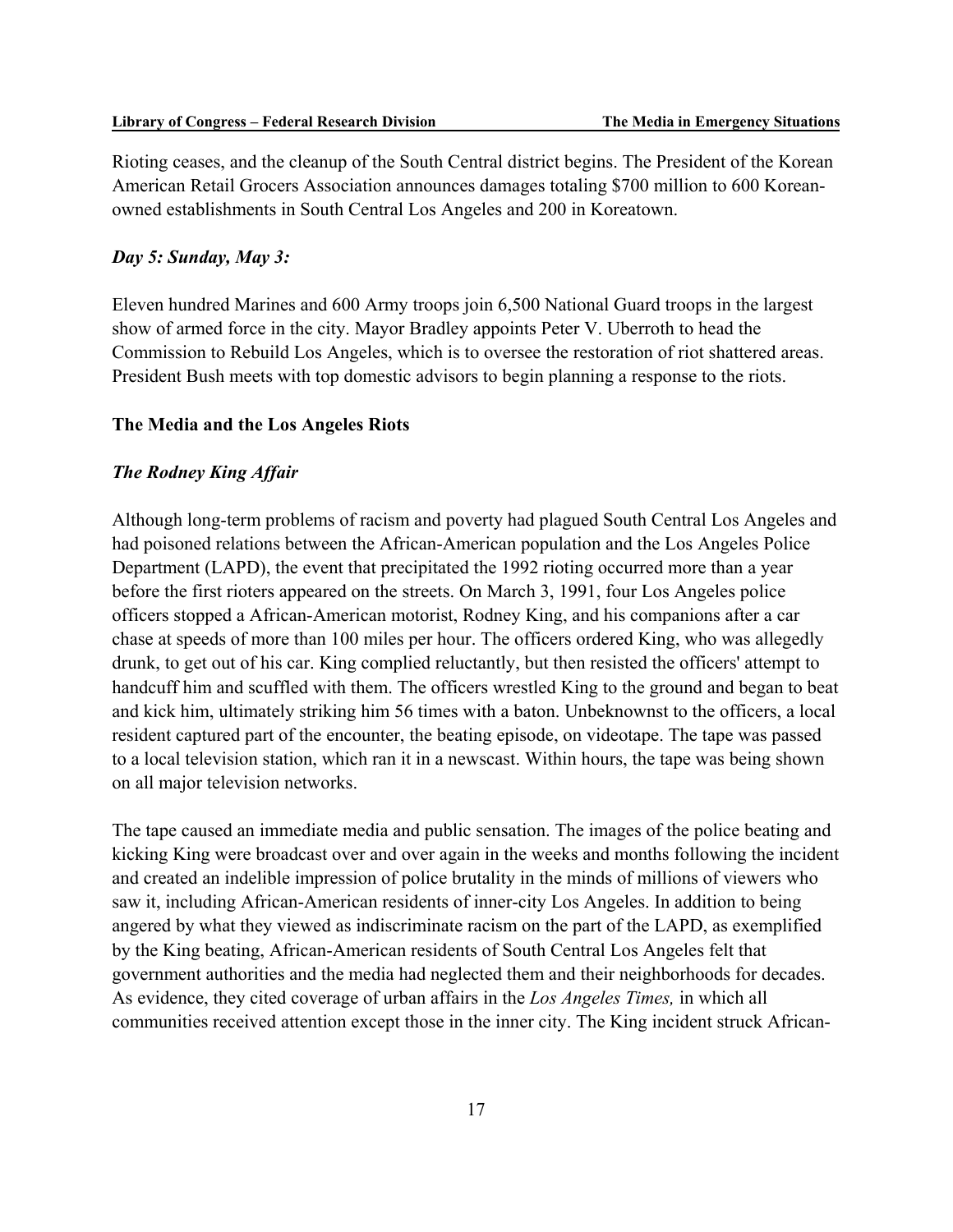Americans as yet another example of a city administration that routinely abused and ignored them.

Most Americans who saw the King video felt that the four police officers were guilty of excessive force, if not of more serious crimes.<sup>45</sup> The residents of South Central Los Angeles certainly felt this way. When the four officers were arrested and scheduled for trial, African-Americans anticipated that the officers would be found guilty in the beating of King and punished. The decision of Superior Court Judge Stanley Weisberg to move the trial to Ventura County, an almost exclusively white area inhabited by a disproportionately large number of police officers, disappointed African-Americans. Prospects for a guilty verdict hardly improved with the selection of a jury with only two minority jurors, one of whom was Hispanic and the other Asian-American.46 As the trial neared its conclusion in late April, South Central residents were prepared to accept only a guilty verdict. Any other decision was likely to lead to an explosion.

### *Television as the Instigator of the Riots*

Television was the most critical medium of communication in the rioting in Los Angeles. As *Newsweek* columnist Jonathan Alter put it, "A fire needs oxygen. From the very beginning, the oxygen that has given life to the Rodney King story is television."47 Television was instrumental in fomenting the rioting, and it played a significant role in determining how the rioting unfolded.

In mid-afternoon on April 29, the jury found the four police officers not guilty on charges of the use of excessive force in the arrest of Rodney King. It was the broadcast media, primarily television, that informed viewers of the outcome of the trial. The verdict fell like a thunderclap in Los Angeles and across the nation. The months during which the tape of the beating of Rodney King had been aired again and again had convinced most viewers that the officers were guilty; how could anyone argue with the images captured on the videotape or possibly conclude that the officers were innocent? Indeed, the King tape offers an instance of the media, in effect, serving as prosecutor as well as jury even before the officers' trial began.

<sup>45</sup> John Salak, *The Los Angeles Riots: America's Cities in Crisis* (Brookfield, Conn.: Millbrook Press, 1993), 28. A post-trial public opinion poll published in *Newsweek* magazine found that 73 percent of whites and 92 percent of blacks felt the verdict of not guilty was not justified; 77 percent of whites and 91 percent of blacks favored further prosecution of the officers. *Newsweek*, 11 May 1992, 30.

<sup>46</sup> *Keesing's Record of World Events* (Cambridge, England: Longman, 1992), 38856.

<sup>47 &</sup>quot;TV and the 'Firebell'," *Newsweek*, 11 May 1992, 43.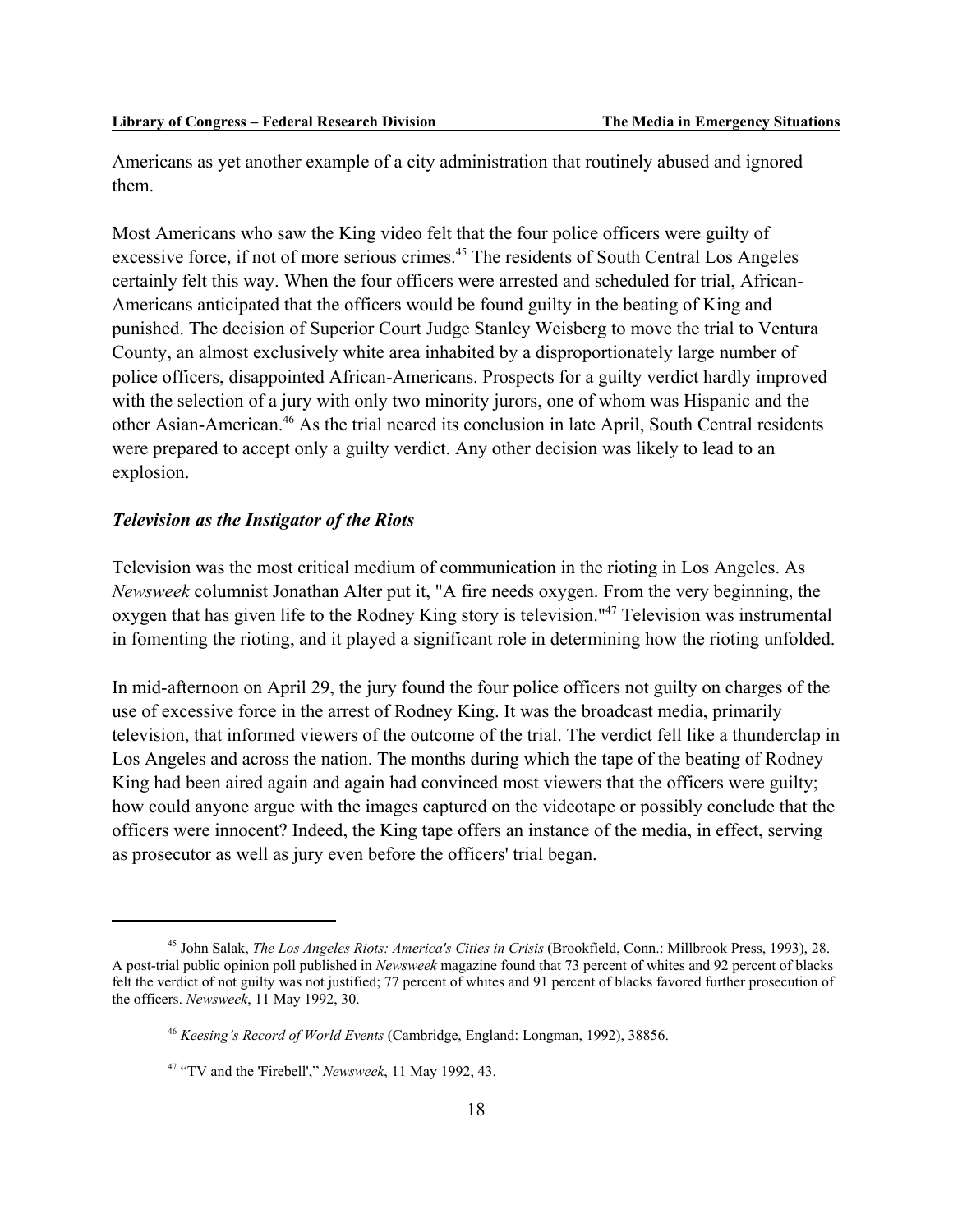Within little more than an hour of the trial verdict, inner-city residents took to the streets in a form of collective rebellion that degenerated into looting and rioting. At the intersection of Florence and Normandie avenues, black teenagers began throwing stones and bottles at passing cars. From that locale, the epicenter of the riots, the violence rippled out into adjacent neighborhoods. Drivers jumped from their cars and fled while youths smashed windows, tromped on hoods and roofs, and torched the abandoned vehicles.<sup>48</sup> In one instance, a group of residents watching television reports of the outbreak of violence in their neighborhood jumped up and ran to join the fray.

As news coverage of the riots continued, other groups, including Hispanics and some whites, joined in. What was initially a race-based riot quickly broadened into a rampage involving three or more ethnic groups concerned mostly with looting. A number of racially motivated acts of hatred occurred, at least a few of them ugly, perpetrated mostly by gangs of young toughs. Much of the action in the streets, however, was essentially a free-for-all scramble to gather loot in an almost fiesta-like atmosphere. One store clerk watching the looters at work observed: "They don't care for justice, they don't care for anything. Right now they're just on a spree.... They want to live the lifestyle they see people on TV living."49

### *Television as a Guide to the Rioting*

If television can be said to have prejudged the trial outcome and to have provided the spark for the rioting, it also inadvertently served to perpetuate it. Local TV coverage was instrumental in televising the riots in South Central Los Angeles almost before the first emergency calls were answered. Seven stations (KNBC, KABC, KCBS, KTTV, KTLA, KCAL, and KCOP) dispatched helicopters, some of which gathered video evidence against perpetrators of violence. Network news shows, even all-news radio stations KFWB-AM, KABC-AM, and CNN dedicated themselves to covering the repercussions of the unpopular verdict.<sup>50</sup> KFWB, for example, broke from its standard news rotations to emphasize remote reports from scores of field reporters canvassing the city. KABC provided 163 special news-feeds to its affiliates nationally on the day of the riots. $51$ 

<sup>48</sup> *Newsweek*, 11 May 1992, 34.

<sup>49</sup> *Newsweek*, 11 May 1992, 37.

<sup>50</sup> Mike Freeman, "L.A.'s Local News Takes to the Streets," *Broadcasting*, 4 May 1992, 11.

 $51$  Freeman, 11.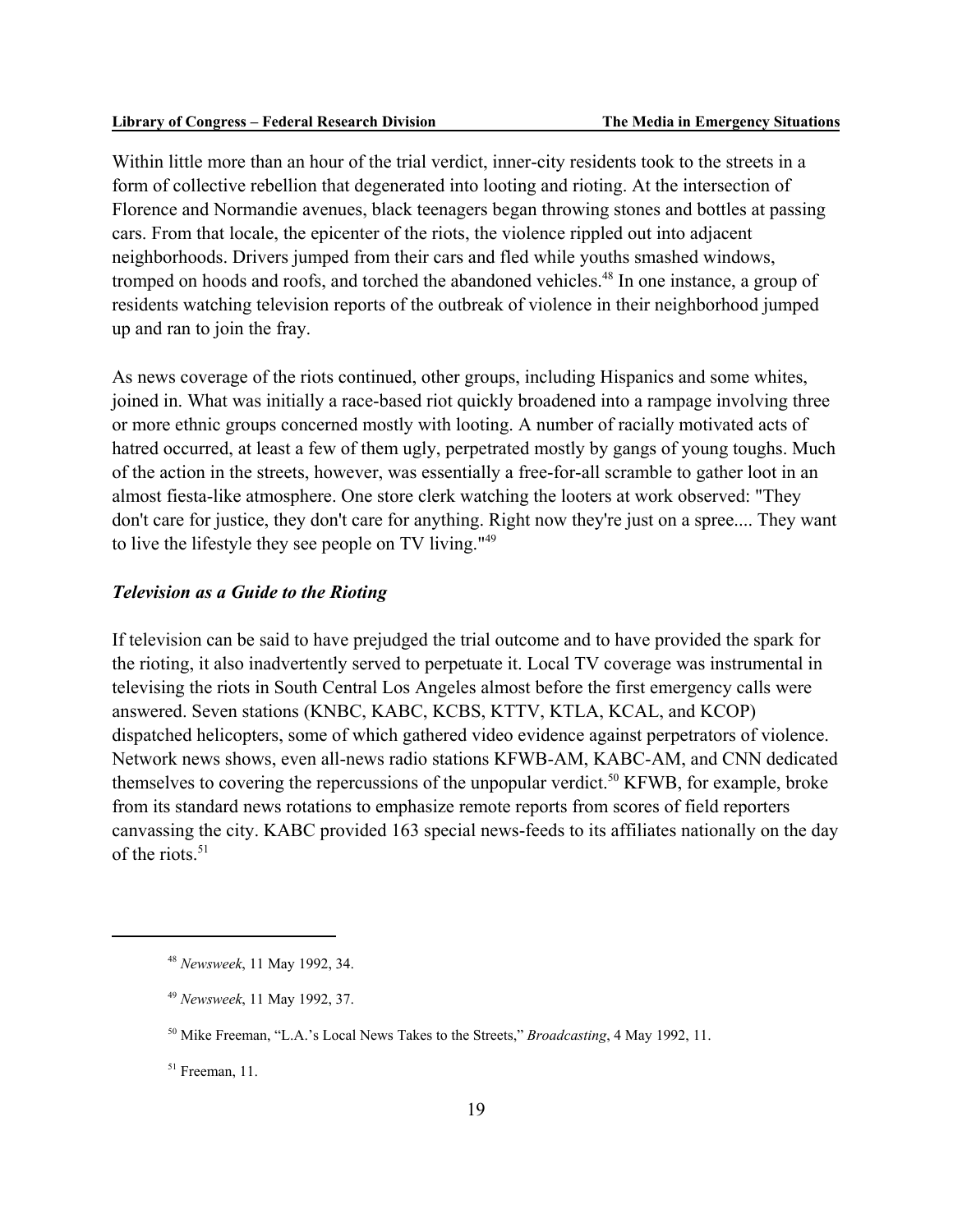As the rioting escalated, many residents of South Central Los Angeles relied on television as a guide to the action. Local media newscasts provided looters with ready-made roadmaps to neighborhoods where looting was underway or where the police cover was thin or nonexistent. Jonathan Alter wrote in *Newsweek* that South Central residents used the airing of the riots as a visual map of where to loot and riot, a situation that amounted to "a homeshopping network for crooks." Alter described the situation as follows:

TV told them [the rioters] where to go. While most of the national coverage was restrained, local coverage was not. At least a dozen of the helicopters on the first night—a presence that helped create a wartime atmosphere—belonged not to police but to local media outlets. In the early going, when the fires were just beginning, seven Los Angeles TV stations had already begun wall-to-wall coverage. One airborne reporter for a radio station actually reported the story before it happened, telling viewers he didn't see "any fires yet".... Several local TV reporters described both the exact locations of looting and the fact that police were doing little to stop it. Was it necessary? Journalists are taught to report completely, but sometimes a little restraint makes sense.<sup>52</sup>

It would appear from Alter's account that through their coverage, the broadcast media encouraged violence and lawlessness during the rioting.

South Central residents used television for purposes other than merely as a guide to the rioting. A few saw the publicity they were getting as a way to call attention to the plight of their neighborhoods. "Noise brings the media here. By making noise, we get attention" observed one African American on television.53 He seemed to be saying that instead of dwelling on millionaire murders and Hollywood premiers, the media and society at large needed to concentrate on problems in the inner cities.

<sup>52</sup> *Newsweek*, 11 May 1992, 43.

<sup>53</sup> *Newsweek*, 11 May 1992, 43.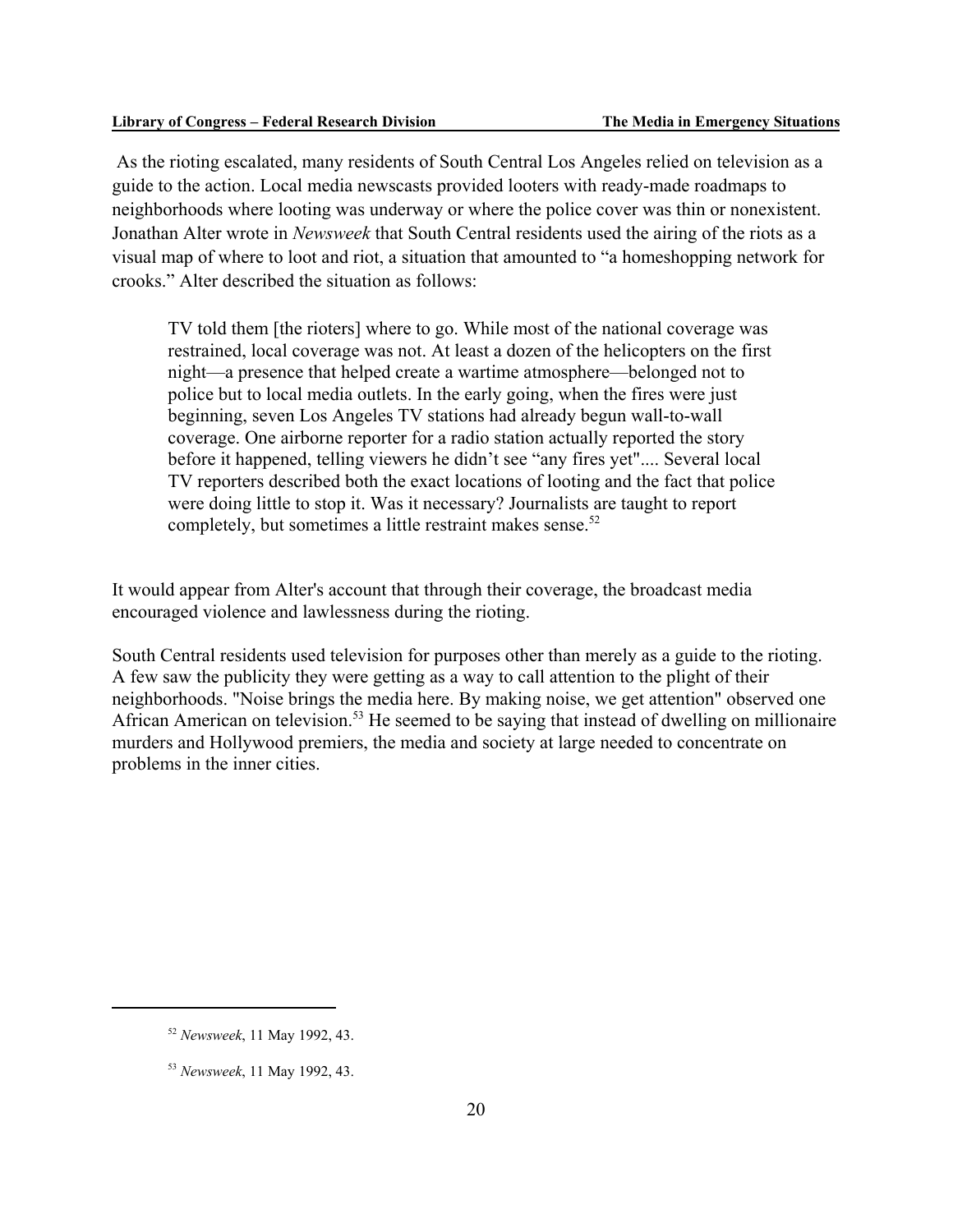### *The Impact of Videotaping*

Within the context of television coverage of the riots, videotaping deserves special mention. The effect of the videotape of the King arrest and beating has already been mentioned—it was powerful as the tape was replayed time and again on television screens across the nation. "The videotape of the beating immediately became one of the half-dozen most widely watched TV clips in the entire history of the medium, right up there with [Jack] Ruby shooting [Lee Harvey] Oswald and the [Space Shuttle] Challenger explosion," opined Alter. "The trial—and trial by media—that resulted was essentially about that videotape. TV images of the mayhem in L. A., particularly the truck driver being savagely beaten, depressingly mirrored the original video and conveyed the madness to the rest of the world."54

Another example of the ability of videotaping to convey graphic and ugly acts is, as Apter notes, the beating of the white truck driver, Reginald Denny, by a group of young black men the first day of the rioting. As a news helicopter circled overhead videotaping the action, the men pulled Denny from his truck at Florence and Normandie avenues and kicked and beat him savagely. One threw a cinder block that struck Denny in the head. Viewers saw Denny stretched on out on the ground beside the cab of his truck, his face and the pavement crimson red with blood while one assailant reveled with upstretched arms in glee and another climbed into the truck's cab.<sup>55</sup>

Such images were frightening to watch, and they brought racial hatred into the country's living rooms for days on end. These and numerous other episodes similarly recorded by camera crews during the riots demonstrated the power of on-the-spot videotaping. The ability to record such imagery is within the reach not only of the media but also of private citizens. The King case showed how effective videotape in the hands of a private citizen can be—it was successfully used to defame and prejudge the police officers. Instantaneous videotaping is a reality, and its potential for positive or negative use must be acknowledged, whether by police and rescuers during emergency operations or by private citizens engaged in a quarrel on a local city street.

### *The Media and Sensationalized Coverage*

In a situation as dramatic and violent as that of the Los Angeles riots, the quality of media coverage becomes an issue. In such a situation, is it possible to provide "fair" coverage, whatever one may consider that to be, or to avoid photography or news stories that may not be judged sensational so far as their impact on readers is concerned? Standards for judging sensationalism in various types of media vary, of course, but it is generally conceded that local media, particularly television, became consumed with coverage of the Los Angeles riots far more than

<sup>54</sup> *Newsweek*, 12 May 1992, 43.

<sup>&</sup>lt;sup>55</sup> This video image was published in many sources. A good reproduction can be found in Salak, 36.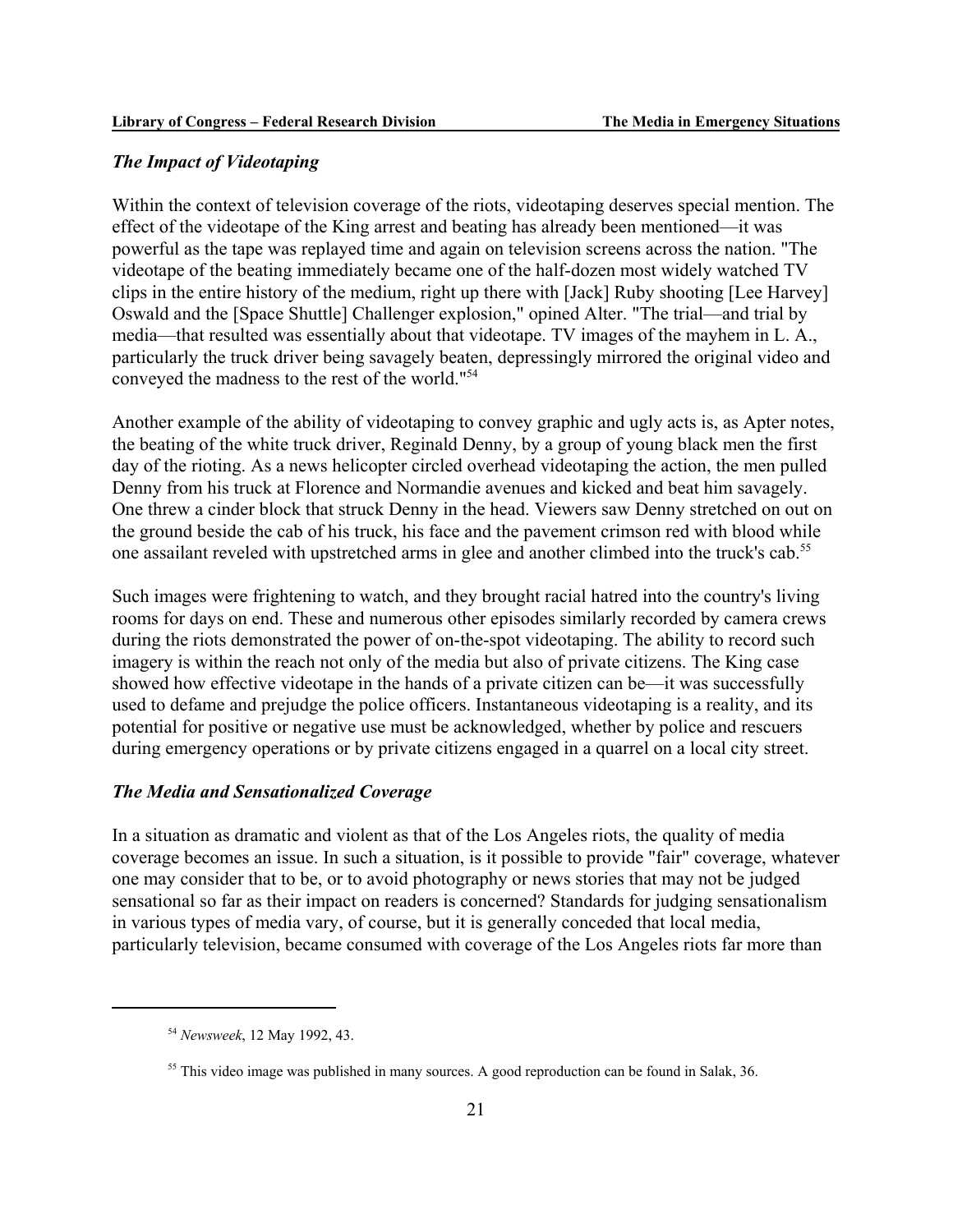did national network broadcasting. Much of the imagery captured locally, however, found its way onto nation's airwaves and into major newspapers.

Among the most widely publicized photographs were those of the beating of Rodney King and of Reginald Denny. These dramatic photos, as already noted, evoked strong emotions and responses in almost everyone who saw them, ranging from outrage at the sight of the beating of King to calls for punishment for those who pummeled Denny. But other photos featured in the local and national media were equally dramatic and in some cases just as sensational.

*Newsweek* featured a photo essay with the bold title of "Fire and Fury." The lead photo showed a man throwing a bucket of water onto a raging storefront fire in a futile effort to extinguish it. Another photo showed a group of young Hispanic men, grins on their faces, tipping over a burning police cruiser. In a third photo, a young African-American male made an obscene gesture to a police officer, his face contorted with hate and defiance.<sup>56</sup> Photos in the accompanying article showed three young Hispanic males reveling in front of flames shooting 100 feet into the air, while yet another image depicted a young Korean-American on a street with burning buildings guarding his business with a raised gun in his hand, his tee-shirt emblazoned with the slogan "By any means necessary."<sup>57</sup> Such images contain a great deal of shock value. They played a part in instilling apprehension into many Americans, who feared that such lawlessness might spread to their communities (violence did break out in Las Vegas, Seattle, and San Francisco during the Los Angeles riots).

Local television devoted much more air time to broadcasts of images of the riots than did network television. As soon as the violence began in South Central Los Angeles, local television stations began virtual nonstop coverage.<sup>58</sup> The reporting became so overpowering that Los Angeles television stations and the press were criticized for making it appear that all of the city was in flames rather than only certain neighborhoods. Responding to the graphic and pervasive coverage on the second day, Mayor Tom Bradley urged one station to stop broadcasting violent images of the rioting and to return to regular programming in an effort to avoid further inflaming the situation. The station complied, but the rioting continued.<sup>59</sup>

Coverage in the major local newspaper, the *Los Angeles Times*, while extensive, appears to have been more measured. This assessment is based on results of a study of the *Times'* coverage of the

<sup>56</sup> *Newsweek*, 11 May 1992, 26-29.

<sup>57</sup> *Newsweek*, 11 May 1992, 34, 38.

<sup>58</sup> Atwater, 43.

<sup>59</sup> Salak, 36.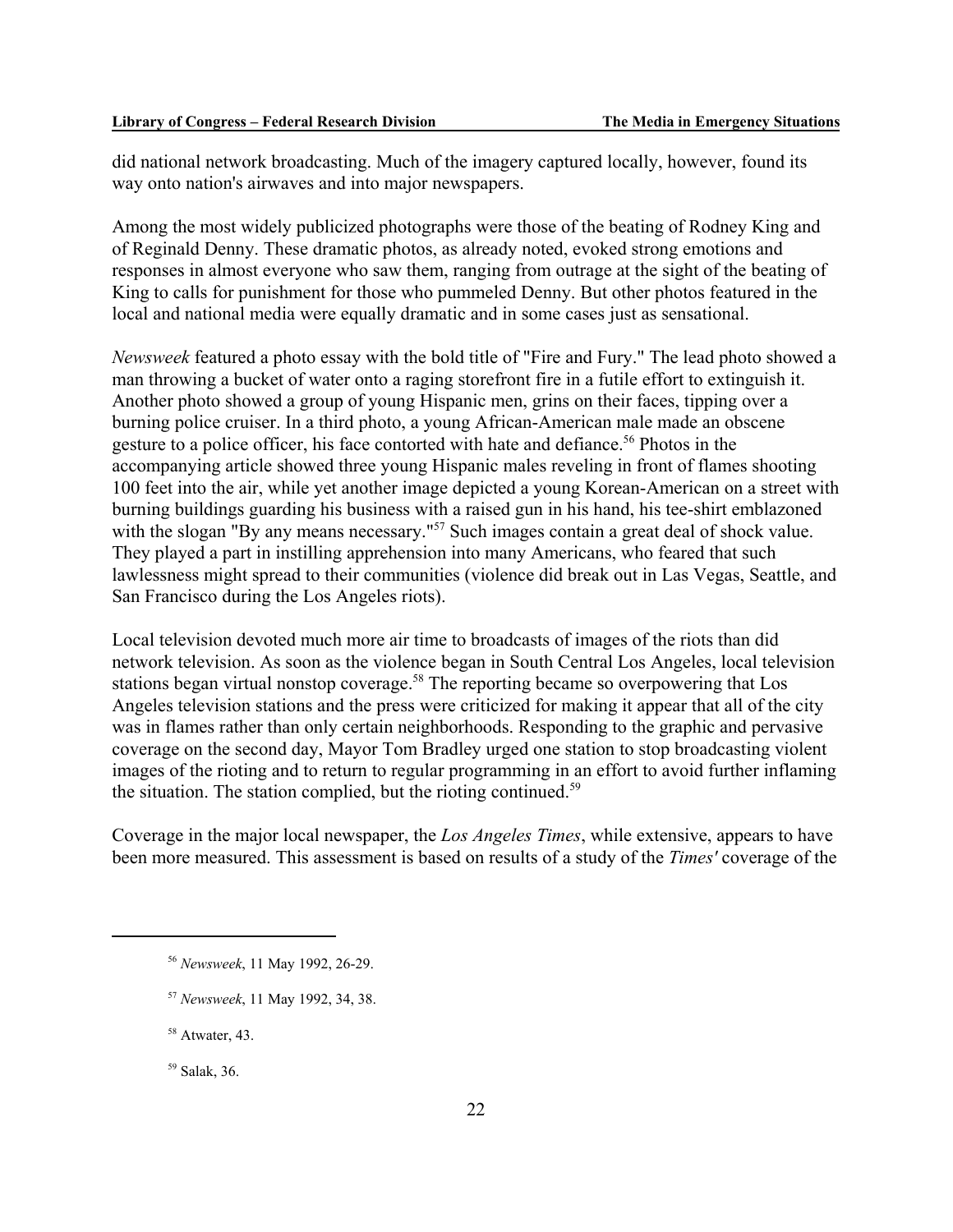riots by Tony Atwater and Niranjala D. Weerakkody of Rutgers University.60 The *Times* carried between 21 and 78 riot stories per day, for a total of 247 items, during the five-day period from April 30 to May 4.

Of these, 17 percent concerned the Rodney King trial, whereas nearly 42 percent dealt with the dramatic and deadly violence in the streets. These finding were consistent with other studies that have found that the media place heavy emphasis on the dramatic, sensational, or controversial aspects of domestic and international crises. The editorial focus on violence was strongest on May 1, when the looting and rioting figured prominently in the paper's second day of riot coverage. As the violence declined and was finally halted, editorial attention shifted to law and order stories, especially in the May 2 and 3 editions, when Army soldiers and National Guard troops began to appear on the streets. $61$ 

In terms of story types in the *Times*, hard news stories predominated (36 percent), whereas commentaries and analysis accounted for almost 28 percent of riot stories. The *Times* consistently published commentary and analysis reports throughout the five-day period, most frequently in the first two days of riot coverage. $62$ 

Photographs accompanied 44 percent of the riot stories, nearly 42 percent of them portraying acts that the study classified as violent. Photos depicting violence appeared more than four times more frequently than those associated with the category of "law and order." These findings were again consistent with other research that demonstrated the media's tendency to dwell on the dramatic and controversial, if not sensational, elements of an emergency. Finally, Atwater found that residents and community leaders were cited most often as sources in the *Times'* riot stories. This finding contrasted with those of some other studies of similar incidents that indicated a media preference for "official" sources such as public authorities or police spokesmen.<sup>63</sup>

Given the expansive region it covers and the resources at its command, the *Times* was ideally suited to cover the rioting compared to its peer national newspapers. Atwater concluded that "the L.A. *Times'* riot coverage was extensive in terms of the number of stories, news space, diversity of topics addressed, and sources quoted."64 He also found that the *Times* covered the antecedent conditions of the crisis and thus was not vulnerable to the charge that it had not provided background coverage, a familiar criticism of the media in crisis situations. In September 1992,

- 62 Atwater and Weerakkody, 14-15.
- 63 Atwater and Weerakkody, 15.
- 64 Atwater and Weerakkody, 17.

<sup>60</sup> Atwater and Weerakkody, "A Portrait of Urban Conflict."

<sup>61</sup> Atwater and Weerakkody, 12-13.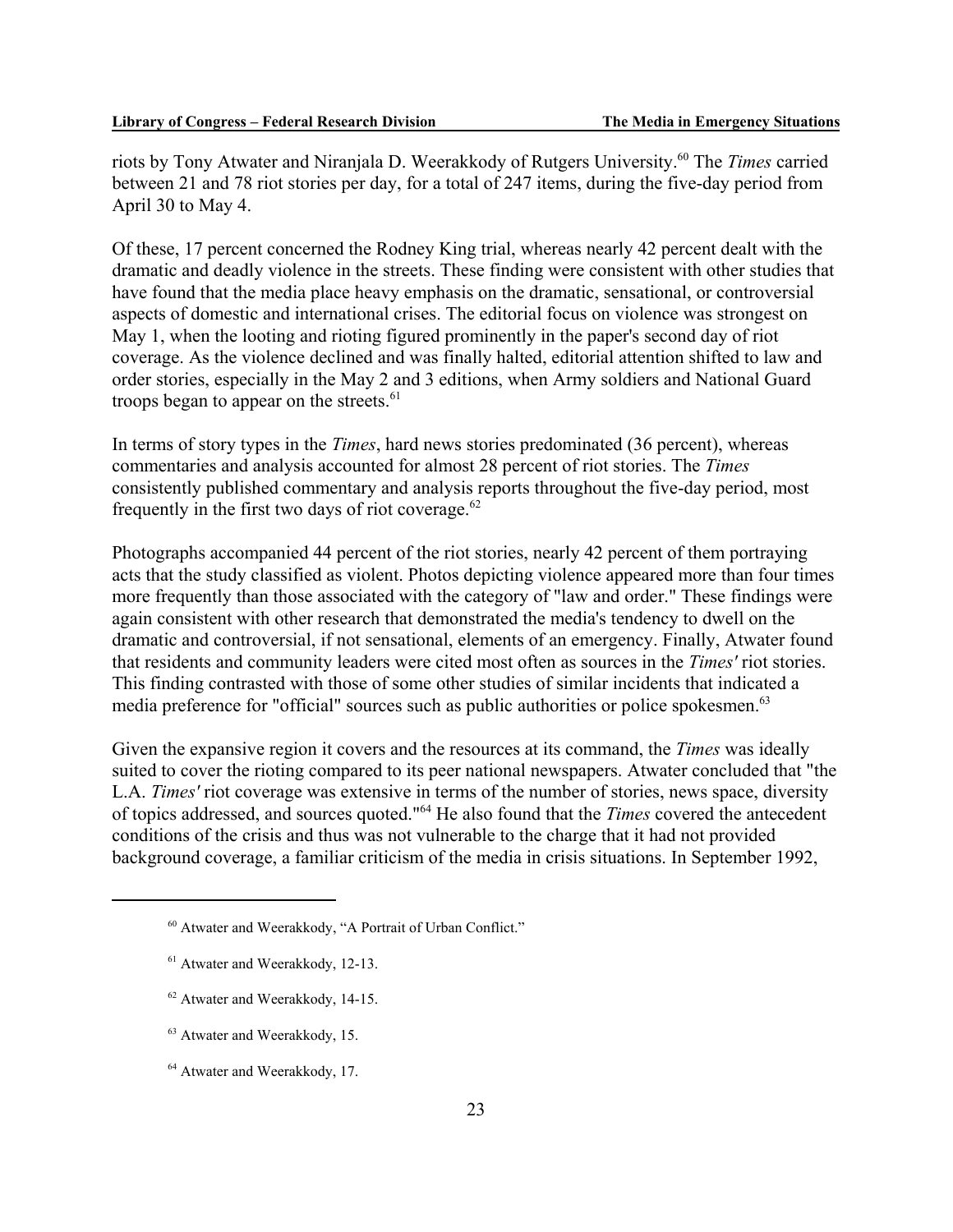the paper responded to resounding criticism from its South Central Los Angeles' critics that they were ignored in local press coverage by creating a zoned section called the "City Times."<sup>65</sup>

Discussion of controversial and sensational reporting raises the issue of responsibility in the journalistic profession. Media coverage of the Los Angeles riots has been characterized as biased, slanted against one or another ethnic group, inflamatory in its news items, and given to sensationalism in its visual imagery. The role of a journalist in a crisis situation is not necessarily an easy or safe one, however, and in the case of the Los Angeles riots, some officials and members of the public were inclined to blame the messenger rather than to face up to the problems of racism, poverty, joblessness, and neglect that led to the violence in the South Central district.

Journalists, of course, would most likely take exception to these charges of irresponsibility. Walter Goodman, a television critic for the *New York Times*, offered his assessment of the role and responsibility of the media during the riots:

Television news, particularly in its local manifestations, is not famous for explaining much of anything, but in the aftermath of the riots, it tried hard. Even before the fires were doused, the tube was awash in explanations, which sometimes verged on excuses, for the rage and despair caused by years of neglect.... Even if a backlash should develop, how could television not have given its all to such a story? Surely, it was as much a duty to show the beating of Reginald Denny as to show the King video over and over. And even if the televised scenes of looting inspired peace-abiding folk to join the rebels, should reporters and photographers have suppressed their coverage?<sup>66</sup>

Months after the riots, several journalists, commenting on upcoming hearings in the California Assembly about media coverage of the riots, also defended their profession. Terry Francke of the California Freedom of Information Committee commented: "There is a line of argument among some people that if you don't give events such as the riots nonstop coverage, the rioters will not persist. The fact is that coverage does not make a difference in the degree of lawlessness."67 *Orange County Register* editor Chris Anderson asked: "What in the world do they want? I don't know what role we could play. The media are not monolithic. We do things differently."<sup>68</sup>

<sup>65</sup> Atwater and Weerakkody, 18.

<sup>66</sup> Walter Goodman, "TV, Violence, and the Return of Radical Chic," *Columbia Journalism Review*, 31, no. 2 (July-August 1992), 28.

<sup>67</sup> M. L. Stein, ""Politicians to Examine Media: California Assembly Committee to Hold Hearings on Media Coverage of the Los Angeles Riots; Journalists Invited to Testify," *Editor & Publisher*, 125, no. 30 (July 25, 1992), 7.

<sup>68</sup> Stein, "Politicians," 7.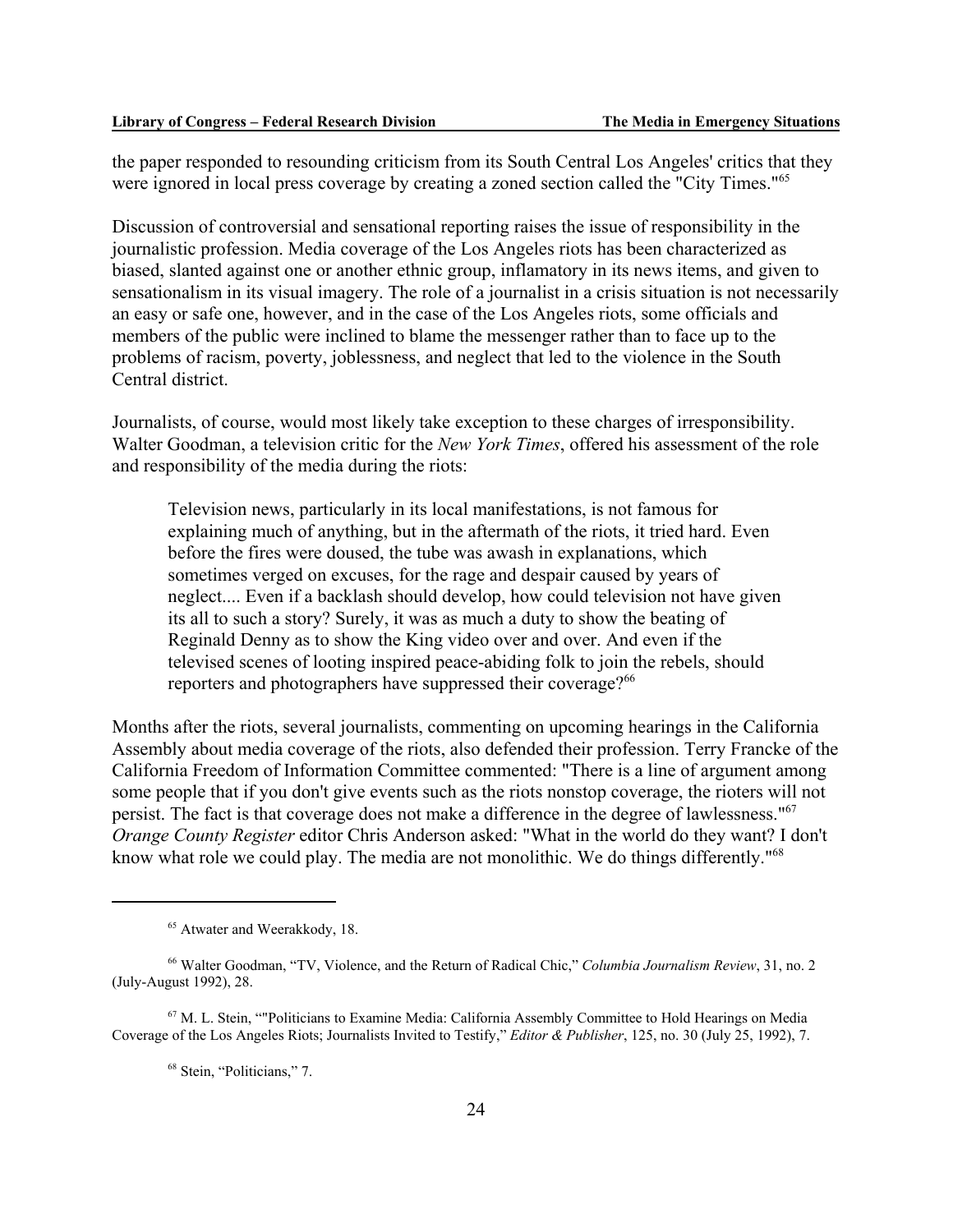An idealistic assessment of the media at Los Angeles came from John Irby, president of the California Society of Newspaper Editors. "The media's role is not to influence but to report the news and let people make their own decisions."69 Did the media report the riots in this manner? Journalists might be expected to agree, but many outside the profession probably would not, citing the Rodney King video and television coverage of the first day or two of the rioting as support for their point of view.

#### **Outcome of The Los Angeles Riots**

The Los Angeles riots ended after five days, leaving more than 50 people dead, thousands injured, and almost \$1 billion in property damages. A Federal aid package of \$100 million in disaster assistance was given to riot victims, \$200 million was designated to rebuild damaged areas, and \$400 million was made available in loans from the Small Business Administration. The Los Angeles Community Development Agency approved \$200 million in emergency relief for small businesses and homeowners. Rodney King eventually sued the city of Los Angeles for \$83 million dollars, but the city rejected the suit.<sup>70</sup> The four police officers who had been acquitted in the beating of Rodney King were reindicted, this time for violation of King's civil rights. Two of the officers were found guilty.<sup>71</sup> King was awarded \$3.8 million dollars.<sup>72</sup> Daryl Gates, chief of the LAPD, was replaced, and the LAPD undertook to improve its relations with inner-city residents.73

- <sup>70</sup> *Los Angeles Times*, 30 April 1992, A:22.
- <sup>71</sup> *USA Today*, 6 August 1992, A:1.
- <sup>72</sup> *Los Angeles Sentinel*, 11 August 1994, A:4.
- <sup>73</sup> *Los Angeles Times*, 30 April 1992, A:25.

<sup>69</sup> Stein, "Politicians," 7.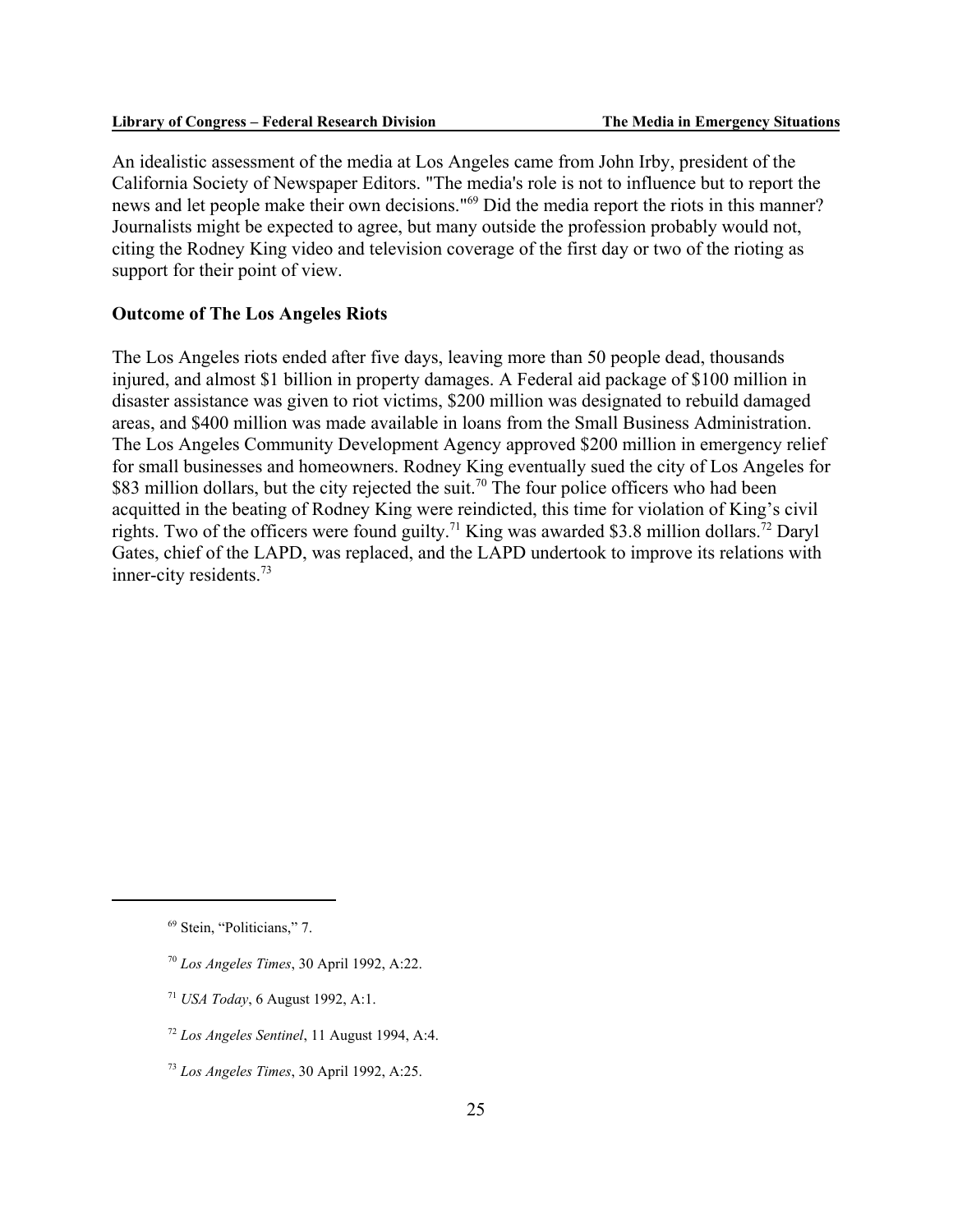### **Summary**

From beginning to end, the riots were a media event. The repeated airing of the beating of Rodney King, on top of deep-seated grievances in South Central Los Angeles, effectively prepared the way for violence. News of the acquittal of the four police officers involved in the beating of Rodney King set off rioting by African-American, Hispanic, and some white residents of South Central Los Angeles. Televised images of street scenes acted as guides to looters and helped to propel the rioting. The impact of videotaping was particularly noteworthy; it was through this medium that images of the beatings of Rodney King and Reginald Denny were seared into the nation's psyche. Reporting in the *Los Angeles Times* seems to have been more restrained than television coverage, but both broadcast and print media engaged in controversial and sensationalized reporting. Such coverage led many people across the nation to fear that the lawlessness in Los Angeles might spread to their neighborhoods.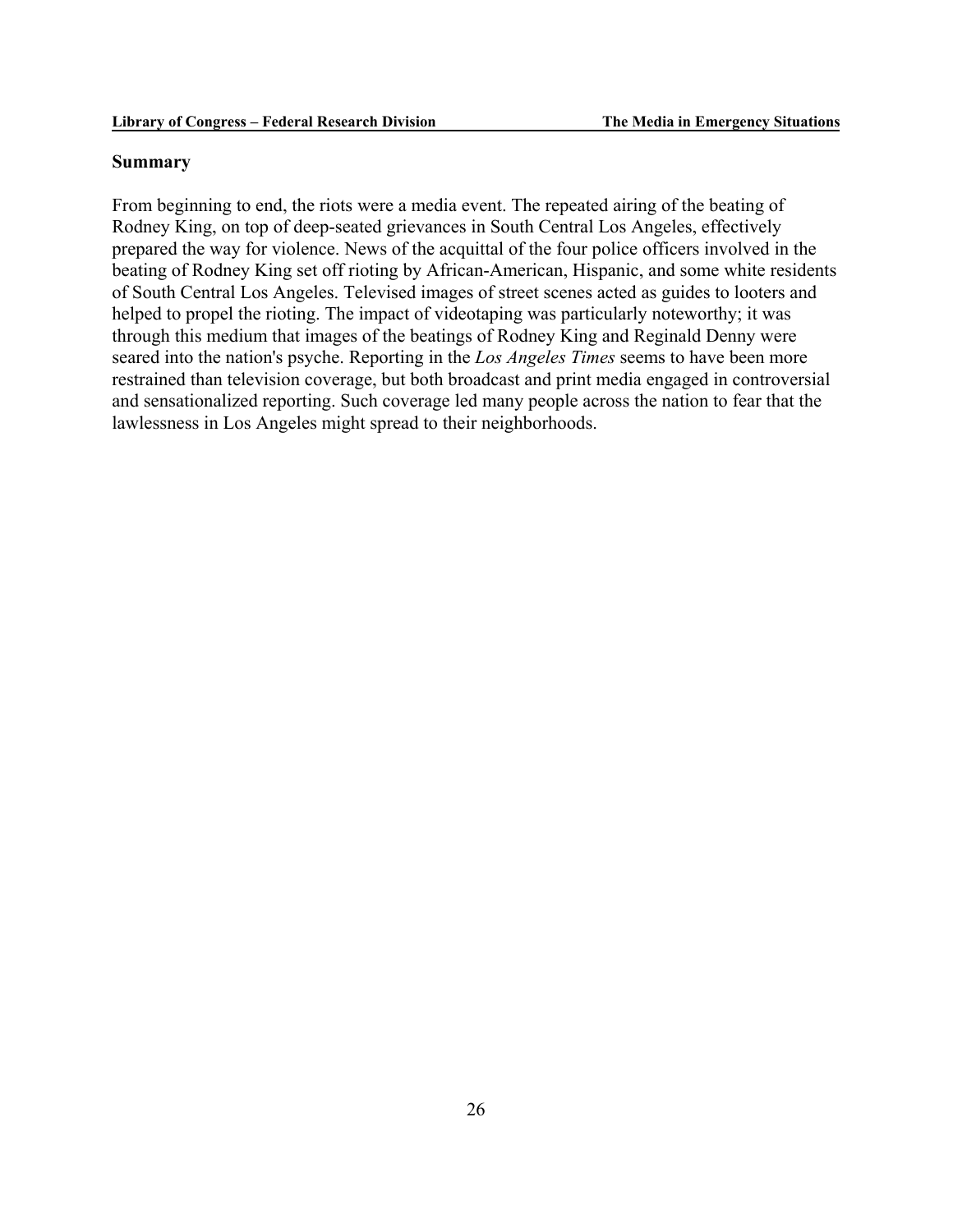### **THE WORLD TRADE CENTER BOMBING, 1993**

### **Chronology of Events, February 26–27, 1993**

### *Day 1: Friday, February 26, 1993:*

*12:17 p.m.:* A massive explosion shook the two 110-story towers of Manhattan's World Trade Center. There were approximately 50,000 people in the towers at the time<sup>74</sup>—about the number who worked in the Center on a daily basis.<sup>75</sup> Some of the people inside the buildings at the time of the blast were workers; others were among the thousands of people who visit the complex each day.

Four employees of the Port Authority of New York and New Jersey, the organization which owns the Center, were killed instantly. A fifth person, who had just parked in the garage, was thrown 30 feet and died of smoke inhalation and cardiac arrest two hours later. The body of the sixth and final person killed, a Center restaurant employee, was not found until 17 days after the explosion.<sup>76</sup>

The explosion knocked out the Center's emergency public-address system and much of its electricity, leaving tens of thousands of workers unsure of whether or how to evacuate the towers. Hundreds of people were stuck in elevators.<sup>77</sup> At the same time, many local television stations lost their ability to broadcast because their antennae were located on top of the Center.<sup>78</sup>

Just four seconds after the explosion, New York City's 911 system received its first emergency telephone call reporting that something had blown up under the World Trade Center. The call was routed to the fire department.<sup>79</sup>

79 Dwyer, 33-34.

<sup>74</sup> Victoria Sherrow, *The World Trade Center Bombing: Terror in the Towers* (Springfield, New Jersey: Enslow, 1998), 7.

<sup>75</sup> *Keesing's Record of World Events* (Cambridge, England: Longman, 1993), 39311.

<sup>76</sup> Jim Dwyer, David Kocieniewski, Deidre Murphy, and Peg Tyre, *Two Seconds Under the World* (New York: Crown, 1994), 29-30, 43-44, 46, 106.

<sup>77</sup> Tom Mathews *et al.*, "A Shaken City's Towering Inferno," *Newsweek*, 8 March 1993, 26.

<sup>78</sup> Adrian Kerson, *Terror in the Towers* (New York: Random House, 1993), 11.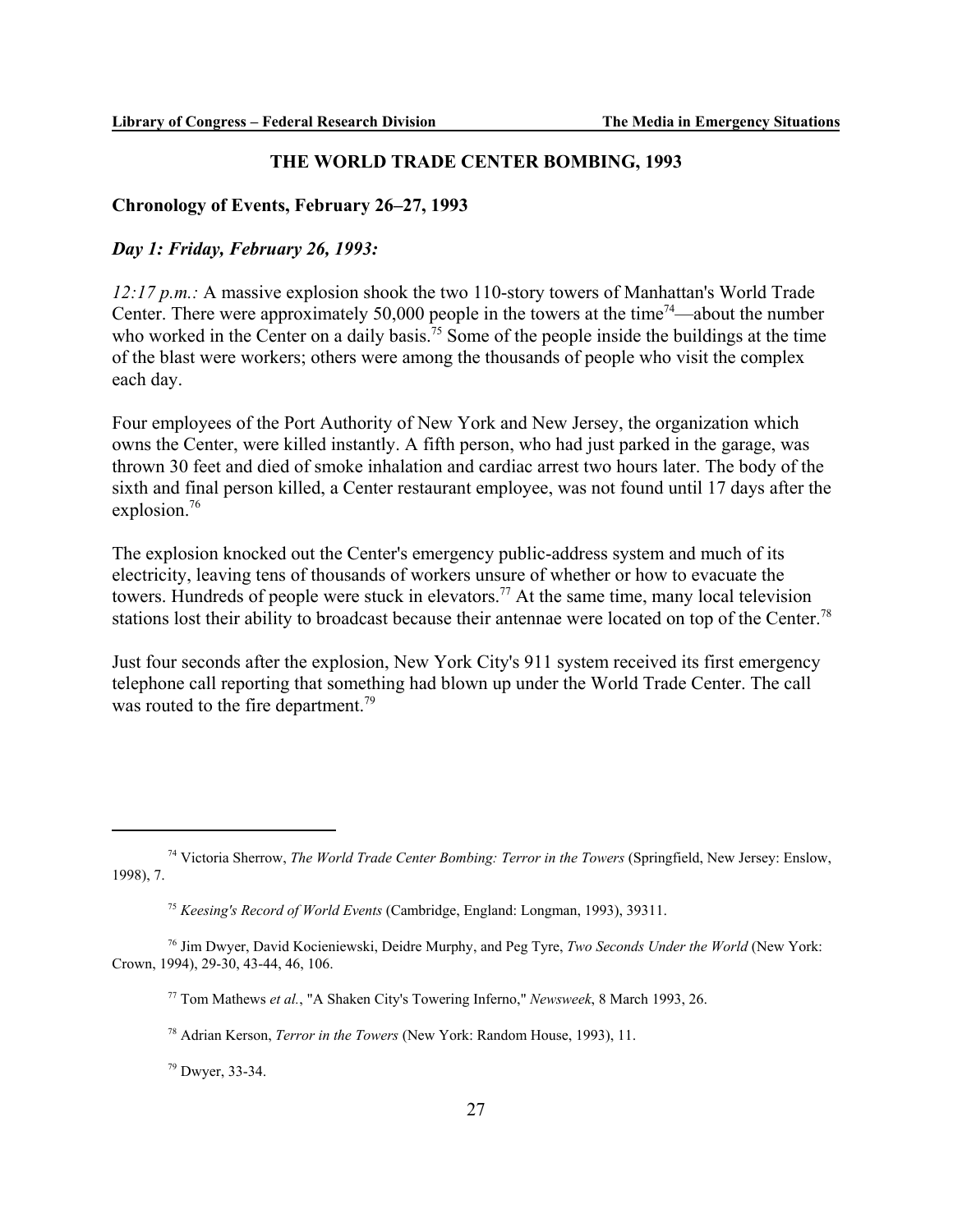*12:29 p.m.:* A 911 operator dispatched police, an ambulance and the fire department after receiving a call from an injured woman trapped in the parking garage.<sup>80</sup>

*About 12:45 p.m.:* The first news of the blast aired on New York all-news radio stations WINS and WCBS. The first reports suggested that the cause of the blast was an electrical transformer fire. $81$ 

*1:00 to 4:00 p.m.:* According to *Soap Opera Weekly*, "All 10 soaps were pre-empted" nationwide by the three major broadcast networks. Instead, the networks aired breaking news reports all afternoon.82

*1:35 p.m.:* The New York City Police Department's (NYPD) First Precinct received an anonymous telephone call claiming that the explosion had been caused by a bomb planted by a group called the Serbian Liberation Front. Numerous 911 calls naming various groups as responsible for the blast followed throughout the day.83 None of the calls ultimately proved truthful. One telephone call warned of a bomb at the Empire State Building; the building was evacuated, but nothing was found.<sup>84</sup>

*1:40 p.m.:* Authorities turned off all of the towers' remaining electricity to avoid additional safety problems.85

2:30 p.m.: Fire Lieutenant Matt Donachie told reporters the damage was not consistent with a transformer explosion. He declined to tell them that the explosion had been caused by a bomb, although he had realized that this was the only feasible explanation.<sup>86</sup> *Mid-afternoon:* By this time, officials from several different agencies were on the scene: the

NYPD and its New York City Bomb Squad; the Port Authority of New York and New Jersey,

 $81$  Dwyer, 41-42.

 $83$  Dwyer, 69.

84 Russell Watson *et al.*, "The Hunt Begins," *Newsweek*, Monday 8 March 1993, 24.

85 Kerson, 49.

86 Dwyer, 46.

<sup>80</sup> Dwyer, 34-35.

<sup>&</sup>lt;sup>82</sup> C. Lee Harrington, "'Is Anyone Else Out There Sick of the News?!': TV Viewers' Responses to Non-routine News Coverage," *Media, Culture & Society* 20, no. 3 (July 1998), 480.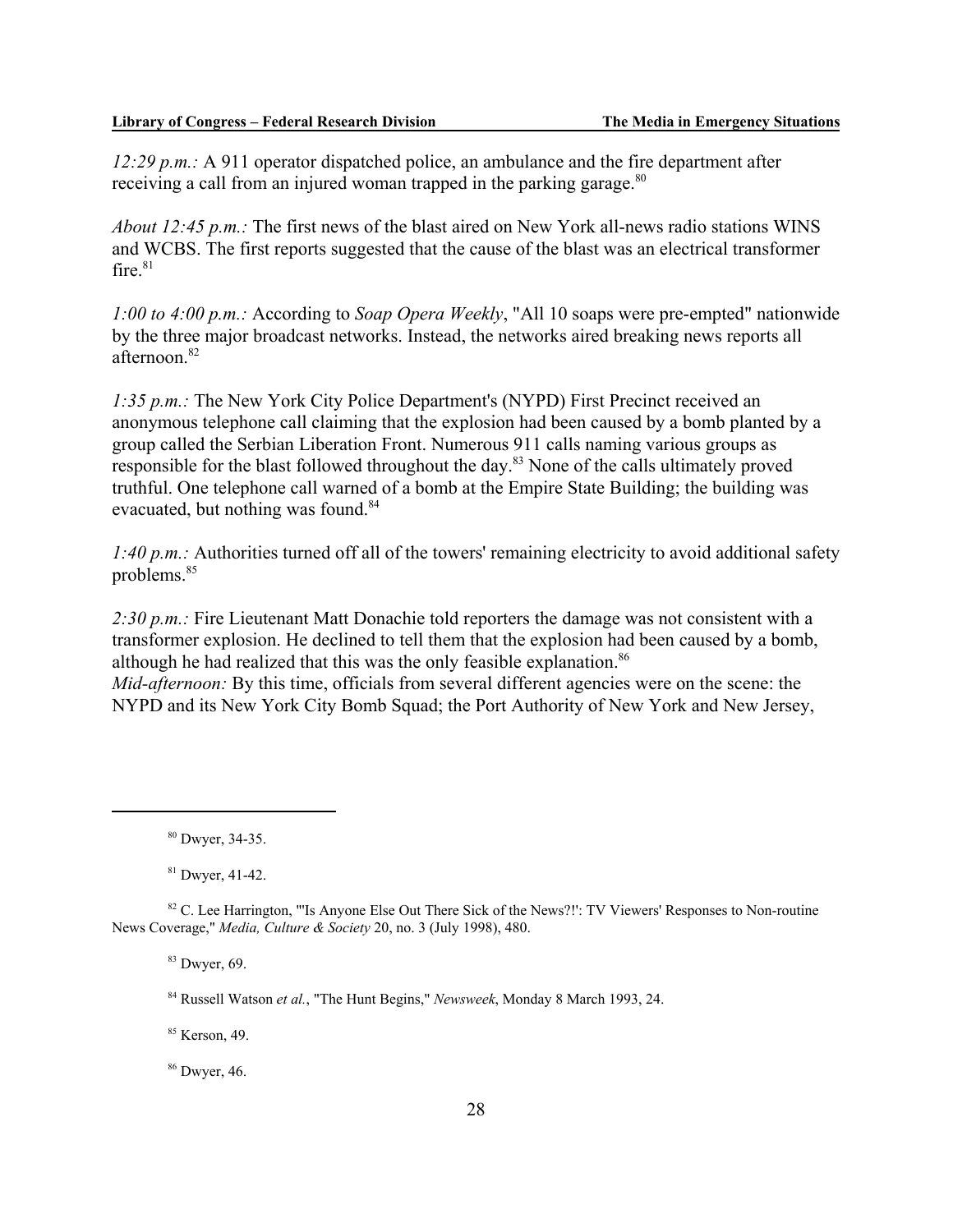which owns the Center; and the Federal Bureau of Investigation  $(FBI)$ ,  $87$  which had begun rushing additional agents up from Washington.<sup>88</sup>

*4:15 p.m.:* A radio station aired interviews with people coming out of the Center. One man said that basement level B-2 had been completely destroyed.<sup>89</sup>

*About 4:30 p.m.:* A group of 72 people made it safely out of the Center after being trapped together in an elevator for over four hours. They emerged into crowds of police, rescue workers and vehicles, concerned citizens, and reporters with cameras<sup>90</sup>.

*Late afternoon:* Carl Selinger, a Port Authority engineer, finally left the Center after being trapped for hours. He expected to find a "throng of news cameras. But they all had gone off chasing the kindergarten kids who had been trapped on an even higher floor. They were brought home to wild cheers and klieg lights. Selinger chuckled when he got downstairs and realized how bored the press seemed."91

*About 6:30 p.m.:* The last survivors were rescued from the Center.<sup>92</sup>

### *Day 2: Saturday, February 27, 1993:*

*4:00 a.m.:* Officials finished checking through the buildings for people who might still have been trapped. $93$ 

*Early morning:* The explosion had not been officially declared a bombing, but security was heightened all over the city. The bomb scene was quiet, but reporters stood behind sawhorses in front of the Center trying to get comments from anyone going in or out.<sup>94</sup>

- $87$  Sherrow, 17.
- 88 Watson, 22.
- 89 Dwyer, 54.
- $90$  Sherrow, 14.
- $91$  Dwyer, 57.
- $92$  Sherrow, 15.
- 93 Kerson, 84.

 $94$  Dwyer, 65.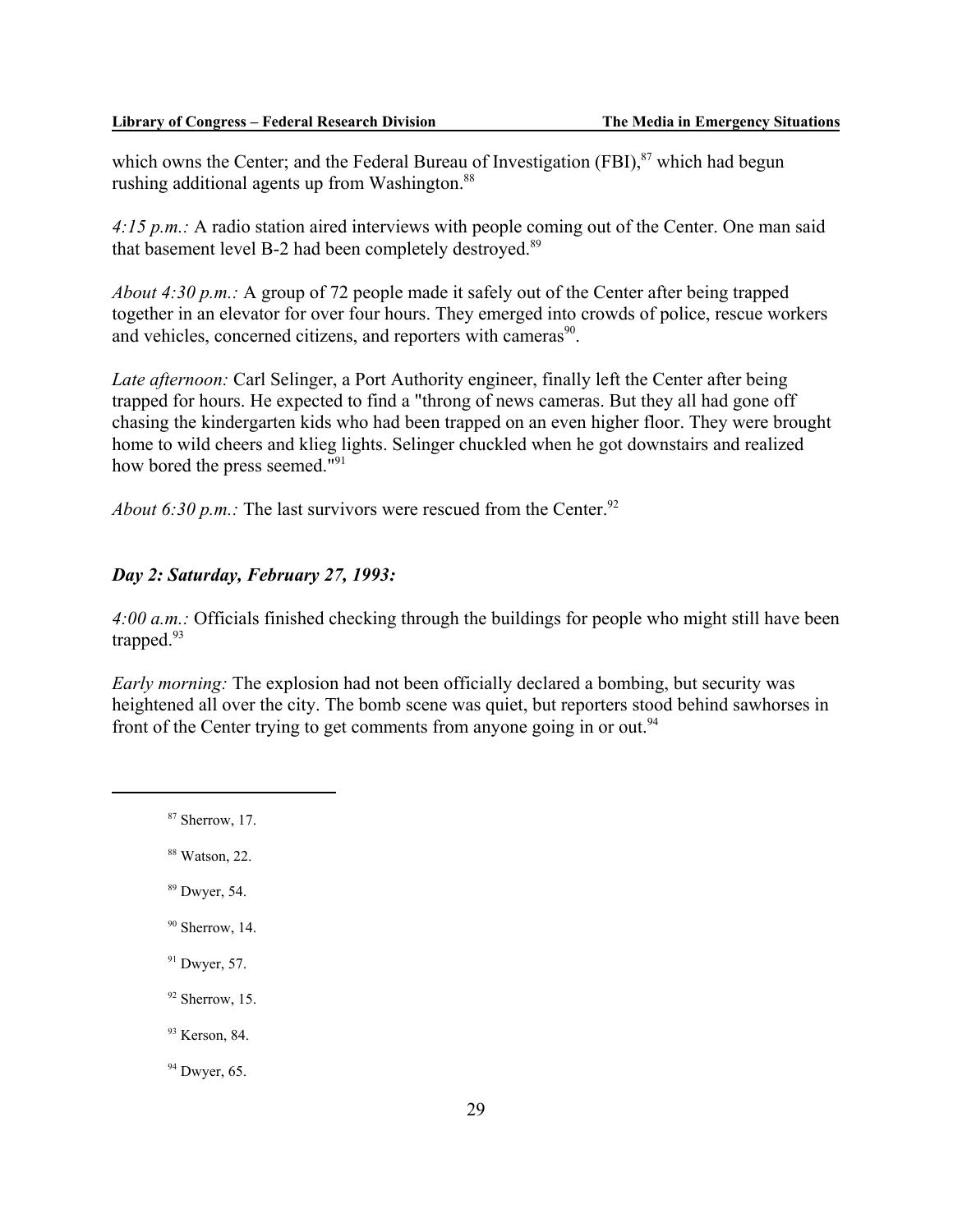*10:00 a.m.:* At a meeting of high-level officials that included New York Governor Mario Cuomo, Police Commissioner Ray Kelly, and FBI Regional Director Jim Fox, one of the primary topics was what to reveal at an imminent press conference. Reports in the morning's papers had quoted "law-enforcement sources" who said that the explosion had been caused by a bomb. There was disagreement about whether to officially confirm that statement. The officials agreed to wait for lab results.  $95$ 

*12:00 noon:* The governor, the FBI, and the NYPD, among others, held a press conference at police headquarters. No one revealed that the United Nations had just received a bomb threat. Kelly told the assembled reporters that had the explosion been caused by a bomb, there was so far no way to tell who might be responsible. He urged residents of the city not to submit to fear.

Cuomo also delivered an anti-fear message but mentioned terrorists, saying, "Fear is another weapon.... [T]hat's what terrorists are all about, if these were terrorists." In response to reporters' questions, Fox conceded, "[T]here's a high probability it is a bombing. It may be terroristrelated." Then Cuomo, who had said in the 10:00 meeting that he favored publicly calling the explosion a bombing, added, "It's probably a bomb." Finally, Kelly, too, admitted that all signs pointed to a bombing.96

### **The Media And The World Trade Center Bombing**

During the initial hours and days following the bombing of the World Trade Center, the actions of the media had powerful effects on three distinct groups of people. First, radio and television served as sources of emergency information for victims before and during the evacuation of the towers. Second, in some cases, the media directly affected investigators as they did their jobs. Finally, press reports on the explosion played a role in determining how the general public reacted to the situation.

### *The Media as a Source of Emergency Information*

The media today have come to serve as a kind of instantaneous emergency help line for people directly involved in catastrophic situations. This fact is a new phenomenon in the history of the press. For decades, people have been able to listen to radio broadcasts in search of emergency information, but new technology means that a trapped person may have access to television as well as radio. In addition, the proliferation of cellular phones in recent years has made it possible

<sup>&</sup>lt;sup>95</sup> Dwyer, 67, 69.

<sup>96</sup> Dwyer, 71-72.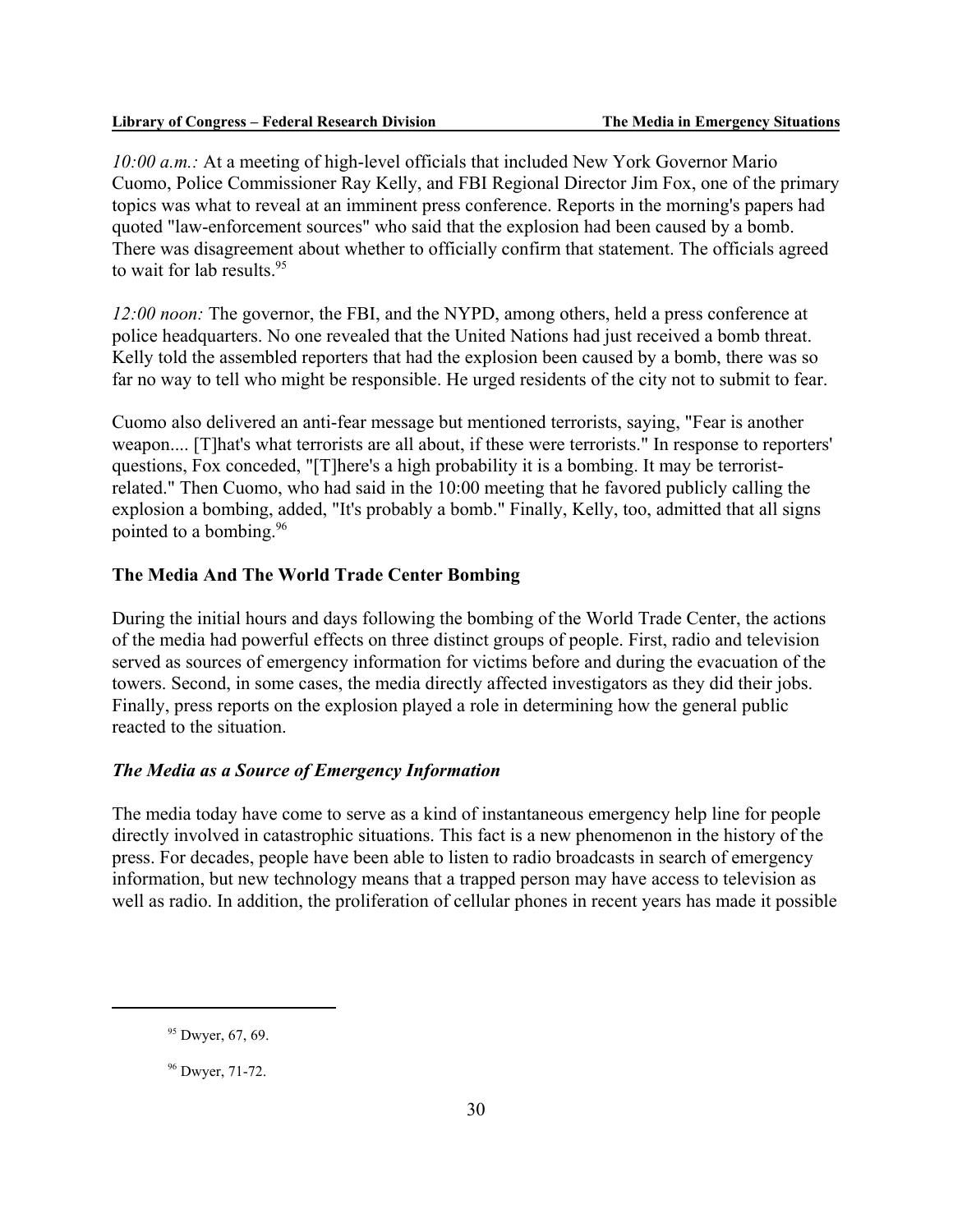for emergency victims to interact directly with media.<sup>97</sup> The new ability of victims to communicate with the press has the potential to both ease and complicate emergency situations and official responses.

Hours after the World Trade Center explosion, many people remained inside upstairs offices that were filling with smoke. "A few turn[ed] on battery-run televisions to watch the news for advice. Others use<sup>[d]</sup> cellular phones to call TV stations for help," wrote one author.<sup>98</sup> In response, news reporters and anchors provided victims with a wide range of suggestions. Chuck Scarborough of WNBC, NBC's New York affiliate, advised victims to remove office ceiling tiles to create more space for smoke to rise away from the floor, while WWOR-TV, another local station, asked those who were trapped to call the station and report their locations. "Throughout the afternoon and evening, New York City newscasters gave out emergency phone numbers, urged calm on those trapped inside, and praised the work of the city's emergency crews," the *New York Times* wrote the day after the explosion.<sup>99</sup>

However, one television reporter, Frank Field of local CBS station WCBS, made a potentially dangerous mistake when he suggested that trapped workers break their office windows to get fresh air.100 As a result, "inch-thick splinters sharp as knives [fell] toward the sidewalks... at fifty miles per hour," and firefighters feared the broken windows might create a draft that would carry smoke through the building even faster.<sup>101</sup> Field's action "prompted an outraged phone call from a New York City firefighter who upbraided Mr. Field on the air," wrote the *Times*, 102 although WCBS's general manager later defended breaking windows as an appropriate last resort.<sup>103</sup> Another error was made when local TV channels 2, 4, and 9 gave an incorrect emergency phone number on the air, causing trapped workers to place numerous phone calls to a Brooklyn woman's home. This mistake was quickly corrected.<sup>104</sup>

102 Kolbert.

<sup>&</sup>lt;sup>97</sup> To cite a recent example: A student trapped inside Columbine High School during the April 1999 Littleton, Colorado, massacre used a cell phone to call Denver NBC affiliate KUSA, and the station broadcast the call. (Lisa De Moraes, "Denver, We Have a Problem," *Washington Post*, 27 April 1999, C7.)

<sup>98</sup> Kerson, 61.

<sup>99</sup> Elizabeth Kolbert, "News Coverage Plays Central Role in Story," *New York Times*, 27 February 1993, 23.

<sup>&</sup>lt;sup>100</sup> Kolbert.

 $101$  Kerson, 62.

<sup>103</sup> Fran Wood, "TV's Window on the Disaster," *Daily News* [New York], 27 February 1993, 13.

<sup>104</sup> Fran Wood, "TV Airs Wrong Help Number," *Daily News* [New York], 27 February 1993, 13.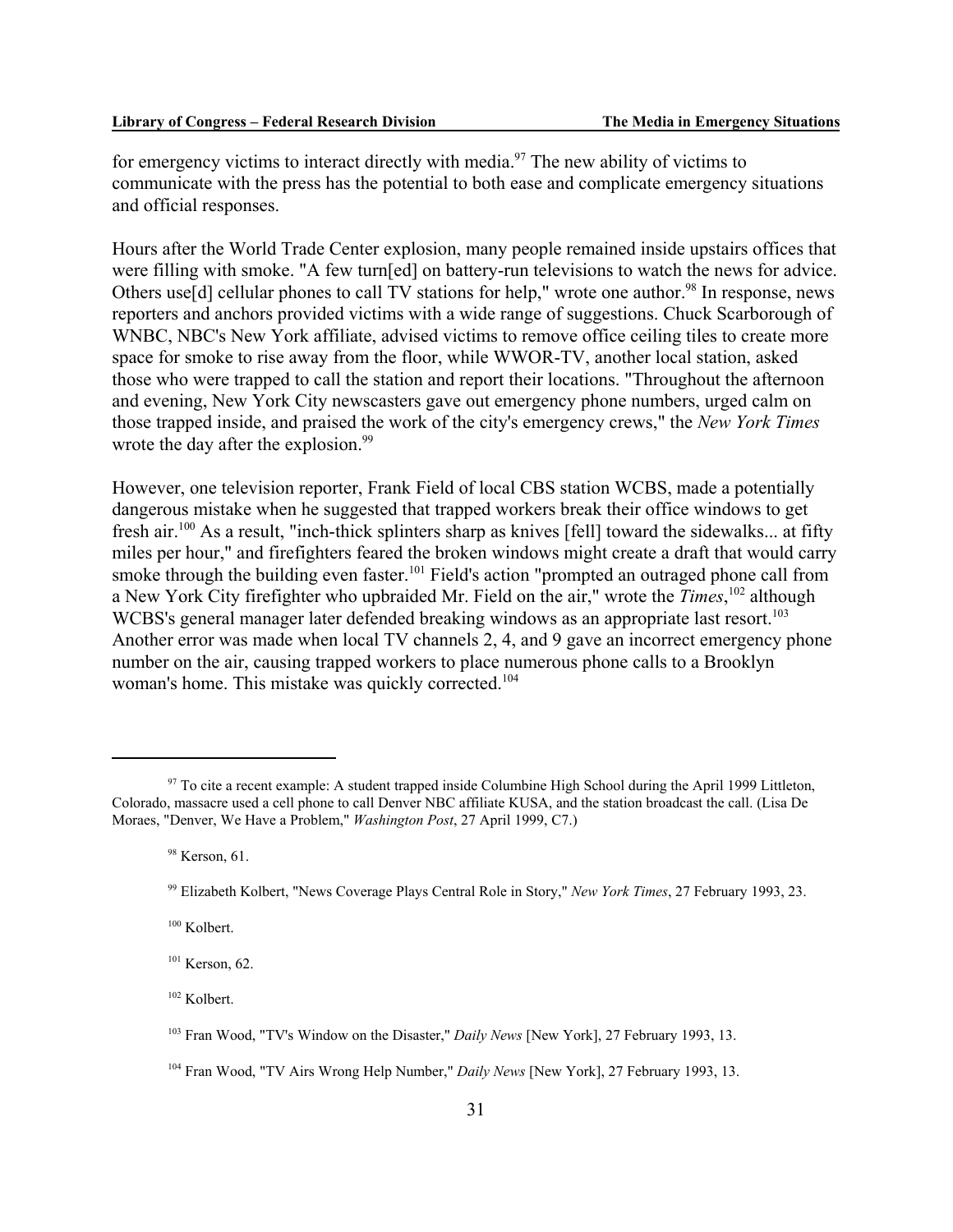"It is not a usual situation where we serve as a source of both information *and* comfort," said Bud Carey, the general manager of WCBS, after the bombing.<sup>105</sup> However, it seems likely that the media will play this dual role more and more frequently in the future.

The possibility of viewers receiving incorrect information is not the only risk attached to this new ease of contact between victims and the media. Although the media often play a public service role during emergencies, they are still motivated by ratings and readership. The riveting drama created by comforting trapped victims on the air can be a powerful temptation to journalists, and safety considerations can suffer.

Mark Marchese, the Port Authority's public affairs director, was trapped in the World Trade Center for several hours after the blast. "At one point, he... called WCBS [news radio] to see if he could get some information," wrote one author in a book about the bombing. "To his shock, he was switched immediately into the studio and put on the air. He politely explained that the people inside had no idea what was going on."106 News has become so instantaneous that it has the capacity to affect the course of events rather than simply reporting on them after they have happened. $107$ 

For the most part, this new ability of the press to directly reach victims during emergencies is an invaluable tool for rescuers. "Charles Maikish, the director of the World Trade Center, said that it had an elaborate evacuation plan but that it was 'destroyed' by the blast.... Not only did the explosion severely damage the police desk and the operations center for the entire complex, but it knocked out their electricity, television, closed-circuit television monitors, and public-address system," wrote the *Times*.<sup>108</sup> Thus, media reports served as an essential source of emergency information for those trapped inside.

It is possible that future terrorist attacks might directly target communications systems such as the ones in the World Trade Center. The destruction of those systems made the evacuation of the Center much more difficult and dangerous. Therefore, officials might be well served to help protect the operation of media outlets, which are themselves potential targets. In fact, the Center explosion knocked out at least four local broadcast television stations whose transmitters were on top of one of the towers. Only WCBS, which had a backup transmitter at the Empire State

108 Martin Gottlieb, "Size of Blast 'Destroyed' Rescue Plan," *New York Times*, 27 February 1993, 23.

<sup>&</sup>lt;sup>105</sup> Wood, "TV's Window..."

<sup>106</sup> Dwyer, 60.

<sup>&</sup>lt;sup>107</sup> In this situation, the station's action placed Marchese in no additional danger. However, after the Columbine shootings, KUSA-TV was criticized heavily for having aired a live cell-phone call from a trapped student and for having urged other trapped students to call the station as well. Television stations also aired the locations of rescue teams, even though the shooters had not yet been captured and could have turned on television sets that were inside the school. (De Moraes, 7.)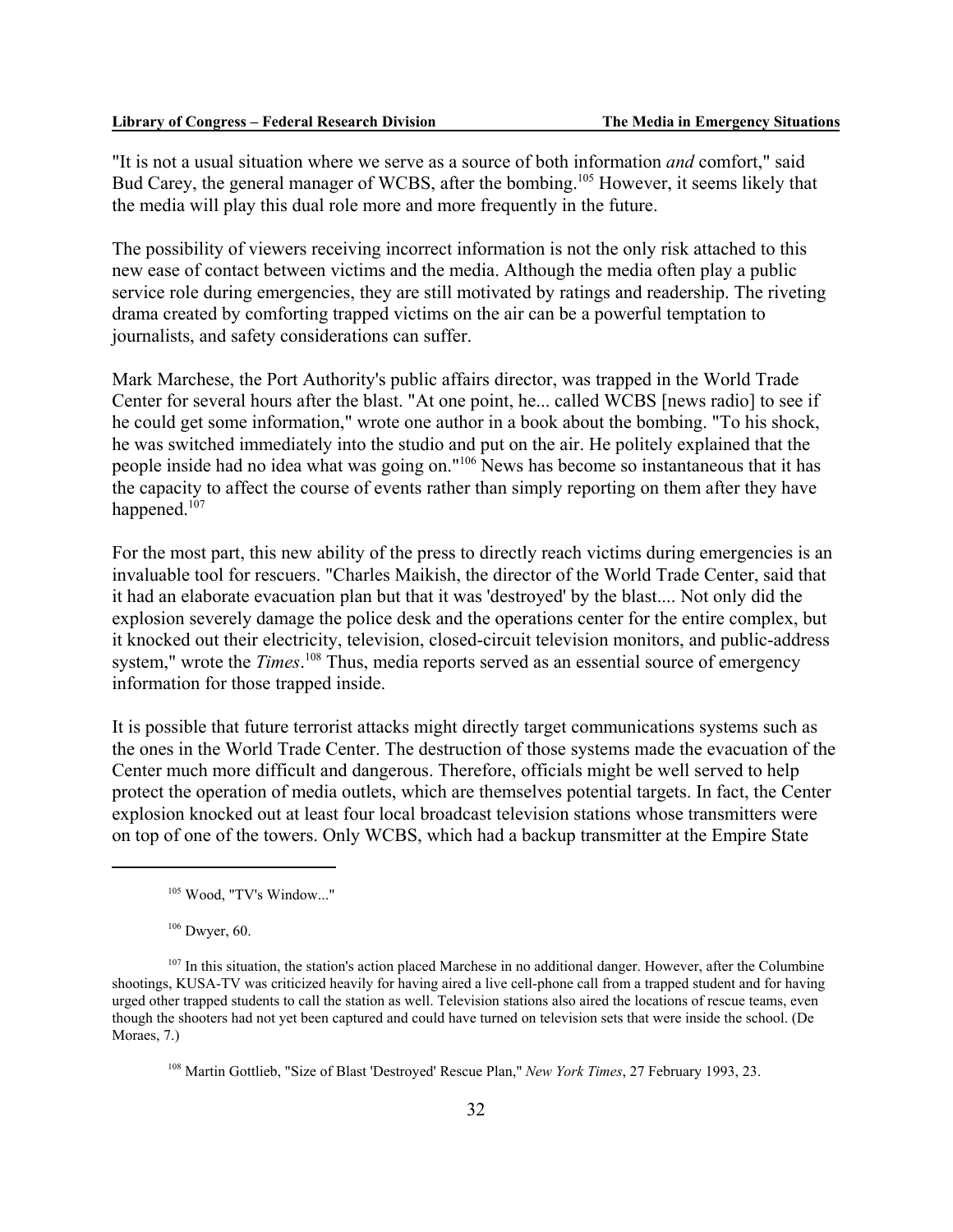Building, could still broadcast. Until mid-afternoon, only cable customers could watch the news. By this time, most of the stations whose transmissions had been interrupted by the blast had begun to broadcast from different locations.<sup>109</sup>

### *Impact of the Media Upon Investigators*

Unfortunately, while the media have the power to help victims, in some cases they also have the ability to directly obstruct officials' work. The first breakthrough in the investigation of the bombing came on Sunday, February 28, when New York Police Department (NYPD) detectives found a piece of metal etched with the Vehicle Identification Number (VIN) of the van that had carried the bomb. When the group of investigators bringing the piece of metal up in a body bag saw a "pack" of reporters and photographers on the garage exit ramp they had planned to use, they turned around and exited by way of another ramp that "hadn't yet been crowded by the press."110 The investigation was not harmed, but investigators carrying physical evidence crucial to the case were forced to alter their movements to avoid the media. This suggests that, in some situations, members of the press can physically obstruct investigators' work.

A potentially much more harmful episode took place four days later, on the morning of Thursday, March 4, when *Newsday* [New York] printed a story revealing that investigators had linked the Center explosion to a yellow Ford van rented from a Ryder franchise in Jersey City, New Jersey. The *Newsday* story did not name the man who had rented the van, but it did report the address of the Ryder office and the fact that the van had been reported stolen.<sup>111</sup> According to the next day's *Times*, the story forced investigators to arrest the man, Mohammed Salameh, immediately, although they would have preferred to keep him under surveillance in the hope that he would lead them to other suspects. However, *Newsday* claimed that the Federal Bureau of Investigation (FBI) and NYPD "knew of the newspaper's plan to publish the article and offered no objections."112

James Fox, the head of the FBI's New York office, confirmed this, saying, "It was my feeling that enough newspapers, TV stations, and reporters were beginning to get wind of the fact that we had traced the van to the rental agency that to ask *Newsday* to stop publication would be unfair because I felt perhaps so many other media agencies and newspapers would publish and

<sup>109</sup> Jeff Weingrad and Fran Wood, "Channel 2 Kept Going as Others Lost Power," *Daily News* [New York], 27 February 1993, 13.

 $110$  Dwyer, 85.

<sup>111</sup> Shirley E. Perlman *et al.*, "Focus on Stolen Van," *Newsday* [New York], 4 March 1993, 4, 21.

<sup>112</sup> Ralph Blumenthal, "Insistence on Refund for a Truck Results in an Arrest in Explosion," *New York Times*, 5 March 1993, A:1, B:4.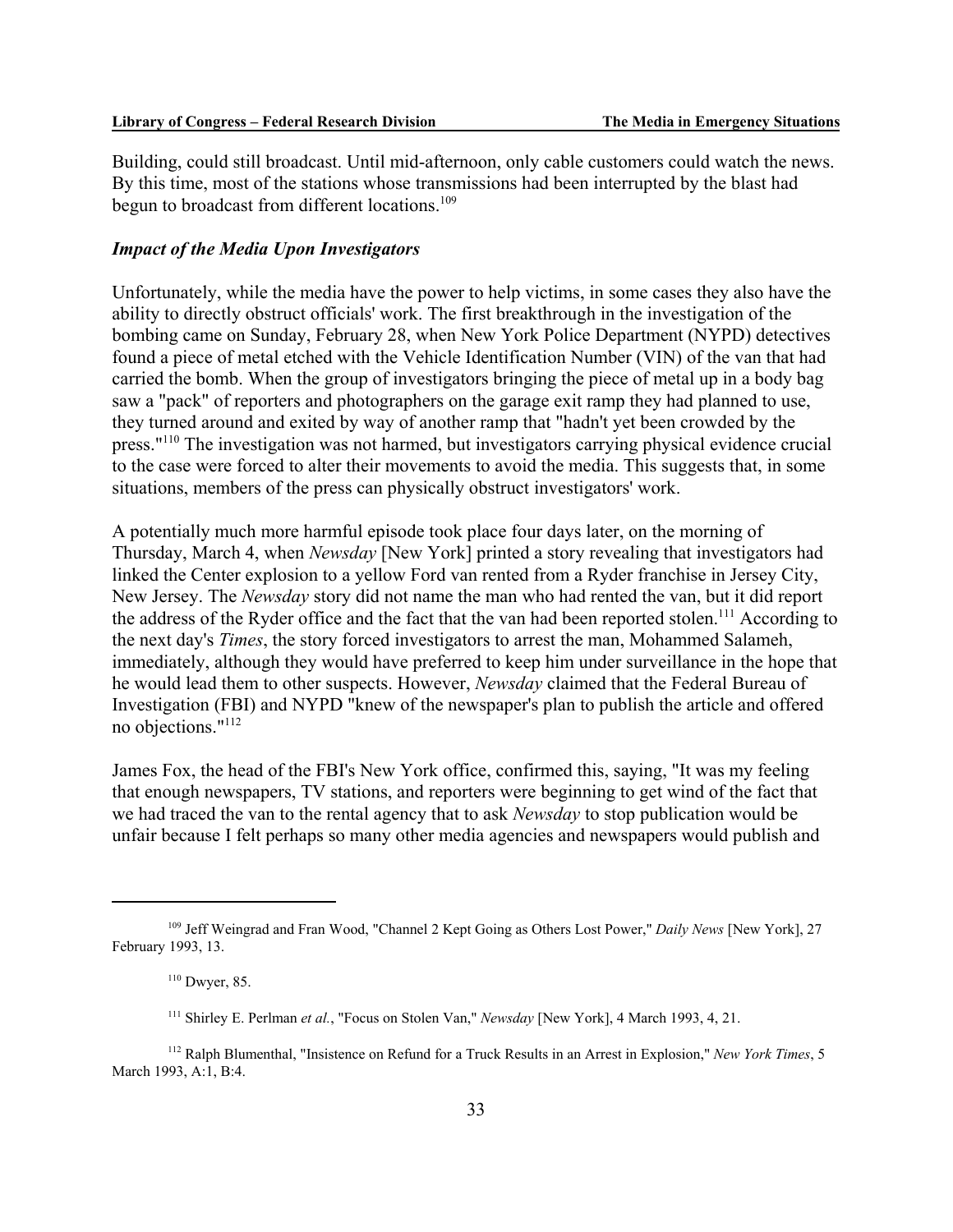we couldn't ask all four newspapers and six TV stations to hold back."<sup>113</sup> Regardless, the fact is that no other news outlet reported the story when *Newsday* did. It is, of course, impossible to know whether *Newsday* would have held the story at the FBI's request because the paper was not asked to do so.

### *The Media and the Public*

The news media exist neither to serve victims in emergency situations nor to help or impede rescuers or investigators. The central function of the media is to inform the public about events. Because only a minuscule fraction of those watching television broadcasts and reading newspaper reports had access to any firsthand information about the explosion, for all practical purposes, New Yorkers and other Americans saw the bombing only as the press portrayed it. Although different news outlets displayed varying levels of restraint in speculating about the cause of the explosion before it was known, the press—and officials—almost universally treated the bombing as an unprecedented episode in the history of the United States.

Actually, there had been a deadlier attack at New York's LaGuardia Airport in 1975, when 11 people were killed by a bomb suspected to have been planted by a Puerto Rican independence group.114 However, no one seemed to remember this attack in the days after the World Trade Center explosion. "No foreign people or force has ever done this to us," said New York Governor Mario Cuomo. "Until now, we were invulnerable."115 *Newsweek* also quoted "federal authorities" who called the explosion "the single most destructive act of terrorism ever committed on U.S. soil." This statement is accurate only if destruction is measured in financial terms rather than in terms of loss of life. This casting of the bombing as the first event of its kind in U.S. history seems designed to heighten the possibility of reader and viewer hysteria.

Even an institution as venerable as CBS News seemed determined to expand the explosion's significance. On the night of the explosion, *CBS Evening News*, like other media, focused heavily on a vague and unconfirmed report that there had been a presidential car in the parking garage. Reporter Susan Spencer said on-the-air that the car in question "would not have been a vehicle that [the president] would have ridden in," but anchor Dan Rather still took the opportunity to say that the rumor "raise[d] serious and troubling questions about the possibility of international terrorism and about presidential security." Later in the newscast, CBS ran a story on skyscraper safety, with reporter Giselle Fernandez claiming that people who worked in other skyscrapers were now afraid about how they would escape in an emergency.<sup>116</sup> It is impossible to

<sup>113</sup> Associated Press, "FBI Did Not Try to Stop Story," *Newsday* [New York], 6 March 1993, 77.

<sup>114 &</sup>quot;Target: America," *Newsweek*, 8 March 1993, 28.

<sup>115</sup> Watson, 22.

<sup>116</sup> *CBS Evening News*, 26 February 1993 (New York: Columbia Broadcasting System).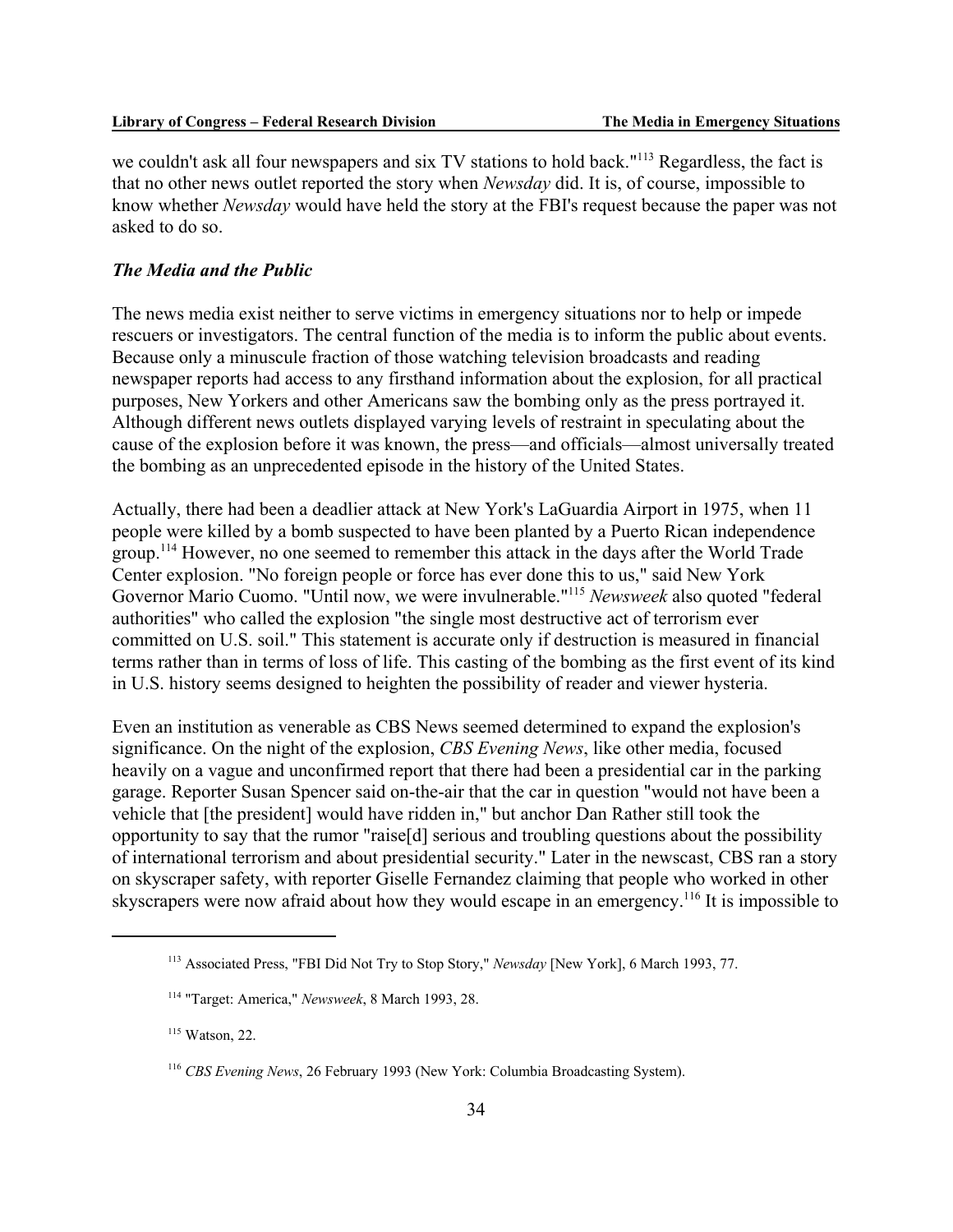know whether this story and others like it addressed legitimate, existing fears or created new ones.

Not surprisingly, it was the tabloid press that seemed most deliberately to play to its readers' fears, panic, and desire for speculation. "5 DEAD IN CAR BOMB HORROR," screamed a banner headline in the *New York Post* the day after the explosion, even though the story under the headline gave no evidence at all for the car-bomb allegation.<sup>117</sup> Two days later, the paper's front cover used two-inch high type for the headline "SADDAM'S REVENGE?"

The Saturday cover of the *Daily News* [New York] proclaimed, "... link to Bosnia airlift feared." Inside, a large subhead across pages 2 and 3 continued in the following vein: "Eye Serb Faction in Fatal World Trade Center Explosion." The story made the Serb connection sound like a sure thing: "Though it is unknown which of the warring factions in the former Republic of Yugoslavia might be responsible, federal terrorism experts speculated the bomb was a reaction to President Clinton's decision to airlift food and medicine to starving people half a world away."<sup>118</sup> Like the *Post's* proposed Iraqi connection, this Bosnia link proved to be nonexistent; publicizing it could easily have undermined public support for a U.S. military operation completely unrelated to the Center attack.

The next day, the *Daily News* blamed immigration policy for the bombing, citing "growing concern that the United States has lost control of its borders and offers easy entry to terrorists."119 Columnist Mike McAlary ruminated on the lack of real suspects: "The killer's bloody canvas is still unsigned.... So if you want to be afraid, be afraid of this: It could be anybody."<sup>120</sup> New York City Mayor David Dinkins joined in, saying, "If this is indeed a terrorist attack, then no one is safe."<sup>121</sup>

More respected news outlets also relied heavily on alarmist speculation. *Newsweek* ran a box containing pictures of six "suspects" and gave them provocative nicknames: "Muammar Kaddafi: Libya's Loony Leader" and "Ahmed Jabril: Gun for Hire," among others.<sup>122</sup> The story alongside the photos almost seemed to guarantee readers that war was on the horizon: "The apparent

- 120 Mike McAlary, "Fear Not the Faceless Bomber," *Daily News* [New York], 28 February 1993, 4.
- <sup>121</sup> Joanna Molloy and Brian Kates, "'It Could Happen Anywhere," *Daily News* [New York], 28 February 1993,

27.

<sup>117</sup> Karen Phillips, "5 Dead in Car Bomb Horror," *New York Post*, 27 February 1993, 2, 10.

<sup>118</sup> Patrice O'Shaughnessy and Gene Mustain, "Bomb Rocks Manhattan," *Daily News* [New York], 27 February 1993, 2.

<sup>119</sup> Lars-Erik Nelson, "Easy Access May Be the Killer," *Daily News* [New York], 28 February 1993, 2.

<sup>122 &</sup>quot;The Uses of Terror," *Newsweek*, 8 March 1993, 24.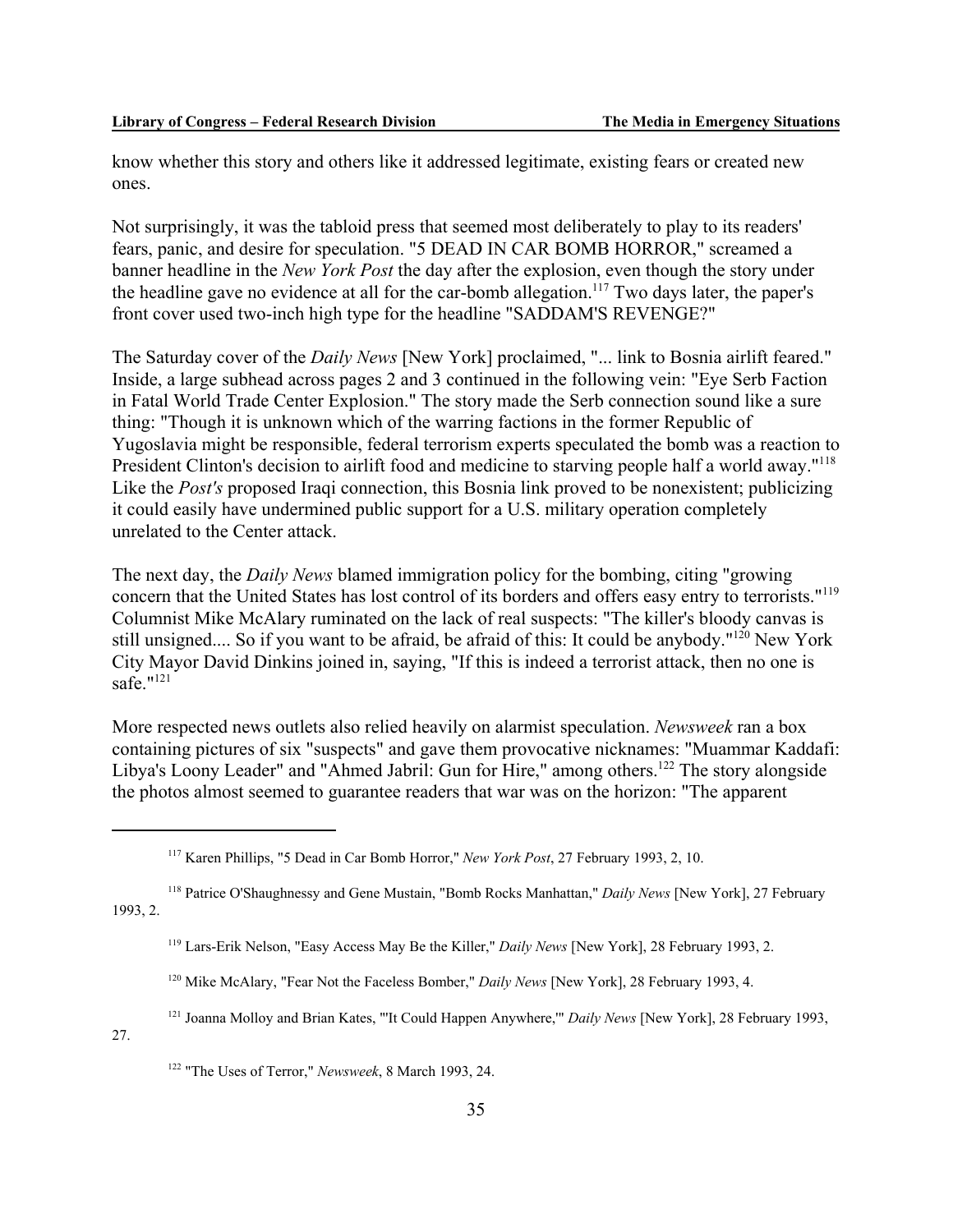sophistication of the bomb suggests a professional terrorist, the kind of operative who is usually sponsored, directly or indirectly, by a government.... It's one thing to bomb Libya, a marginal pariah state.... It's something entirely different to attack a heavily armed regional powerhouse like Iran or Syria."123

Months after the bombing, Peter Yerkes, the Port Authority's media relations supervisor, offered an insightful reflection on the coverage of the explosion. "Often... the temptation [for agency spokesmen and spokeswomen] is to get all the facts; to say that we have to talk to our lawyers first. But you don't have that luxury.... The press is covering an emergency situation and needs information.... you have to give them what you know, or there will be a vacuum. And, where there's a vacuum, reporters will fill it."124

### **Outcome of The World Trade Center Bombing**

Ultimately, six people were killed and 1,042 were injured in the explosion or during the hourslong evacuation. The injured included 44 firefighters, a medic, and 11 police officers.<sup>125</sup>

The FBI's arrest of Salameh was followed by the arrests of several more suspects. The suspects were linked to Sheik Omar Abdel Rahman, a New Jersey-based Egyptian cleric who had previously been accused of leading a group responsible for the 1990 assassination of militant New York rabbi Meir Kahane. Although the sheik could not be connected to the World Trade Center bombing, he and several of his followers were indicted in August 1993 on charges of conspiring to wage a "war of urban terrorism against the United States"; investigators had uncovered their plans to bomb other targets in New York City.<sup>126</sup> The sheik and nine others were convicted of conspiracy in October 1995.<sup>127</sup>

125 Kerson, 84.

<sup>123</sup> Watson, 26.

<sup>124 &</sup>quot;Terror in the Towers: A Media Relations Pro Tells His Story," *Public Relations Journal* 49, no. 12 (December 1993), 6, 12.

<sup>126</sup> *Keesing's Record of World Events*, 1993, 39358-39359, 39502, 39590.

<sup>127 &</sup>quot;The Terrorism Trial," *Washington Post*, 3 October 1995, A:18.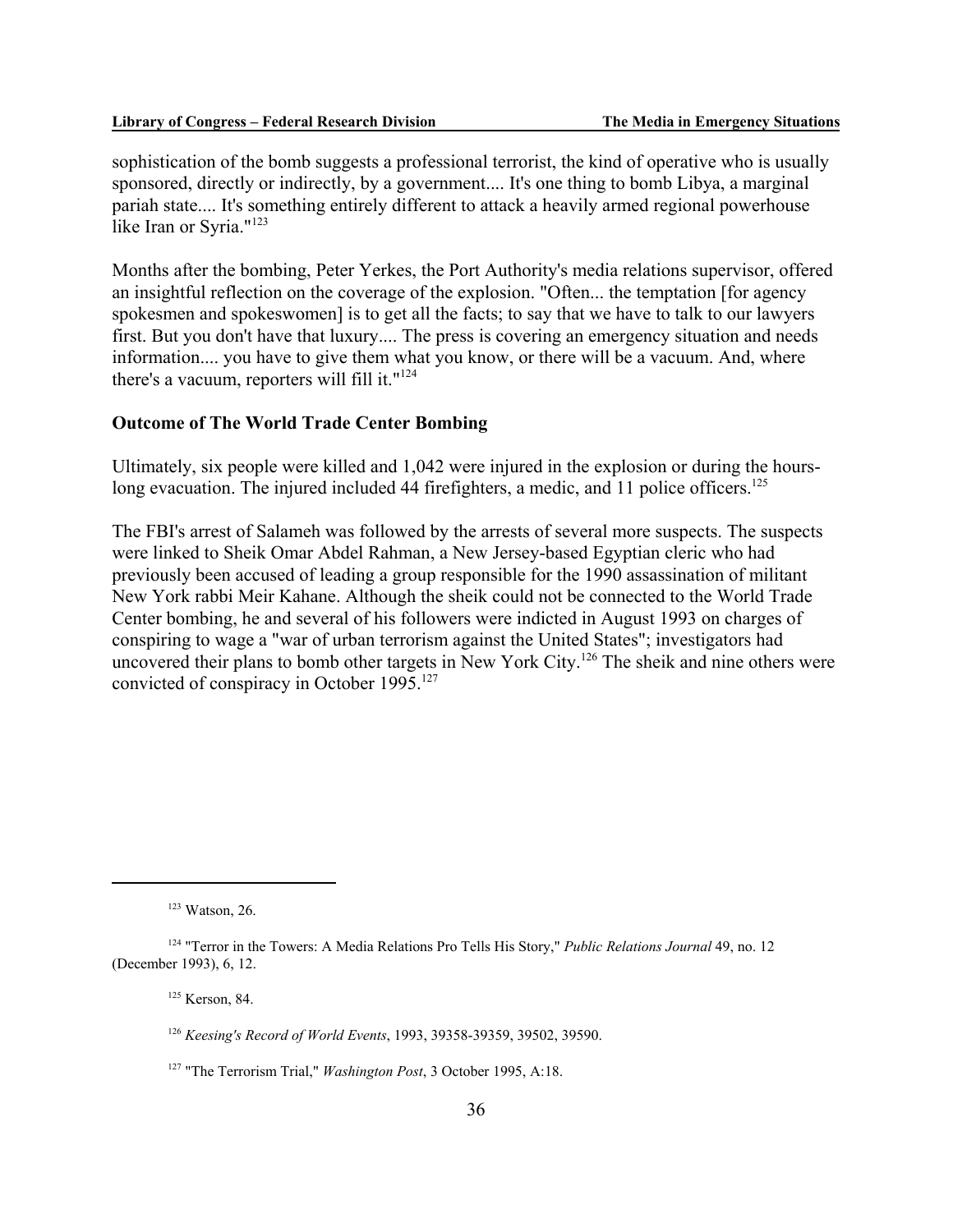Four World Trade Center bombing suspects were convicted on all counts in March 1994.<sup>128</sup> Eleven months later, authorities arrested Ramzi Yousef, believed to be the mastermind behind the bombing.<sup>129</sup> He and another man were convicted in November 1997.<sup>130</sup>

#### **Summary**

The events surrounding the 1993 bombing of the World Trade Center illustrate three ways in which the media may alter a crisis situation. First, they may help or endanger the immediate victims of the crisis. Second, they may affect investigators' ability to work. Third, they may dramatically shape public perception of the crisis, thus increasing or decreasing the likelihood of a mass panic.

Many of the victims trapped inside the Center after the bombing were able to watch television news, listen to radio broadcasts, and even call newscasters directly. The media were able to give these people a wide range of emergency information. The link between the victims and the media was especially important because other information sources, such as the building's emergency-broadcast system, were unavailable. Newscasters did give victims some flawed information, but for the most part they provided much-needed aid for the trapped.

The media were not as helpful to the people investigating the bombing. For example, reporters crowded a building exit that should have been open to detectives searching the rubble for clues. More importantly, investigators were reportedly forced to arrest a suspect before they were ready because a newspaper article had already revealed their plans.<sup>131</sup>

The general tone of the bombing coverage varied greatly among media outlets. Predictably, the tabloid press displayed the greatest tendency to play to readers' worst fears. However, in some cases, more respected papers and networks also resorted to alarmist speculation. Fortunately, the coverage did not lead to any noticeable public hysteria.

<sup>128 &</sup>quot;Verdict Against Terrorism," *Washington Post*, 5 March 1994, A:18.

<sup>129</sup> Pierre Thomas, "Alleged Mastermind of World Trade Center Bombing Is Caught," *Washington Post*, 9 February 1995, A:12.

<sup>130</sup> Blaine Harden, "2 Guilty in Trade Center Blast," *Washington Post*, 13 November 1997, A:1.

<sup>&</sup>lt;sup>131</sup> However, it should also be noted that bomb-squad investigators working at the scene in the weeks after the blast read newspapers to find out how this investigation was going because they did not receive their own reports from FBI scientists. (Dwyer, 87.) This situation could be construed as an example of the media directly aiding investigators rather than hindering their work.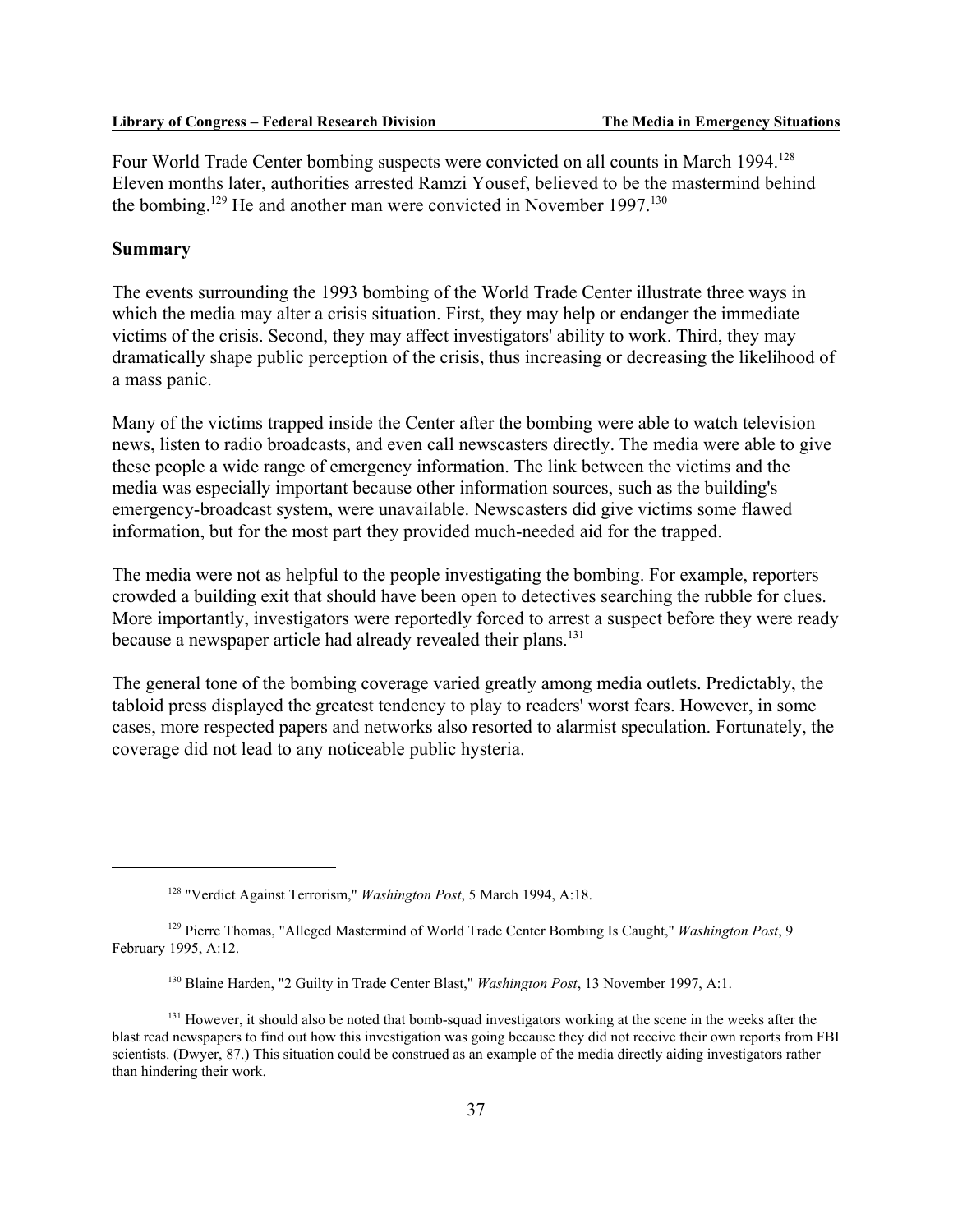### **THE OKLAHOMA CITY BOMBING, 1995**

### **Chronology of Events, April 19–21, 1995**

### *Day 1: Wednesday, April 19, 1995:*<sup>132</sup>

*9:02 a.m.:* A massive explosion destroyed the nine-story Alfred P. Murrah Federal Building in Oklahoma City, Oklahoma. The blast, which was felt at least 15 miles away, left a crater 20 feet wide and 8 feet deep in front of the building.

Most of the 550 people who worked in the building had arrived for the day when the explosion occurred. The building contained offices of various federal agencies as well as a day-care center. The center, called "America's Kids," was on the second floor; the explosion "pushed the first floor into the second, and simultaneously pushed seven floors of concrete and steel downward onto the second floor," making the center "the epicenter of human suffering."133 9:04 a.m.: Local television station KWTV, Channel 9, began coverage of the explosion.<sup>134</sup> Reporters and photographers from other stations also were on the scene almost immediately. All three of Oklahoma City's local television stations stopped airing regular programming and commercials in favor of live news coverage within minutes of the explosion.<sup>135</sup>

Mark Fryklund of KOCO-5, Oklahoma City's ABC affiliate, had just arrived at the station's parking lot when he saw plumes of smoke coming from downtown, about eight miles away, and felt a shockwave. He was immediately sent up in a news helicopter, which was at the scene for five minutes before the Federal Bureau of Investigation (FBI) ordered it back five miles. Despite the distance, "We were still able to broadcast live from the helicopter with [a] lens that allowed us to see the upper floors of the building," Fryklund wrote in an account describing his coverage of the bombing.136 On a monitor in the helicopter, he could see police pushing back KOCO's ground units. "Our crews on the ground scrambled to get what video they could of paramedics

<sup>&</sup>lt;sup>132</sup> April 19, 1995, was the second anniversary of the end of the 51-day standoff between the federal government—specifically, the Bureau of Alcohol, Tobacco and Firearms (ATF) and the Federal Bureau of Investigation (FBI)—and the Branch Davidian cult in Waco, Texas. The standoff ended when the Davidians' compound went up in flames, killing 76 cult members, including 25 children under the age of 15 (Mark S. Hamm, *Apocalypse in Oklahoma* (Boston: Northeastern University Press, 1997), 104). The ATF had an office in the Murrah Building. Revenge for the Waco incident was later cited as a motive for the Oklahoma City bombing.

<sup>133</sup> Hamm, 47.

<sup>134 &</sup>quot;The 1995 Sigma Delta Chi Awards," *Quill* 84, no. 5 (June 1996), 30.

<sup>135 &</sup>quot;Tragedy in Oklahoma," *Quill* 83, no. 5 (June 1995), 7.

<sup>136</sup> Mark Fryklund, "BOMB!," *News Photographer* 50, no. 7 (July 1995), 16.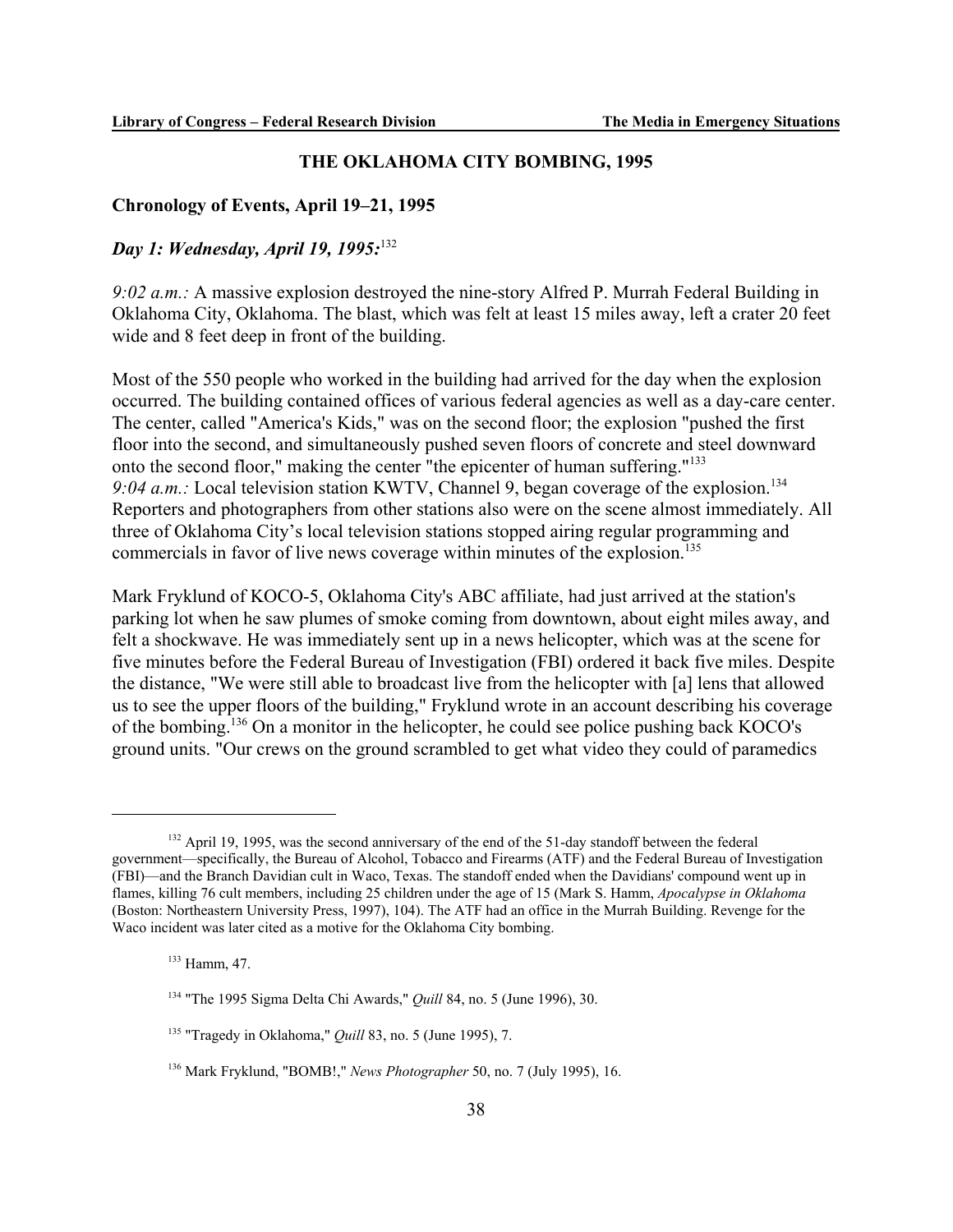treating walking wounded and firefighters climbing ladders to retrieve people on the upper floors," he wrote.<sup>137</sup>

All three local stations aired continuous news coverage for at least 36 hours, losing considerable advertising revenue as a result.<sup>138</sup> KOCO stayed with the story live for more than 100 hours.<sup>139</sup> KWTV aired no regularly scheduled programs or commercials until Sunday at 8 p.m.—107 hours after the explosion. $140$ 

*9:20 a.m.:* Tulsa, Oklahoma, television station KOTV went on the air with the story, remaining with it live until 12:30 a.m. Because KOTV is the only Tulsa station with a full-time crew in Oklahoma City, it was able to beat other out-of-town stations to the story.<sup>141</sup>

*About 9:30 a.m.:* White House press secretary Mike McCurry informed President William J. Clinton that CNN was reporting that an explosion had destroyed part of a federal building in Oklahoma City. Shortly thereafter, Clinton's chief of staff, Leon Panetta, notified the president that he had called Attorney General Janet Reno, who had dispatched the FBI. Panetta also told Clinton to expect heavy casualties. $142$ 

*About 10:00 a.m.:* Within an hour of the explosion, the national broadcast networks had cut into their regularly scheduled programming. The networks, including CNN, broadcast video from Oklahoma City television stations, continuing with live coverage until at least early afternoon.<sup>143</sup> In the first hour of coverage, reporters had determined that the explosion had been caused by a  $bomb.<sup>144</sup>$ 

About an hour after the blast, Sergeant Melvin Sumter of the Oklahoma County sheriff's office found a piece of a truck axle near the Murrah Building. On the axle was a Vehicle Identification Number (VIN), which FBI agents entered into a database. About three hours later, the VIN

139 Fryklund, 14.

<sup>140</sup> "The 1995 Sigma Delta Chi Awards," 30.

141 Jon Lafayette, "Covering the Carnage: Oklahoma City Bombing Grips TV Screens," *Electronic Media* 14, no. 17 (24 April 1995), 51.

142 Hamm, 46.

<sup>143</sup> Lafayette, 51.

<sup>137</sup> Fryklund, 16.

<sup>138 &</sup>quot;Tragedy in Oklahoma," 7.

<sup>&</sup>lt;sup>144</sup> "The 1995 Sigma Delta Chi Awards," 30.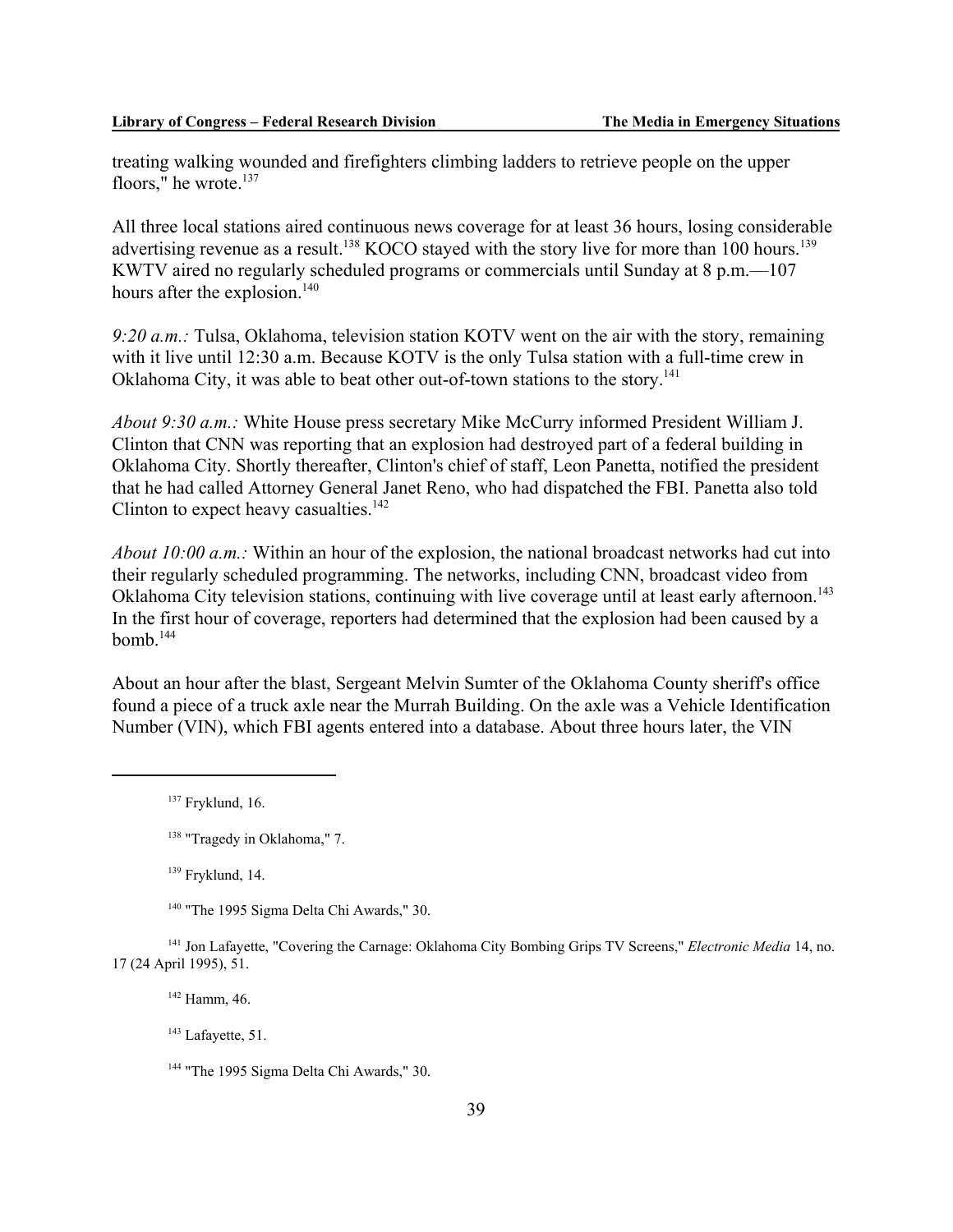number was traced to a 1993 Ford owned by a Ryder rental agency in Miami and assigned to Elliott's Body Shop, a rental outlet in Junction City, Kansas, 270 miles north of Oklahoma City.

Around the time the axle was found, FBI agents viewed tape from a security camera that had recorded a Ryder rental truck moving toward the building earlier that morning. A meter maid reported that she had seen the truck about 20 minutes before the explosion.<sup>145</sup>

*About 10:15 a.m.:* Oklahoma highway patrolman Charles Hanger, patrolling about 60 miles north of Oklahoma City, pulled over a 1977 Mercury because it had no license plate. Hanger arrested the driver, Timothy McVeigh, who was carrying a concealed gun and knife, and took him to Perry, Oklahoma. Hanger did not suspect McVeigh of the bombing.<sup>146</sup>

*About 1:00 p.m.:* Within four hours of the explosion, TV crews and satellite trucks from neighboring states had arrived on the scene.

*Wednesday afternoon:* CNN and other outlets aired various unconfirmed reports that authorities were seeking one or more Middle-Eastern men in connection with the bombing. Some official governmental sources may have indirectly fueled these rumors. For example, Acting Central Intelligence Agency (CIA) Director William Studeman told the *Chicago Tribune* that the bombing signaled "the true globalization of the terrorist threat," and Secretary of State Warren Christopher told the *New York Times* that he had sent Arabic interpreters to Oklahoma to assist in the investigation. $147$ 

*4:00 p.m.:* By this time, President Clinton had declared a federal emergency in Oklahoma City.148 The national-disaster plan put ten 50-person FEMA teams at the scene; they were joined by local rescuers, air force and National Guard units, FBI counterterrorist teams, forensic specialists, firefighter specialists, and 100 of the city's leading physicians.<sup>149</sup>

Even before the disaster plan went into effect, commanders at Fort Sill and Tinker Air Force Base had stepped in to assist Oklahoma City civil authorities, providing ambulances, medicalevacuation helicopters, explosive-ordnance personnel, bomb-detection-dog teams, and a 66 person rescue team. Subsequently, the Secretary of the Army coordinated 1,000 Department of

 $149$  Hamm, 61.

 $145$  Hamm, 65.

<sup>146</sup> Hamm, 50-52.

<sup>&</sup>lt;sup>147</sup> Hamm, 55.

<sup>&</sup>lt;sup>148</sup> Jim Winthrop, "The Oklahoma City Bombing: Immediate Response Authority and Other Military Assistance to Civil Authority (MACA)," *The Army Lawyer*, July 1997, 3.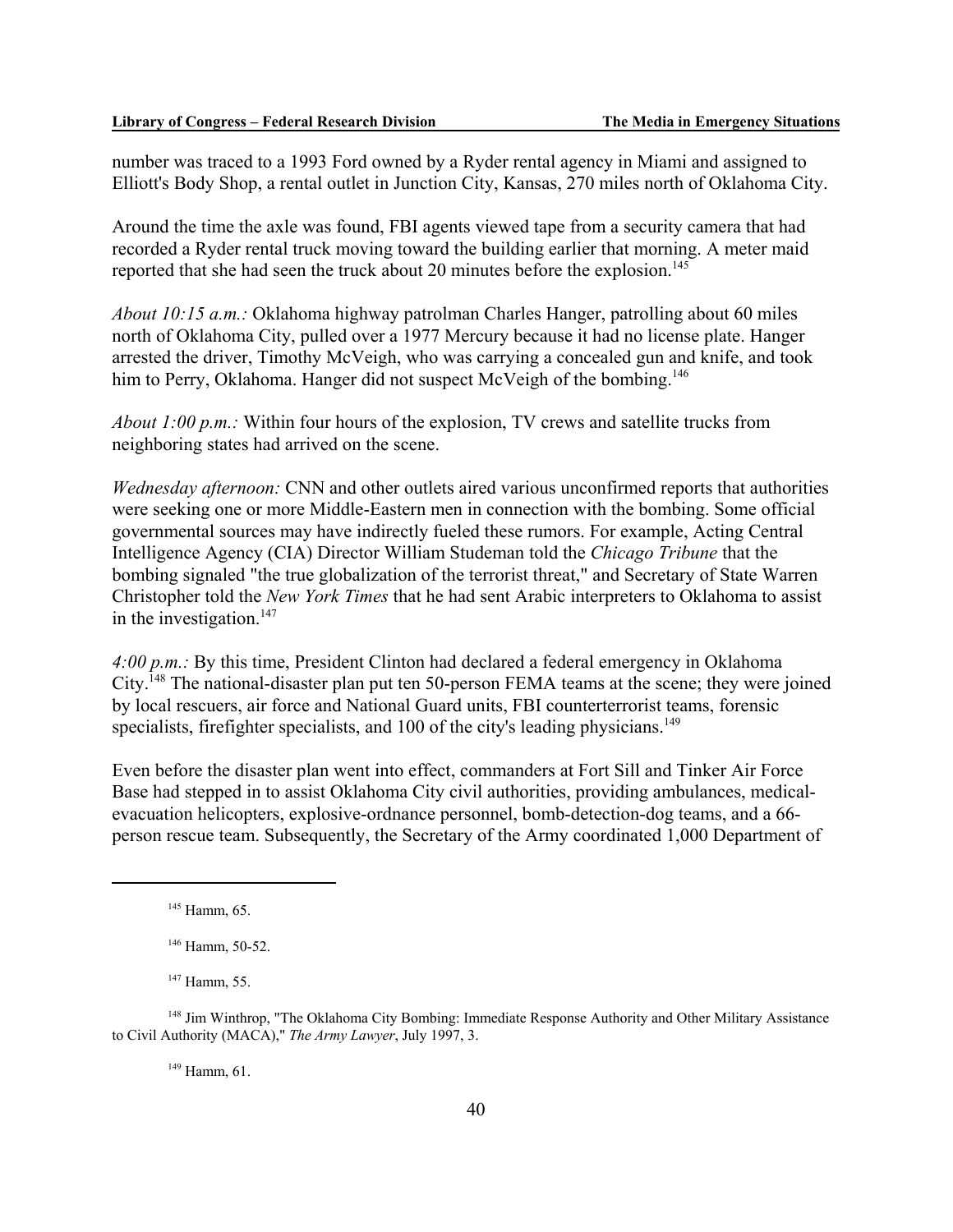Defense personnel to provide other support functions; among other things, DOD provided linguists. $150$ 

*Early Wednesday evening:* The death toll had reached 21; in addition, about 500 people had been injured and about 200 people were missing. Rescue efforts continued.<sup>151</sup>

*8:00 p.m.:* By this time, investigators had two leads on suspects. First, earlier in the evening, a man named Ibrahim Ahmad who was on his way to Jordan had been detained at Chicago's O'Hare International Airport. He seemed to fit eyewitness descriptions of one of the three Middle Eastern men who had driven away just before the explosion. When authorities found electrical wire, pictures of weaponry, and other items in his luggage, U.S. officials asked British officials to arrest him when his flight landed in London.<sup>152</sup>

Second, FBI agents visited Elliott's Body Shop in Kansas, where the clerk who had rented out the Ryder truck provided a physical description of the two men she said had picked it up. The agents also obtained a copy of the rental agreement, which said the truck had been rented on Monday, April 17, to a man named Robert Kling. Kling's birth date was listed as April 19—the date of the bombing and of the Waco siege in 1993.153 "Robert Kling" later proved to be an alias used by McVeigh.

*Wednesday evening:* NBC, ABC, CBS, and CNN sent anchors or high-ranking correspondents to Oklahoma City to provide on-site coverage over the next several days.<sup>154</sup>

*About 10:00 p.m.:* Brandy Liggons, 15, was found alive in the building wreckage. It took three hours for rescuers to extract her; she was the last survivor found.<sup>155</sup>

*Late Wednesday night:* Three more Middle Eastern men were detained and questioned—two in Dallas and one in Oklahoma City.<sup>156</sup> The next day, CNN reported the arrests and named the men even though it had no confirmation that any of the three was connected to the case.<sup>157</sup> "We said

150 Winthrop, 3.

151 Hamm, 60.

152 Hamm, 63-64.

156 Hamm, 68.

<sup>&</sup>lt;sup>153</sup> Hamm, 65-66.

<sup>&</sup>lt;sup>154</sup> Lafayette, 51.

<sup>155</sup> Victoria Sherrow, *The Oklahoma City Bombing: Terror in the Heartland* (Springfield, New Jersey: Enslow, 1998), 20-21.

<sup>157</sup> Jonathan Alter, "Jumping to Conclusions," *Newsweek*, 1 May 1995, 55.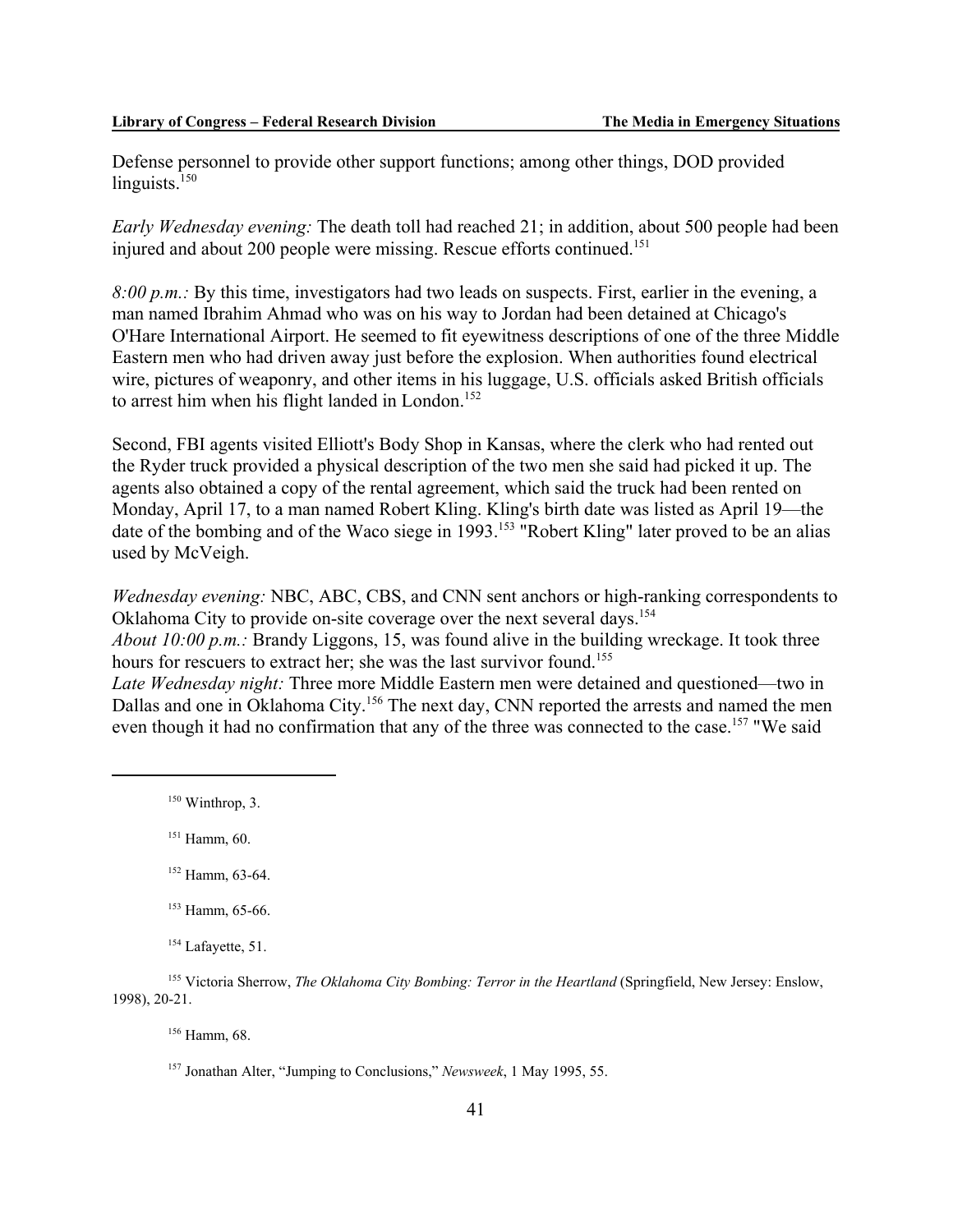what the police and the FBI told us," said Ed Turner, CNN's executive vice president, in response to criticism later on. "We didn't make this up."158

### *Day 2: Thursday, April 20, 1995:*

*Early Thursday morning:* Ahmad arrived in London and was arrested by British authorities, who issued a press release saying he was being returned to the United States under armed escort. Television news outlets assumed that Ahmad's arrest was a major development in the investigation and reacted accordingly.159

*About 9:00 a.m.:* Within 24 hours of the explosion, about 100 television crews and 50 satellite trucks from all over the world were on the scene. Authorities set up a media area within two blocks of the Murrah building and media-free areas for families awaiting news.<sup>160</sup> *Thursday morning:* An FBI sketch artist completed composite drawings of two suspects, based on the descriptions given by the truck rental clerk in Kansas. Both suspects were male and appeared to be white Americans.<sup>161</sup>

*12:00 noon:* The death toll had risen to 53. Rescue efforts continued.<sup>162</sup>

*Thursday afternoon:* A motel owner in Junction City told FBI agents that she recognized one of the composite sketches as Tim McVeigh, who had stayed at her motel from April 14 to April 18.163

*4:30 p.m.:* Weldon Kennedy, the FBI's special agent in charge of the case, called a press conference in Oklahoma City. He described the two suspects who had rented the truck, identifying them as "John Doe Number One" and "John Doe Number Two," and released the composite drawings, which were also released by Attorney General Reno at a Washington press conference held at the same time. Reno also announced a \$2 million reward for information leading to conviction of the suspects.<sup>164</sup>

161 Hamm, 73.

162 Hamm, 71.

163 Hamm, 74-75.

164 Hamm, 76-78.

<sup>158</sup> Penny Bender, "Jumping to Conclusions in Oklahoma City?," *American Journalism Review* 17, no. 5 (July 1995), 11.

 $159$  Hamm, 67.

 $160$  Fryklund, 16.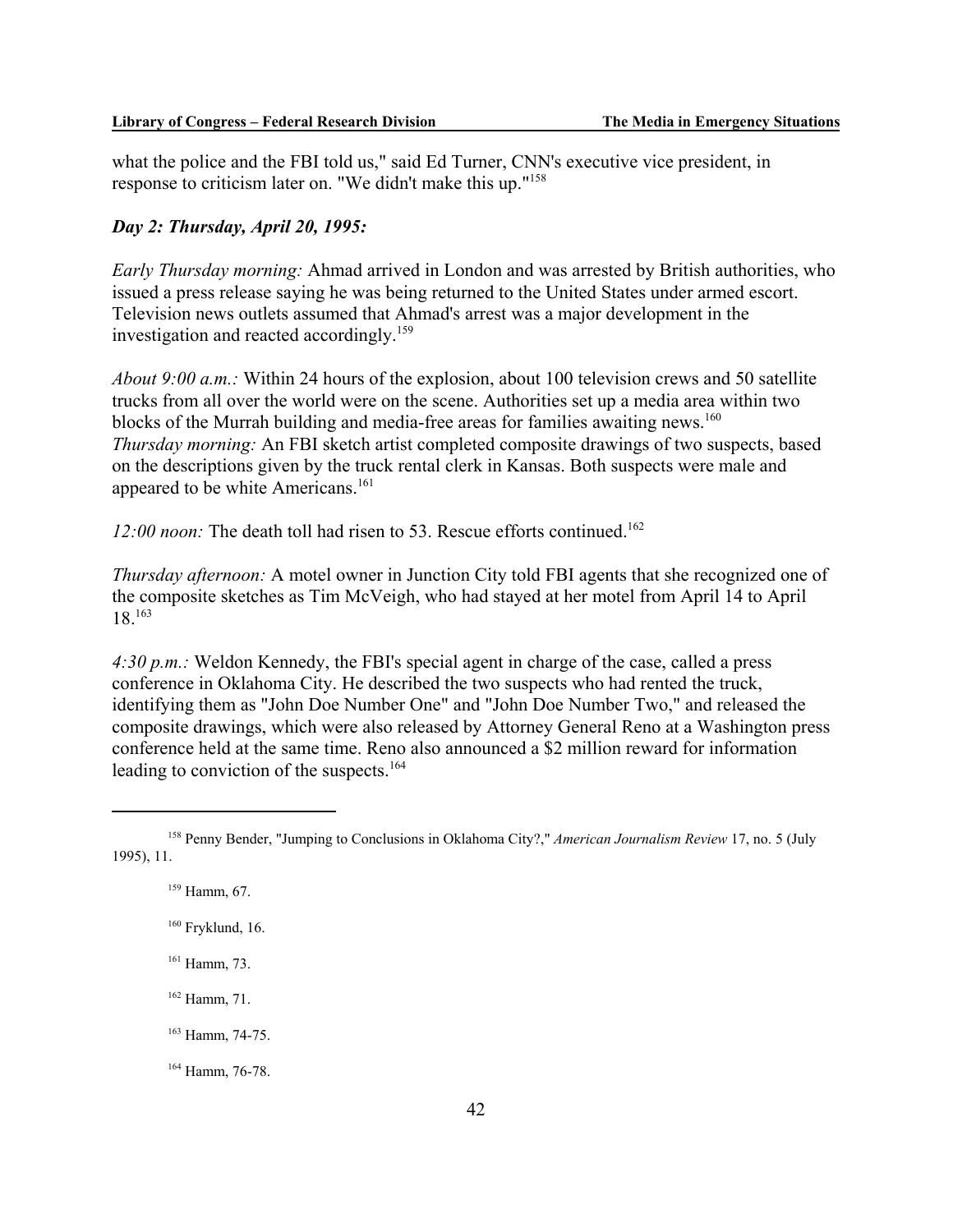*About 5:30 p.m.:* The *CBS Evening News* suggested that the attack had been committed by the militant Palestinian Muslim group Hamas. The newscast also aired comments from Steven Emerson, a terrorism expert and documentary producer, who said the bombing was "done with the intent to inflict as many casualties as possible, a Middle Eastern trait" and told viewers not to believe Islamic groups' denials of their involvement.<sup>165</sup>

### *Day 3: Friday, April 21, 1995:*

*Early Friday morning:* The official death toll had risen to 65, including 13 children.<sup>166</sup> *About 10:00 a.m.:* After the FBI found McVeigh's name in a national crime database, an ATF agent called Perry, Oklahoma, and asked that McVeigh be held in connection with the bombing.

*About 3:30 p.m.:* In Perry, FBI and ATF agents began to question McVeigh about the bombing.

*About 5:30 p.m.:* The minor charges against McVeigh were dismissed. He was turned over to federal authorities and charged in connection with the bombing. Reno announced his arrest almost immediately.<sup>167</sup>

At about the same time, FBI and ATF agents raided the farm of McVeigh associate James Nichols in Decker, Michigan. They took Nichols into custody as a material witness.<sup>168</sup> Earlier in the afternoon, Nichols' brother, Terry, had turned himself in to police in Herington, Kansas. *About 5:30-6:00 p.m.:* For the third night, the explosion dominated the network nightly newscasts. The story consumed more nightly news airtime over a three-day period than any story since the 1992 Los Angeles riots.<sup>169</sup>

*Friday night:* FEMA officials reported that more than 400 people had been injured and said that the final death toll might approach  $200^{170}$ 

### **The Media And The Oklahoma City Bombing**

168 Hamm, 92.

170 Hamm, 81.

<sup>165</sup> Said Deep, "Rush to Judgment," *Quill* 83, no. 6, (July/August 1995), 20.

<sup>166</sup> Hamm, 81.

<sup>167</sup> Hamm, 86-88.

<sup>&</sup>lt;sup>169</sup> "Tragedy in Oklahoma," 7.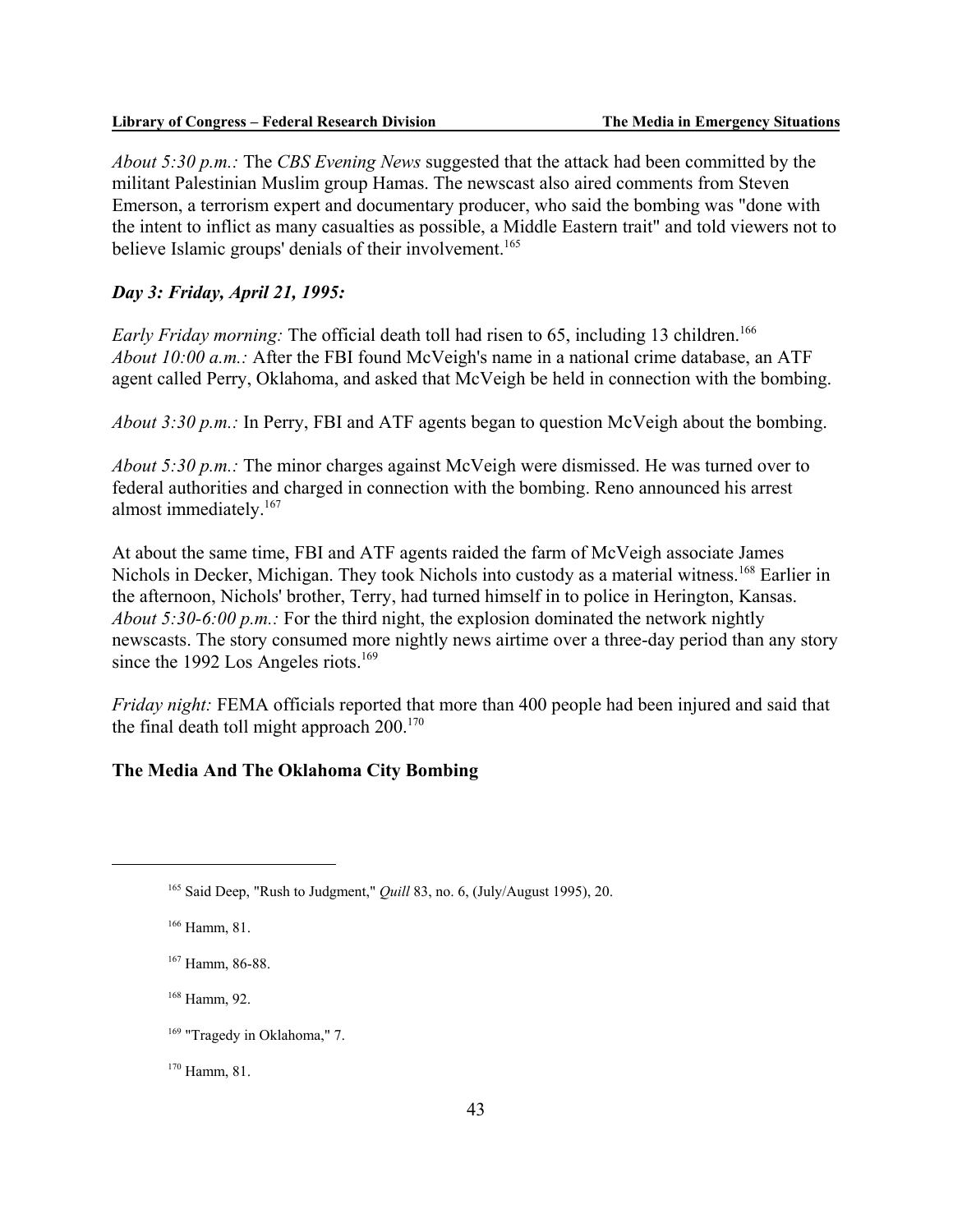After the bombing of the Murrah Building, local and national television and print media were confronted with a unique set of questions about how best to cover the disaster. First, broadcast media filled an unusual role in the hours after the bombing, providing emergency information to victims and their families. Second, media decision makers wrestled with the dilemma of how far to go in presenting the public with graphic information and images. Finally, in the two days that elapsed between the bombing and the arrest of Timothy McVeigh, news outlets aired and published stories containing varying degrees of speculation as to who might be responsible for the explosion.

#### *The Media as a Source of Emergency Information and Relief*

During the first hours of the rescue effort, media outlets provided viewers with information to help them locate relatives and avoid additional danger. For example, television station KFOR-4, Oklahoma City's NBC affiliate, broadcast a description of an injured 2½-year-old girl with fair skin, red hair, and blue eyes who had been taken to Southwest Medical Center. The girl's condition was stable, but doctors needed to find her parents to obtain permission to perform surgery.<sup>171</sup> The report led the parents, Jim and Claudia Denny, to their daughter, Rebecca; she survived. KFOR also warned viewers about exposed electrical lines, provided a telephone number for those seeking information about missing persons, and gave blood donation information.172

Local TV stations also provided less immediate forms of emergency assistance. KOCO-TV "began broadcasting that we were a collection point for the Oklahoma City food bank," reporter Mark Fryklund wrote. "We collected 90 tons of food and clothing and more than \$200,000 in contributions."173 Station KWTV found ways to assist victims well into the months after the bombing by providing "a hotline putting viewers in touch with psychological counseling, by setting up a clearinghouse for viewers to donate supplies needed by rescue workers, [by] creating children's programming to answer questions, [and by] celebrating the lives of the victims through individual profiles."174

In many cases, the media aided rescue and recovery efforts, but in one prominent instance a network anchor came under fire for supposedly criticizing local rescuers. Oklahoma City residents accused Connie Chung, who then co-anchored the *CBS Evening News* with Dan Rather, of saying that crime in Oklahoma City was out of control because local police were concentrating on the bombing. Chung's alleged remarks sparked angry calls to local radio shows

<sup>171</sup> KFOR-TV, broadcast video coverage, Wednesday 19 April 1995.

<sup>172</sup> Michele Marie Moore, *Oklahoma City: Day One* (Eagar, Arizona: The Harvest Trust, 1996), 547.

 $173$  Fryklund, 16.

<sup>&</sup>lt;sup>174</sup> "The 1995 Sigma Delta Chi Awards," 30.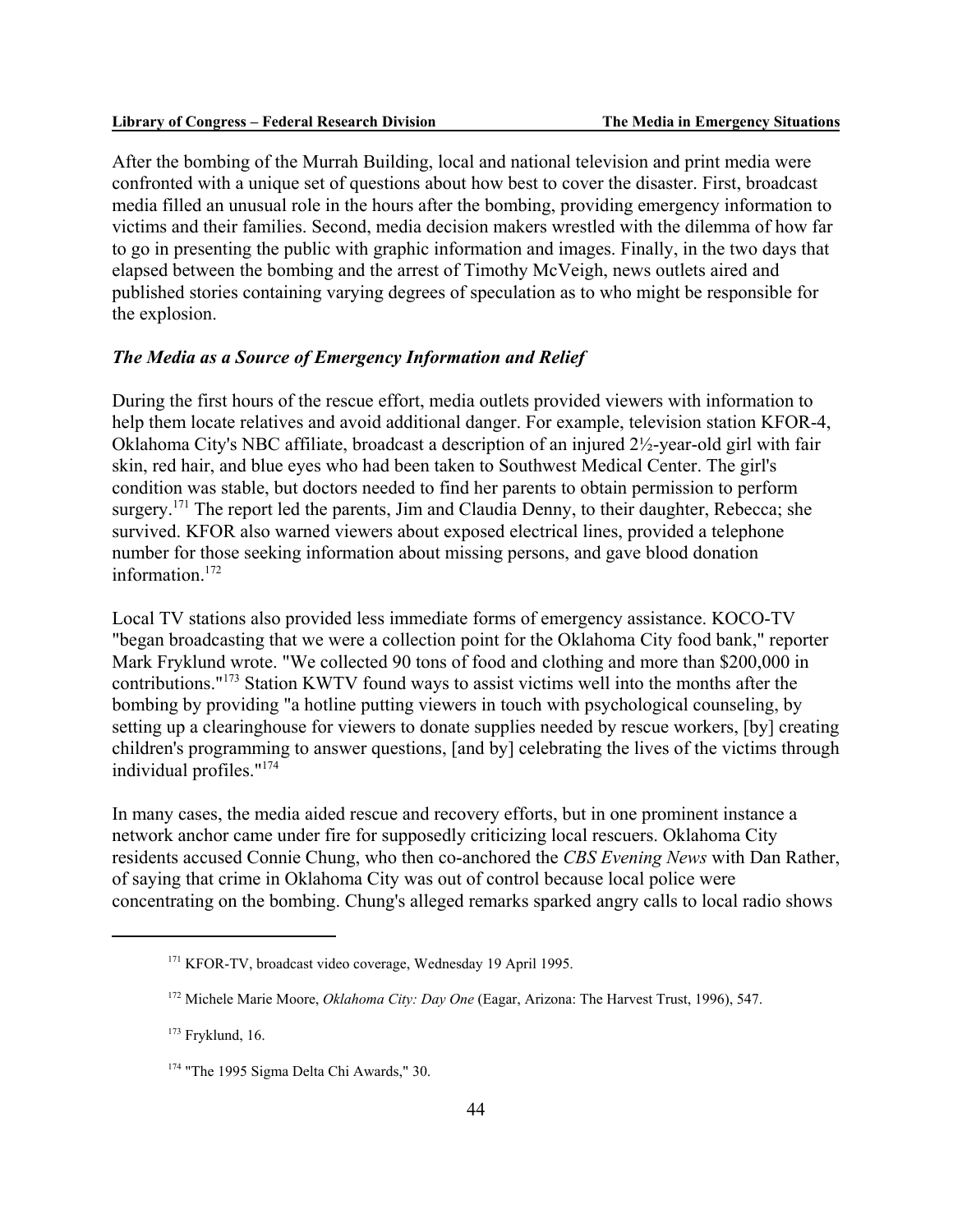and anti-Chung T-shirts. However, Chung did not make the comments. The rumor apparently began after she asked a fire official on-air if his department could "handle" the rescue-andrecovery job ahead.<sup>175</sup>

### *Graphic or Sensational Media Coverage and Privacy Violations*

"Some of the early coverage, pumped through live by the networks, was grisly, with cameramen taking pictures of the wounded in open-air treatment centers," noted *Electronic Media*. 176 Anchors at KWTV cautioned viewers about the graphic nature of the images as stations aired live pictures and unedited tape.<sup>177</sup> An anchor at KFOR announced on-air, "We apologize for the raw nature of this video," as the station aired footage of a woman lying on the ground covered in blood. "If you are watching with your children, we might discourage you from some of that," the anchor continued.178 Susan Kelley, news director at KOCO, said the explicit nature of the video was of concern to her station as well.<sup>179</sup>

The print media, too, were faced with questions about what images to use in their coverage of the bombing. The most famous picture of the bombing aftermath, taken by amateur photographer Charles Porter, showed firefighter Chris Fields cradling the body of one-year-old Baylee Almon. The picture was picked up by the Associated Press and used by newspapers all over the country. Many papers had significant internal debates about whether or how to use the picture, and many found that it elicited passionate and conflicting reader reactions. (*Newsweek* used a similar picture taken by a different photographer for its cover.)<sup>180</sup>

When the *San Diego Union-Tribune* ran Porter's photo on its front page, negative reader calls initially outweighed positive ones by a count of 80 to seven. Gina Lubrano, the paper's "readers' representative," said unhappy callers accused the paper of playing into the hands of terrorists by running the picture. However, over the next few days, there were ultimately more favorable calls and letters than negative ones.<sup>181</sup>

<sup>179</sup> Lafayette, 51.

<sup>&</sup>lt;sup>175</sup> "Two Are Now One," *Quill* 83, no. 6 (July/August 1995), 2.

<sup>&</sup>lt;sup>176</sup> Lafayette, 51.

<sup>&</sup>lt;sup>177</sup> "The 1995 Sigma Delta Chi Awards," 30.

<sup>&</sup>lt;sup>178</sup> KFOR coverage.

<sup>180 &</sup>quot;Amateur's Photo Seen 'Round the World," *News Photographer* 50, no. 7 (July 1995), 19, 25.

<sup>181 &</sup>quot;Amateur's Photo," 19.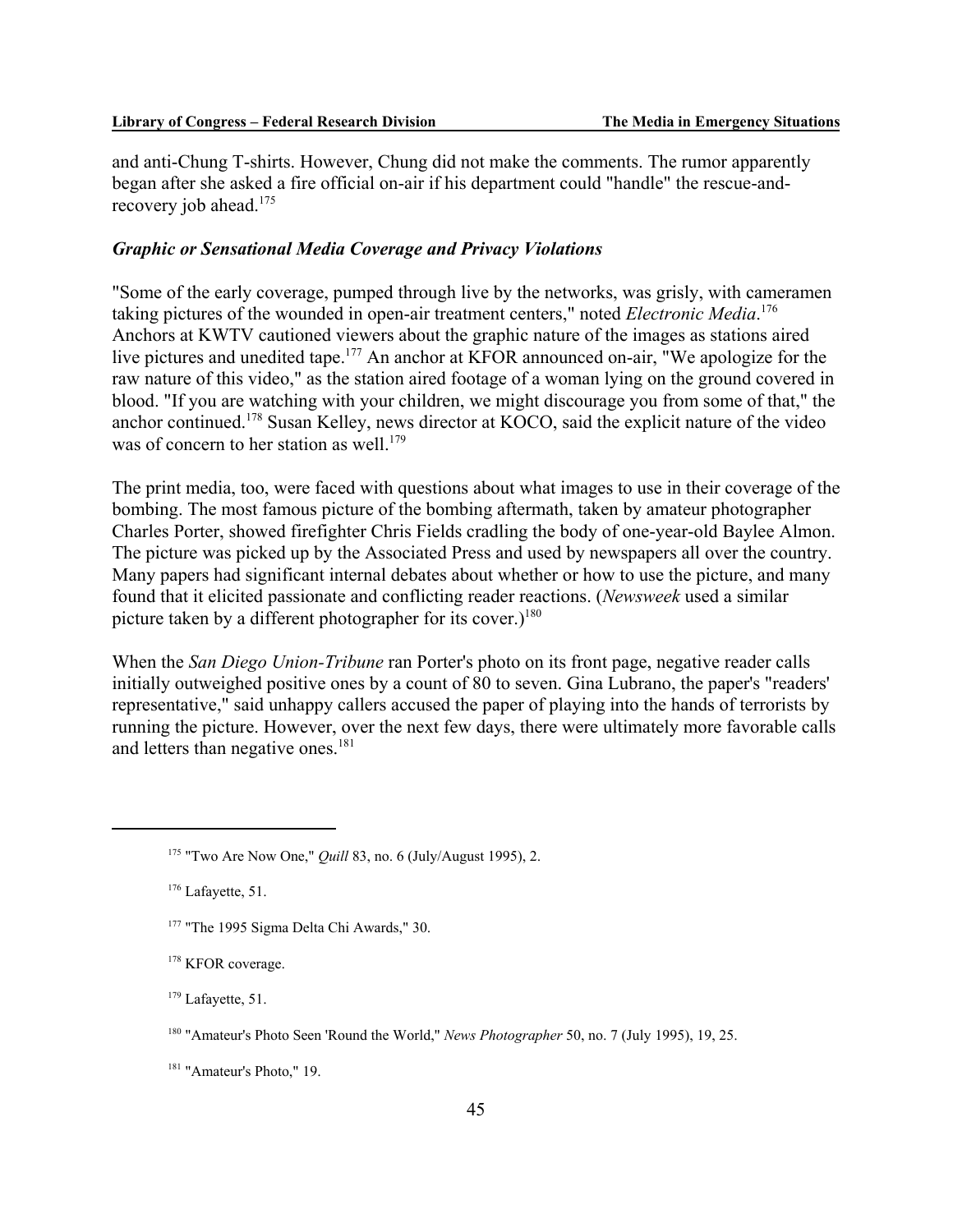The night picture editor at the *Buffalo News*, Jonathan Ehret, wrote that he had to defend his use of the photo to others at the paper who felt it was "too gory." Ehret felt the picture would "win awards, stir hearts and tears and other powerful emotions; there was no excuse to not run it."<sup>182</sup>

Ben Harris of the *Grand Forks Herald* [North Dakota] said that at a "budget meeting" to plan the next day's front page, staff members agreed that the paper should use the image but debated where and how to do it. "This photo clearly captured the intensity and tragedy of the situation, [but r]eaders here appear to get upset easier than other places I've lived. The dilemma was to choose what I saw as an important storytelling image without having readers throw up their oat toasties in the morning when they cracked open the paper," he said.<sup>183</sup>

The *Herald* ultimately ran a "good-sized" version of the photo as its lead picture on the front page and received just four reader phone calls—two positive and two negative—in response. "[T]he media should be able to convey the news without such a graphic picture," said one of the dissatisfied callers. One of those who supported use of the photograph said it "sums up with just one look the horror, tragedy, outrage and injustice of what happened."184

The public's appetite for information about such a violent crime opened the door for some instances of media abuse. Oklahoma City police arrested two men who were trying to take pictures of bodies at the scene. The men, one of whom had posed as a volunteer firefighter, apparently had planned to sell the pictures to tabloid television shows. In another incident, a tabloid reporter impersonated a priest in order to get into a church where victims' families had gathered privately.185

Oklahoma City's local television stations, however, were commended by the *Chicago Tribune* for the restrained nature of their coverage after the bombing. "Our philosophy is, we're not going to sensationalize this tragedy that truly happened to our own people," said Michelle Fink, a spokeswoman for KFOR. "We tried to imagine every story in terms of how we would react if we were the family."186

### *The Media and the Search for Suspects*

- <sup>183</sup> "Amateur's Photo," 25.
- 184 "Amateur's Photo," 25.

<sup>185</sup> "Tragedy in Oklahoma," 7.

<sup>186</sup> "Tragedy in Oklahoma," 7.

<sup>182 &</sup>quot;Amateur's Photo," 25.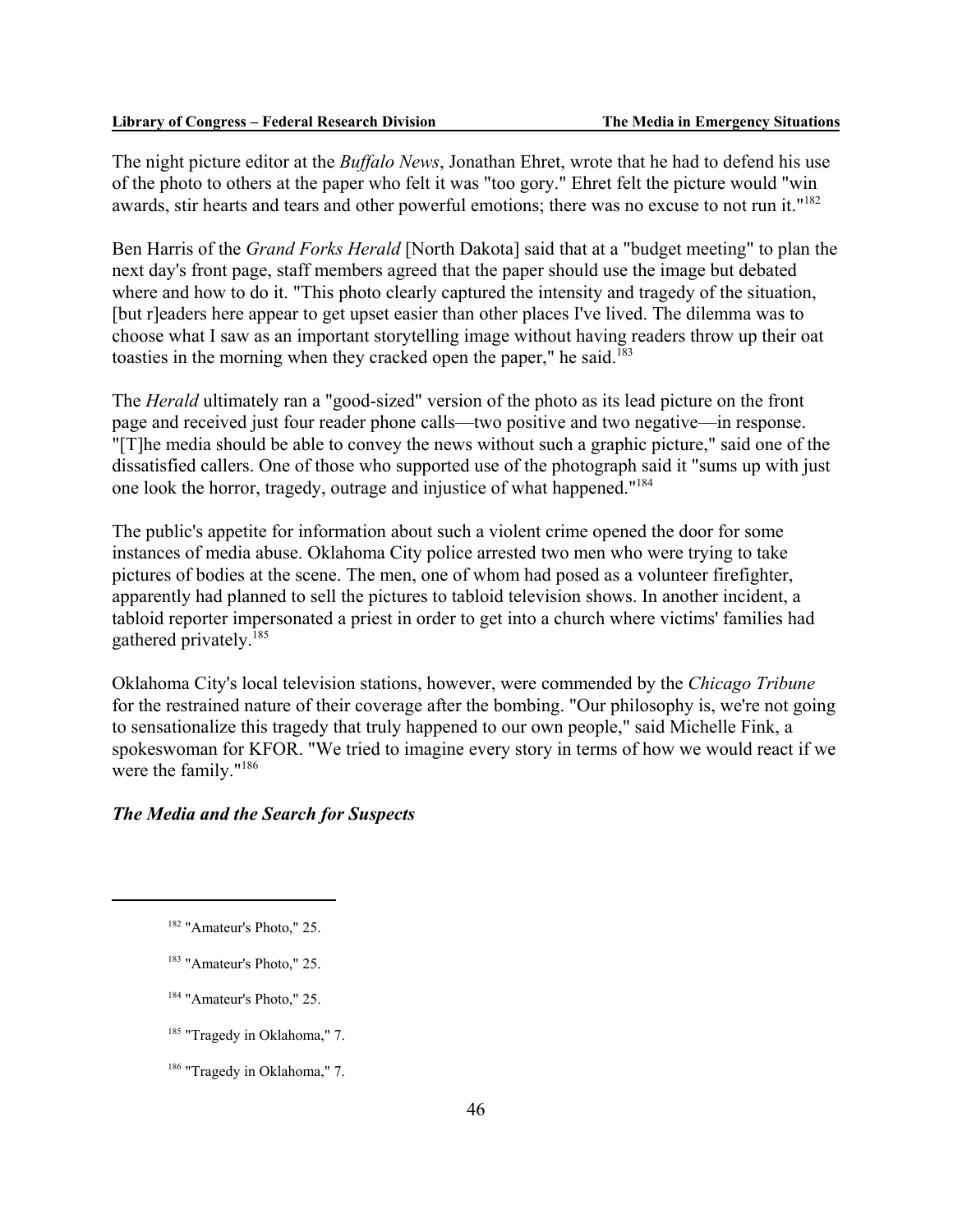Media speculation about the possible role of Islamic terrorists in the bombing began within hours of the explosion. First, CBS aired an interview with former Oklahoma congressman Dave McCurdy, who said there was "very clear evidence" that "fundamentalist Islamic terrorist groups" were involved. Soon after, CNN and other news outlets reported that investigators were looking for three Middle Eastern men who had been seen driving away from the Murrah Building shortly before the explosion. CNN then recanted the story but quickly followed it with another claim that two or three Middle Eastern men were being pursued. Another similar report and denial followed. Other news organizations speculated about whether the bombing was the work of the same group that had bombed the World Trade Center in February 1993.<sup>187</sup>

During the two-and-a-half days that elapsed between the explosion and the announcement of McVeigh's arrest, such speculation was rampant. In addition, many reporters who did not directly speculate commented on perceived similarities between the bombing and disasters elsewhere in the world. "The media and public's quick assumptions [that] this horrific act of terrorism had Middle East origins quickly channeled the country's grief and anger into hate, bomb threats, harassing phone calls, and acts of vandalism," *Detroit News* reporter Said Deep wrote in *Quill*, the magazine of the Society of Professional Journalists. Deep linked a list of anti-Arab incidents across the country to the press coverage, writing, "Only after federal authorities released sketches identifying the suspects as wearing tattoos and crew cuts did the siege end."188

Jonathan Alter, writing in *Newsweek*, agreed with Deep that the press and public had jumped to conclusions. However, Alter quoted Rashid Khalidi, a Middle East expert at the University of Chicago, as saying that government officials "showed uncharacteristic restraint in avoiding a rush to judgment." Alter also wrote that "many papers avoided speculation about Arabs."189 Having thus largely absolved officials and newspapers, he blamed television news and the public for the burst of anti-Arab sentiment.<sup>190</sup>

Both Alter and Deep criticized terrorism expert Steven Emerson, who told CBS viewers not to believe Islamic groups' denials and said the bombing was "done with the intent to inflict as many casualties as possible. That is a Middle Eastern trait."191 Deep also condemned remarks made by

189 Alter, 55.

<sup>191</sup> Alter, 55; Deep, 20.

<sup>187</sup> Hamm, 54-55.

<sup>&</sup>lt;sup>188</sup> Deep, 19-20.

<sup>190</sup> Because of the timing of the story, *Newsweek* and the other weekly news magazines were spared any temptation to speculate about who was responsible for the bombing. The bombing occurred on a Wednesday; McVeigh was arrested for it on Friday. Because the magazines publish on Monday, they had the luxury of reporting the bombing and the arrest simultaneously, allowing them to comment from a distance on other media's coverage of the search for suspects.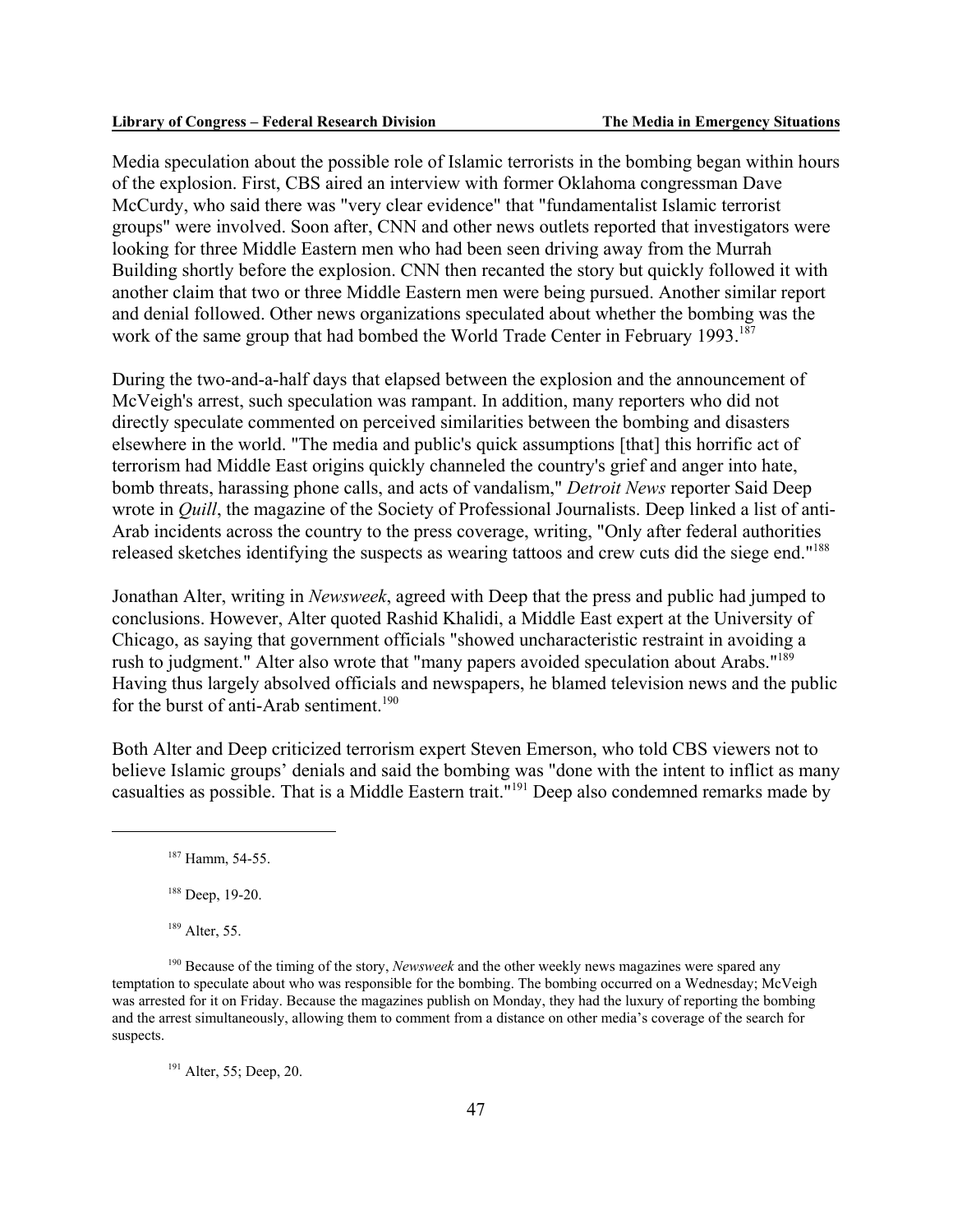University of Oklahoma terrorism expert Stephen Sloan, who told CNN's Bobbie Battista, "[T]he building looks very much like [the Arab-bombed Beirut] Marine Corps barracks or the American embassy in Beirut.... I think there's a real possibility that it was a Middle Eastern group."<sup>192</sup> However, Deep said CNN's worst error was its on-air naming of the three Arab detainees the day after the bombing.193 Alter also called that report "shoddy journalism—the only major flaw in CNN's otherwise strong coverage."194

Despite his criticism of the media, Deep asked a valid question about the Arab-related innuendo: "[W]as it the media's fault or were they merely reflecting the wisdom on the streets?"195 Fryklund wrote that journalists drew parallels to Middle Eastern bombings off the air, outside their professional capacity. "[A]s the first crews came back to the station to regroup... [r]eferences to the marine barracks bombing in Beirut began surfacing," he wrote.<sup>196</sup> Fryklund's comments suggest that suspicion toward Middle Easterners was a general public reaction as well as a media one.

Alter suggested that some Americans were eager to blame foreigners for the bombing because it was too painful to look closer to home for the culprits. "Who can deny that it would have been emotionally easier if foreigners had done it?" he wrote. "[I]f we couldn't identify a country to bomb, at least we could have the comfort of knowing that the depravity of the crime—its subhuman quality—was the product of another culture unfathomably different from our own."<sup>197</sup>

Michael Bass, a producer for NBC's *Today* show, suggested that people were simply dumbfounded that such carnage could occur in Oklahoma City. "A lot of people were saying that this is a scene that might normally be reserved for a war zone, but this is Oklahoma City in the U.S. of A., which was shocking to people," he said. "I think that's one of the reasons it hit people so hard on the air. They were talking about home rather than talking about some foreign country where something like this had happened."<sup>198</sup> The idea that the perpetrator was relatively local may have been very difficult for people to accept.

<sup>192</sup> Deep, 21.

<sup>193</sup> Deep, 20.

<sup>194</sup> Alter, 55.

<sup>&</sup>lt;sup>195</sup> Deep, 20.

<sup>196</sup> Fryklund, 16.

<sup>&</sup>lt;sup>197</sup> Alter, 55.

 $198$  Lafayette, 1, 51.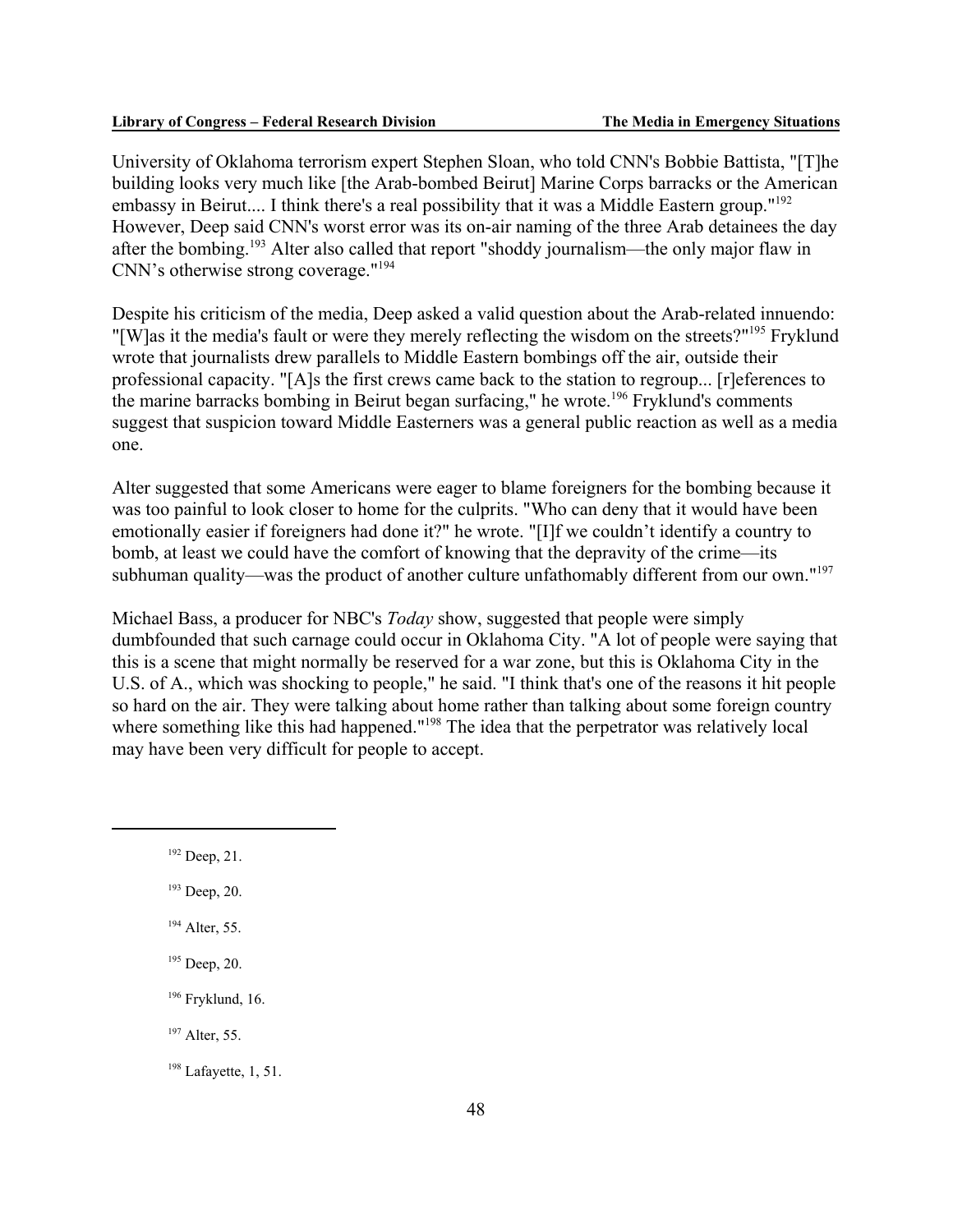David Borman, producer for news specials at NBC News, was vague about where to place the blame for inflammatory reports, although he seemed to disagree with Khalidi's view of the government as largely innocent. "It's hard to pin down where information comes from in stories like this," Borman said. "I think there were a lot of officials... that just looked at the damage and said, 'God, it looks like a Middle East car bomb,' just because physically the resemblance was so striking."<sup>199</sup> This conclusion was not necessarily unwarranted. "When car bombs are involved, it's understandable, because there's a long history behind it in the Middle East," Khalidi said. "But even though there's this history, that's no reason to assume it's true in *this* case."200

Not everyone was dissatisfied with the coverage of the search for suspects. President Clinton praised the media at a White House Correspondents Association dinner after the bombing, saying, "Most of you were able to show commendable restraint and not jump to conclusions." Clinton also said that news reports did well to focus on victims' families, rescuers, and investigators rather than giving the suspects undeserved celebrity status.<sup>201</sup>

Of course, once McVeigh and Nichols were arrested, the press and public turned their attention away from the idea of Middle Eastern bombers. However, the two suspects' backgrounds quickly gave rise to speculation about another group—the militia subculture. KWTV began working on a report called "U.S. of Anger," an investigation of people throughout the country who hold anti-government views.<sup>202</sup> Alter urged the press and public not to jump to conclusions about such people, pointing out that no one had yet been convicted of the bombing. "Perhaps the media are once again rushing to judgment," he wrote. $203$ 

### **Outcome of the Oklahoma City Bombing**

 $200$  Alter, 55.

 $203$  Alter, 55.

 $199$  Lafayette, 1, 51.

<sup>201 &</sup>quot;Tragedy in Oklahoma," 7.

<sup>202 &</sup>quot;The 1995 Sigma Delta Chi Awards," 30.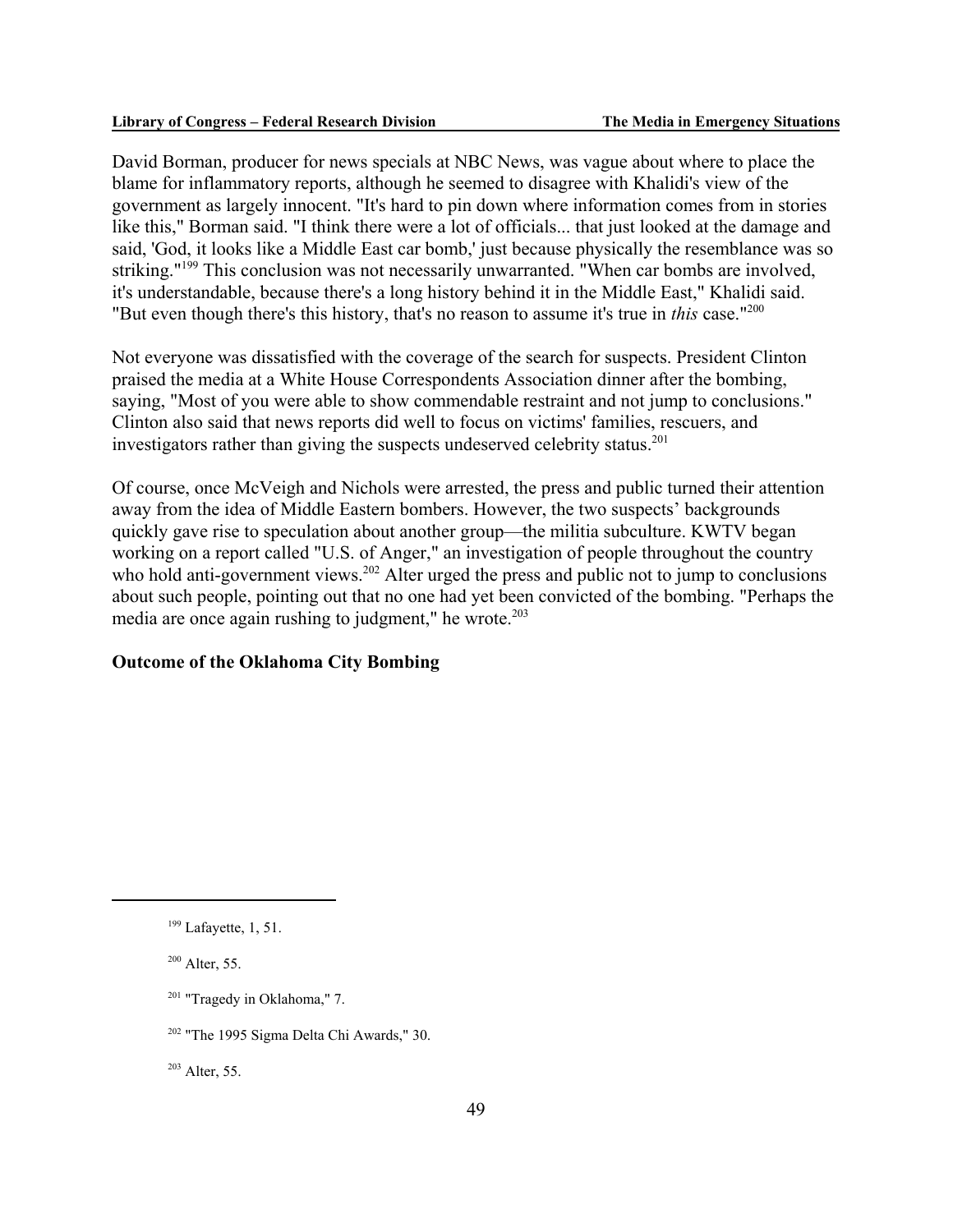Ultimately,  $169^{204}$  people were killed and 467 were injured by the bombing.<sup>205</sup> The dead included 19 children, one nurse killed in the rescue effort, and eight federal law enforcement officers.<sup>206</sup> President Clinton designated Sunday, April 23, 1995, as a national day of mourning.

Rescue operations ended on May 4, and a memorial service was held the following day. On May 10, Terry Nichols was charged with direct participation in the bombing. The unstable remains of the Murrah building were demolished on May 23. The massive manhunt for John Doe Number Two continued amid speculation that he might prove to be Terry Nichols' young son, Josh;<sup>207</sup> as of mid-1999, this mystery had still not been solved. Also in May 1995, Ibrahim Ahmad said that he planned to sue British authorities and possibly also "some American media who decided in the first hours after the explosion that I was the main suspect."208

McVeigh and Nichols were indicted by a federal grand jury on August 10 on 11 counts related to the bombing. The same day, explosives charges against James Nichols were dropped. The two suspects pleaded not guilty on August 15.<sup>209</sup> McVeigh's trial began April 24, 1997. He was convicted on June 2 and sentenced to death on August 14.210 Nichols, tried separately, was sentenced to life without parole on June 4,  $1998.<sup>211</sup>$ 

#### **Summary**

The coverage of the 1995 bombing of the Murrah Federal Building raises several significant points related to the media. First, today's media have an enormous capacity to participate in relief efforts while a crisis is ongoing. Television news reports may well have saved Rebecca Denny's life, and other lives as well, after the bombing. The public has come to rely on television news for vital information in emergency situations.

205 Winthrop, 3.

208 "Tragedy in Oklahoma," 7.

<sup>209</sup> *Keesing's Record of World Events*, 1995, 40672.

210 Serrano, 273, 292, 320.

211 Stephen Jones, *Others Unknown: The Oklahoma City Bombing Case and Conspiracy* (New York: Public Affairs, 1998), 311.

<sup>&</sup>lt;sup>204</sup> Many accounts indicate that there were 168 deaths. One victim was not conclusively identified.

<sup>206</sup> Richard A. Serrano, *One of Ours: Timothy McVeigh and the Oklahoma City Bombing* (New York: W. W. Norton, 1998), 275.

<sup>207</sup> *Keesing's Record of World Events* (Cambridge, England: Longman, 1995), 40542.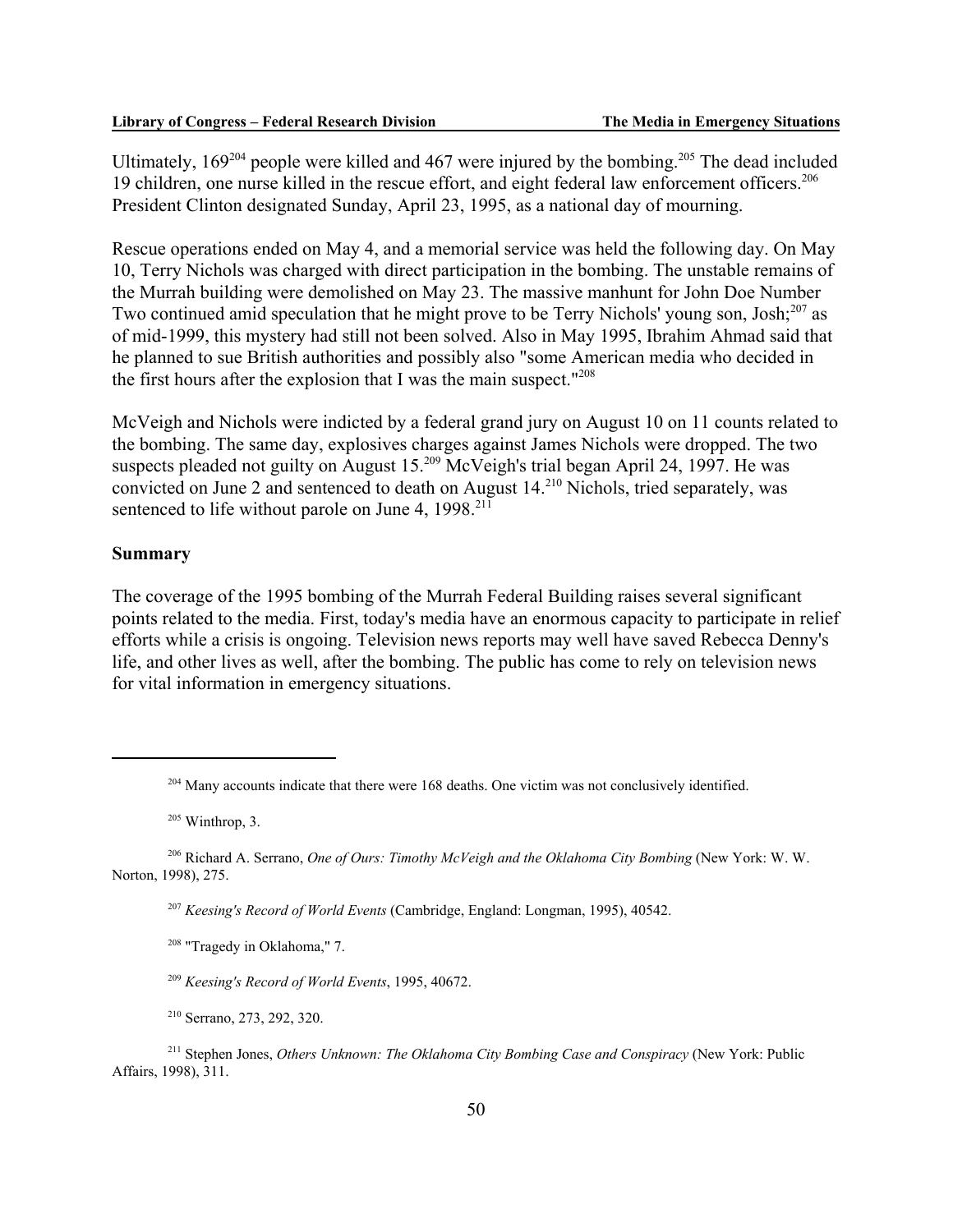Second, the live nature of today's news forces news organizations to make split-second decisions about whether to air disturbing and unpredictable material. Viewers of the live coverage of the bombing aftermath could easily have seen badly injured or dead people on their screens; young children watching at home could have seen people dying horrible deaths. Media outlets also had to choose whether or not to use graphic images to illustrate their next-day accounts of the bombing. Many journalists seemed to feel such images were an important way to acquaint the public with the reality of the catastrophe. Dissenters feared the images' psychological impact as well as their potential to gratify or encourage terrorists.

Finally, the most powerful and lasting questions about the bombing coverage have to do with the reporting on the search for suspects. Although there was little or no evidence to support stories that suggested Islamic terrorists had bombed the building, such stories were aired and are alleged to have led to serious harassment of Arab-Americans. The explosion's superficial similarities to previous bombings meant that such speculations were not completely unreasonable, however. It seems likely that, in this case, much of the public would have jumped to anti-Arab conclusions with or without speculation from the media or hints from officials. Most news outlets did hesitate to blame a particular group for the bombing without solid evidence, and it seems likely that the media will show even more restraint in this area in the future.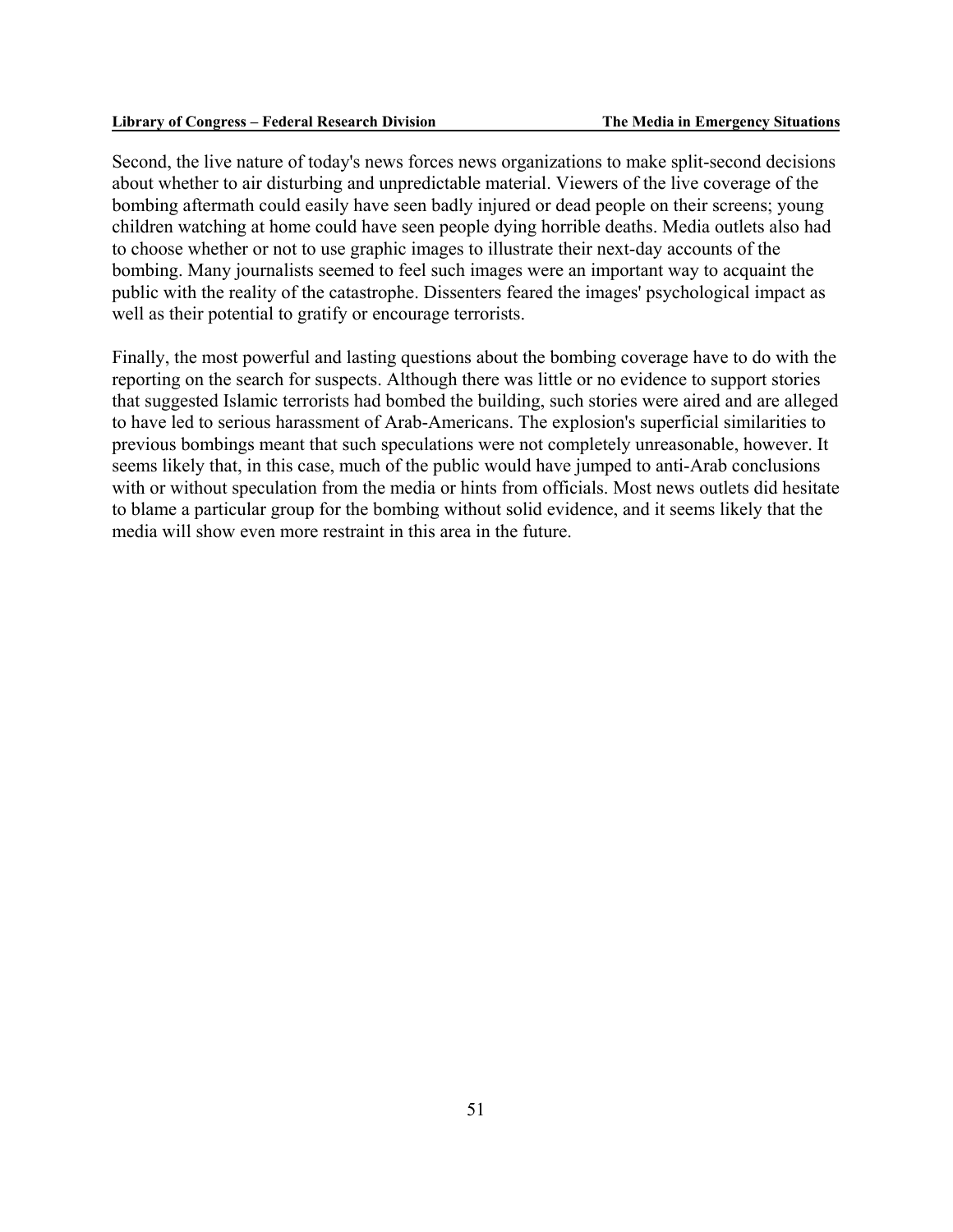### **CONCLUSION: THEMES IN THE FOUR MEDIA STUDIES**

The four cases of the media in emergency situations examined in this study focused on the role of the media in three different situations in the United States: two instantaneous and totally unanticipated terrorist bombings, a riot in a major urban area in which the ingredients for a social explosion had been simmering for decades, and a nuclear accident that was fraught with great danger and hidden from first-hand media observation. Despite the obvious differences among these events, a comparison of the role of the media and their interaction with the public in all four cases reveals several common themes, each of which demonstrates a range of media responses. These themes include the capability of the media to "create" an event, to aid in rescue operations, to alleviate or to exacerbate an emergency situation, to prejudice the outcome of an event, and to exaggerate or sensationalize news.

In addition to these themes, a major issue to consider is the speed with which the media respond to an emergency situation and begin to disseminate information about it. Because this issue is of overriding importance to rescue and law-enforcement personnel, it will be addressed first.

#### **Media Response Time**

The interval of time between the occurrence of each of the four events examined in this study and the arrival of the media on the scene varied widely. On the one hand, the two bombings and the Los Angeles riots received immediate coverage. On the other hand, there was little media coverage of the Three Mile Island accident until a day after it had occurred, and full media coverage did not begin until the second day after the reactor malfunctioned. This difference resulted from the nature of the different events—the bombings and the riots were instantaneous events, whereas the incident at Three Mile Island took two days to unfold fully. Today, in most cases almost no time elapses between the onset of an emergency and the arrival of journalists, who may appear even before emergency personnel. News itself can be transmitted as fast as electricity can carry it.

The bombings at the World Trade Center and the Alfred P. Murrah Federal Building and the riots in Los Angeles were sudden, violent happenings that commanded instant attention and in which injuries and damage to property was immediately obvious. The first radio reports of the Center bombing began less than 30 minutes after the explosion (most local television stations lost their transmission capabilities for several hours because their towers were atop the World Trade Center). A few newscasters not only reported the explosion but also suggested a cause of the blast, even though investigative crews had not yet arrived on the scene, let alone begun to assess the damage.

At Oklahoma City, the first news of the explosion came via local television scarcely two minutes after the bomb went off. Reporters and camera crews were on the scene within minutes, by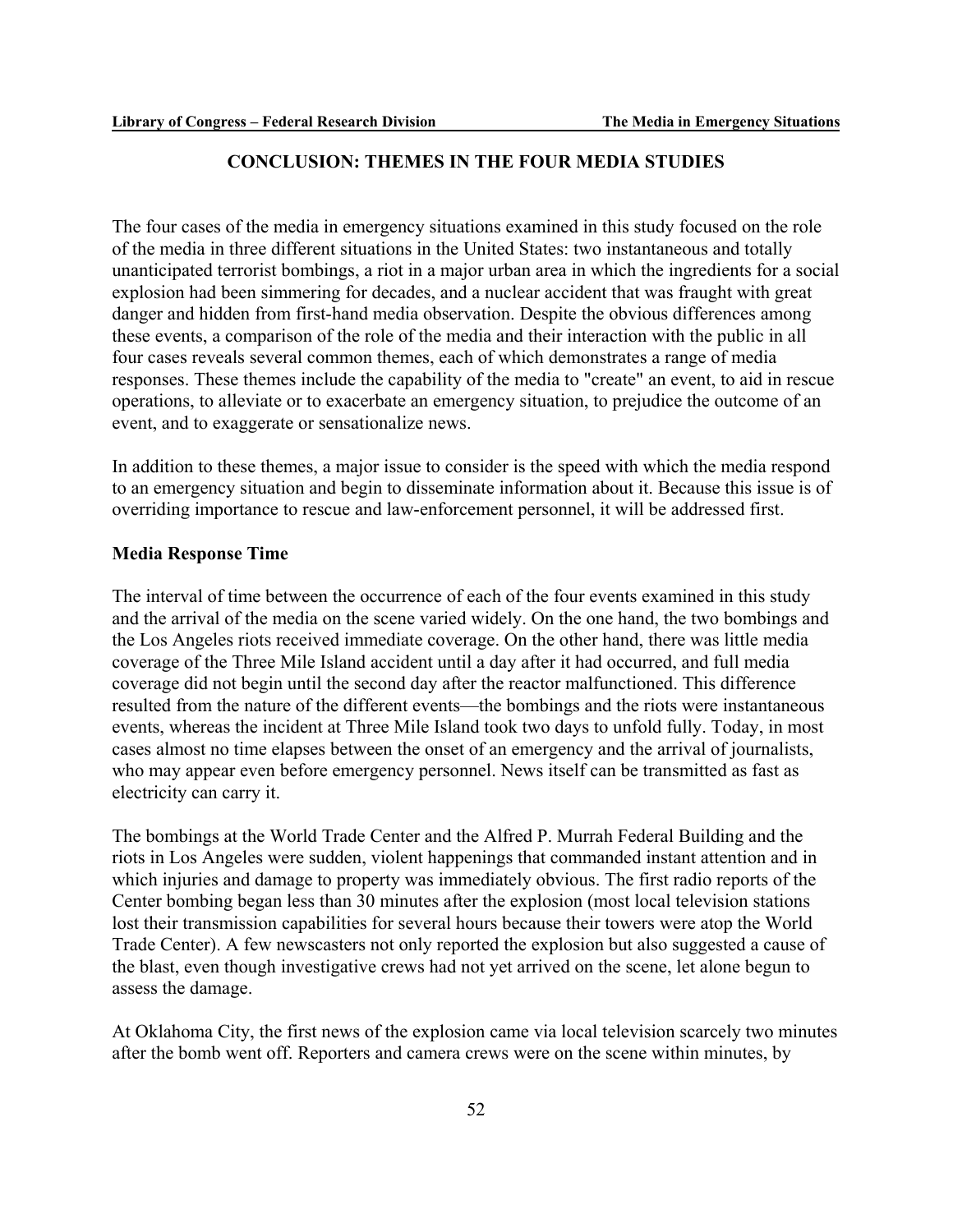which time all three local television stations had begun live coverage. In Los Angeles, reporters at the Ventura County court house relayed the jury's decision in the Rodney King case to the nation as soon as it was delivered. Little more than an hour later, the first violence broke out in South Central Los Angeles.

The scene at Three Mile Island did not develop with such speed. In fact, it was two days before the full press corps contingent arrived in central Pennsylvania to probe what many of them suspected was a coverup. Even then, reporters could not be certain about what was going on mainly because Met Ed engineers themselves did not know for certain what was happening in the Unit 2 reactor and therefore provided incomplete and confusing explanations. As a consequence, the press and their audience were left in the dark about the state of the reactor and the danger arising from it. It is worth remembering that the Three Mile Island accident occurred in the age before the instantaneous transmission of on-the-spot reporting. It is possible that live coverage, even if off-site, might have magnified the uncertainty of the situation and heightened the suspicions and fears the local population already harbored.

### **The Media as "Creator" of Events**

A question that arises in situations in which media presence is extensive is whether the media played a role in "creating" any of these situations. Is it possible that the media, rather than simply reporting on an event, can actually "cause" it to happen? The media cannot be held responsible for the bombings in New York and Oklahoma City unless one subscribes to the theory that the media cause terrorism because of the publicity they invariably give to such acts. It can be argued, however, that the tension and fear that surrounded the Three Mile Island accident and the rioting that broke out in Los Angeles were created to one degree or another by the media.

Journalists swarmed into the Harrisburg area because they suspected that there was much more to the Three Mile Island affair than either Met Ed or the Nuclear Regulatory Commission would admit. The presence of 300 to 400 reporters competing with each other for a story was itself a factor in drawing attention to Three Mile Island. As the more perceptive journalists probed for opinions about radiation releases or the chance of a reactor meltdown and as they wrote about such topics in their reports, the degree of public interest in Three Mile Island accelerated.

Not satisfied with the answers they received from Met Ed and the Nuclear Regulatory Commission, reporters turned elsewhere for information, including to anti-nuclear spokesmen. Such sources were only too willing to discuss nuclear power and its potential for harm—supplying information that helped drive speculation in the press about what could happen in the Unit 2 reactor and that added to area residents' anxieties. At least some residents believed that the press overstated the problem at Three Mile Island and unjustifiably raised the level of fear about the situation. For these residents, the Three Mile Island affair was a media-created event.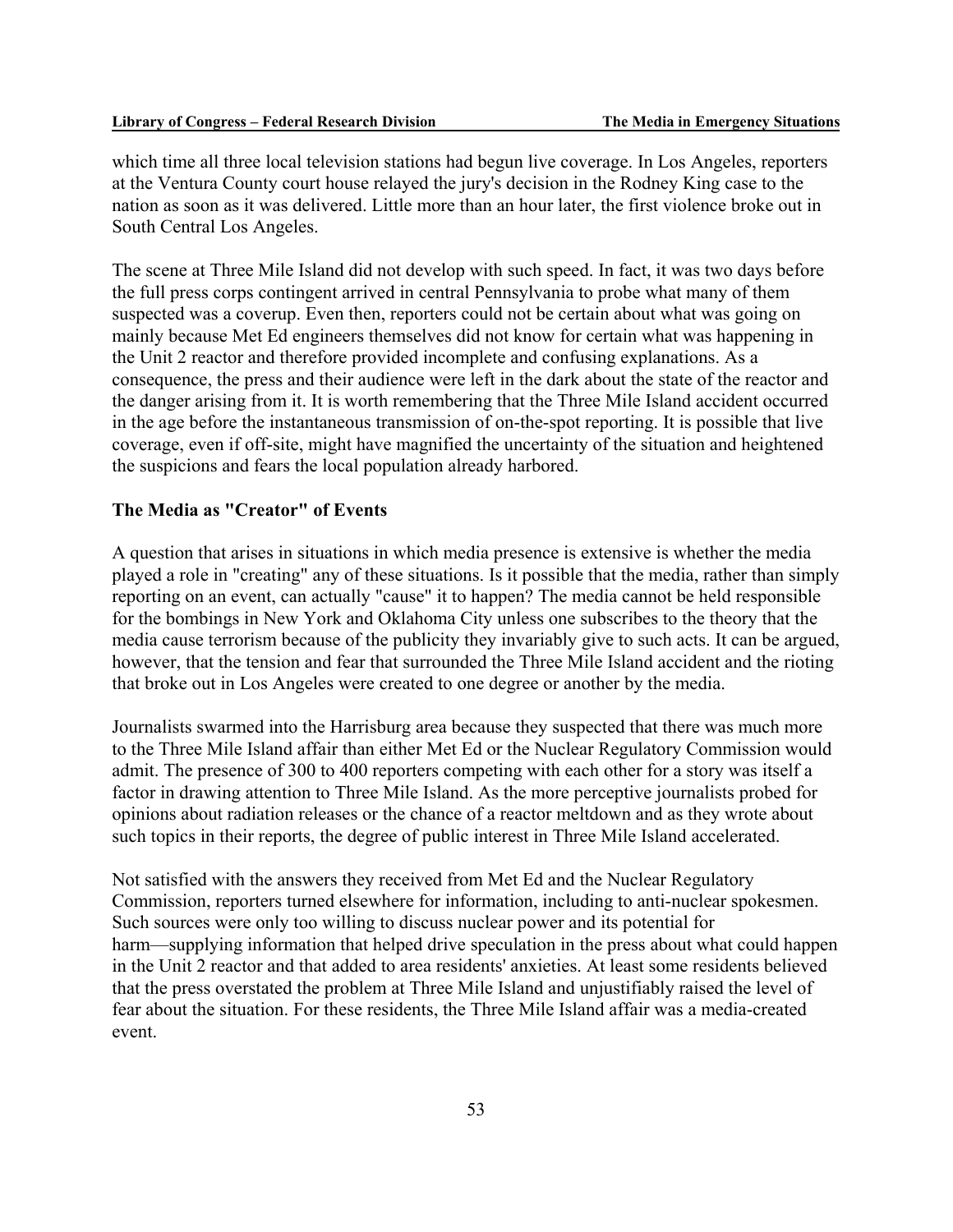The same can be said about the Los Angeles riots. The impact of the King videotape on the mindset of inner-city residents is hard to overrate. As it was replayed again and again on television, the video reinforced the sense of injustice and powerlessness felt by the citizens of South Central Los Angeles, especially African-Americans. The beating was only the latest incident in a long series of grievances that had gone unaddressed. This time, however, residents of the area were cocked and primed for action, in large part because of the King videotape.

When the four police officers were found not guilty, inner-city residents went on a rampage of looting and arson. Local television stations gave the violence nonstop coverage, which, in turn, helped to propel the carnage. In view of the role and the impact of television in the situation, it would seem plausible to argue that the riots, to a considerable degree, were created and perpetuated by the media.

#### **The Media as a Source of Emergency Information and Help**

Modern broadcast media have the capability to provide a great deal of information during an emergency. Radio and television can inform the public or communicate directly with victims and their families, with or without the knowledge of rescue personnel. They can provide information on what is happening and give advice about what to do.

In New York, the media provided information that for the most part was beneficial, such as when they broadcast emergency telephone numbers for victims to call, but occasionally detrimental, as was the case when a newscaster wrongly advised trapped victims to break windows to let in air. Breaking the windows sent splintered glass flying through the air, endangering rescuers and passersby alike, and possibly increasing the flow of smoke throughout the damaged tower. Cell phones, a form of new technology not confined to the media, enabled trapped victims to call for help. Reporters and news anchormen advised trapped callers to use their phones to give their location, and one anchorman recommended removing ceiling tiles to help vent smoke.

In Oklahoma City, television personnel helped to locate victims' families and aided rescue operations by broadcasting appeals for food and supplies. The degree to which broadcast media disseminated emergency information during the Los Angeles riots is less clear. Some television crews, however, did attempt to document looting and violence against motorists as an aid to eventual prosecution of offenders. The helicopter crew that filmed the beating of Reginald Denny by gang members is a case in point.

Radio was the primary source of useful information to people in the vicinity of the Three Mile Island nuclear plant. Television and newspapers provided coverage only once or twice a day, by which time their reports were out of date and occasionally erroneous. Residents depended upon local radio for the news they needed because radio could provide the news faster than other media and because local broadcasters tailored their message to their audience far better than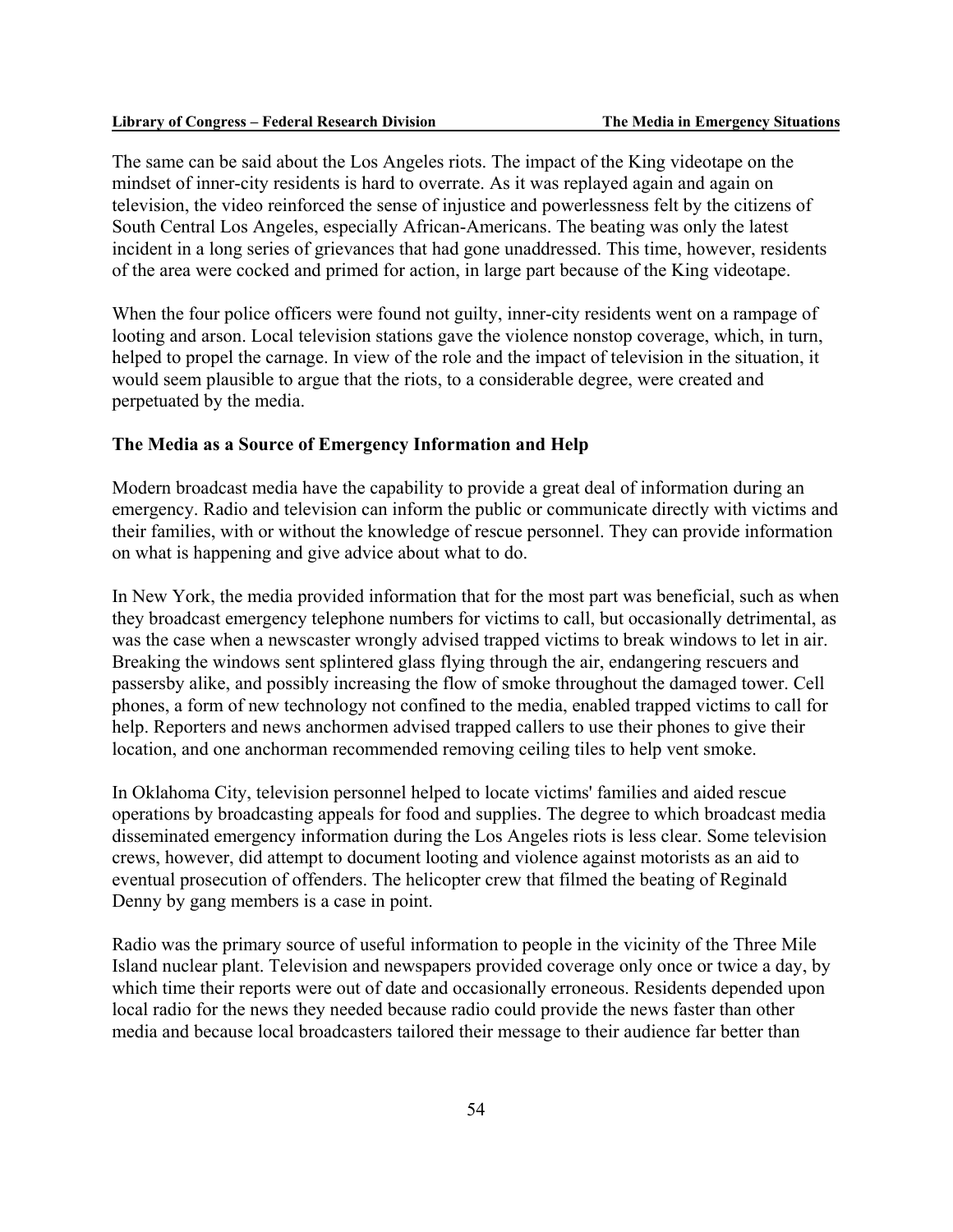national network television. In addition, local news tended to be less alarmist than national reporting.

#### **Media Potential to Alleviate or to Exacerbate**

The four case studies offer instance after instance in which the presence or the reports of journalists served either to alleviate or to aggravate a given situation. In central Pennsylvania, radio newscasters in Harrisburg deliberately tried to be helpful during a time of great stress for their listeners. Although they did not themselves fully comprehend the nature or the implications of the trouble at Three Mile Island, some of them, nonetheless, tried to use their broadcasts and talk shows to calm and to soothe rather than to inflame. Those who did so confessed later that they did so unwittingly; some later wondered if they had been fully honest with their audience. The point cannot be proven, but local radio hosts probably deserve part of the credit for the almost complete absence of hysteria and panic among residents close to Three Mile Island.

On the other hand, there were problems at Three Mile Island because of the large number of journalists (300 to 400) who converged on the Harrisburg area at the time of the accident. A considerable number of residents complained about the size of the press corps and about some of the questions the press asked them. It also seems clear that "pack journalism" compounded the difficulties Met Ed spokesmen and engineers faced as they tried to brief reporters on the accident, unprepared as the former were to deal with any kind of emergency at the plant. In the process of give and take between the reporters and the utility, Met Ed lost all credibility, and its spokesmen were only too happy to turn over press briefings to the Nuclear Regulatory Commission.

The efforts of television studios to provide information to victims in New York and to locate relatives of the injured and to collect relief supplies in Oklahoma City are other examples of how mass media worked to alleviate suffering and promote recovery after such disasters. An incident in New York, on the other hand, exemplified how the media can hinder a post-incident investigation. When *Newsday* revealed information about leads in the bombing, authorities had to arrest a suspect sooner than they wanted. The arrest possibly cost them leads on other suspects and demonstrated the ability of news reporting to force the hand of investigators in the midst of their work.

Far more than the bombings in New York and Oklahoma City or the Three Mile Island nuclear accident, the Los Angeles riots were a media event. Television reporting, in particular, exacerbated the violence, even if unintentionally. At least part of the coverage was sensational and probably inflammatory. Television certainly enticed rioters into the streets, and continuous coverage kept them informed about what was happening and where to go to join in. Not all of the televised imagery was negative, of course—some footage, for example, focused on the "good Samaritans" who helped riot victims. Nevertheless, the amount of negative coverage suggests that the media was culpable in initiating and driving the violence in Los Angeles.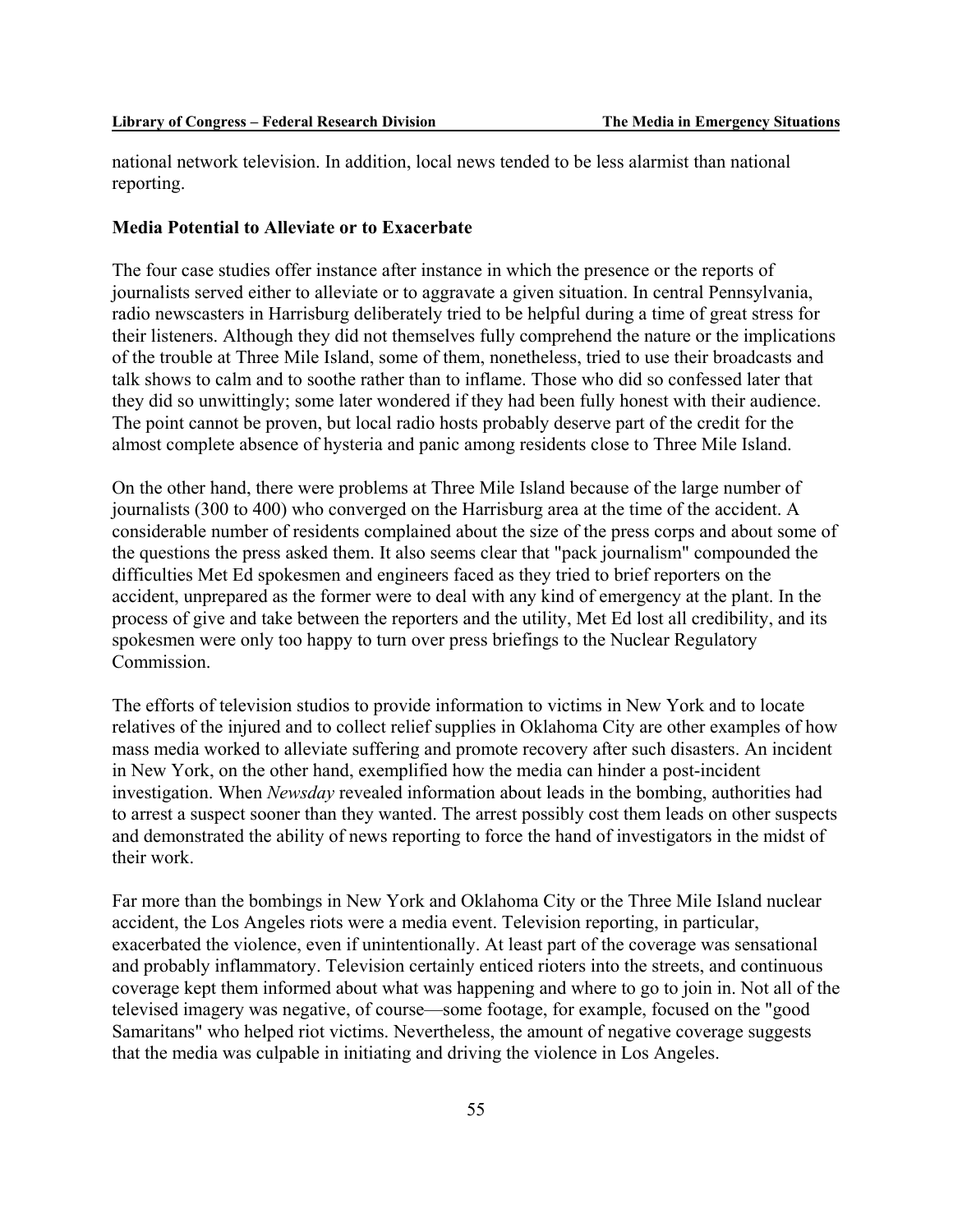### **The Media as Jury and Judge**

Another theme common to all four case studies is the tendency of the media to place blame for the emergency. In the World Trade Center bombing, the press raised the specter of foreign terrorists well before evidence surfaced to substantiate the charge. In Pennsylvania, the national press (and local residents) had long suspected Met Ed of hiding problems and of running the plant with too little attention to safety. When trouble finally arose, reporters with experience with the nuclear industry were only too willing to point fingers at Met Ed and to charge the utility with carelessness and negligence—charges that rang true as details of the cause of the nuclear mishap came to light. Many area residents agreed with the reporters' assessment.

The Los Angeles riots and the Oklahoma City bombing offer the best examples of the media's rush to judgement. In the Los Angeles case, the "rush" came before the police officers went to trial. In Oklahoma City, the "rush" followed the bombing almost before the smoke had cleared.

The Rodney King videotape was ready-made for such a purpose. By repeatedly airing the videotape on national television and featuring it in newspapers and magazines in the year following the beating, the media had in effect invited the public to judge and convict the officers before they went to trial. A nationwide public opinion poll following the verdict indicated that an overwhelming majority of the public felt that the officers should have been found guilty of the charges. Sources on the riots generally agree that the King videotape was the single most important reason the for the public's sentiment.

In Oklahoma City, media speculation about Middle Eastern terrorists began within hours of the explosion. CNN went so far as to name suspects without any evidence whatsoever of the suspects' involvement, whereas CBS singled out terrorists from Hamas, the militant Palestinian organization, again without corroboration. To some extent, such accusations amounted to scapegoat-hunting as the press and the public groped for answers to the bombing. Suspicion of Middle Eastern terrorists led to harassing phone calls, vandalism, and acts of hate against Middle East residents in the United States. Even law enforcement agencies succumbed to the Middle East terrorist hysteria. They pursued several suspects from the region, one of them all the way to London, even though officials lacked solid evidence of wrongdoing on the part of the alleged offenders. When the prime suspect turned out to be a white American, attention focused on antigovernment militiamen, still without real evidence.

### **The Tendency to Exaggerate and Sensationalize**

The propensity of the media to engage in sensationalism is generally recognized. In reality, sensationalized photographs or televised images leap almost naturally out of many types of news stories, and the four cases under review here are no exception. Sensationalism is of concern because graphic images or stories of violence have the potential to alienate or offend some viewers or readers; sensationalized news coverage may even encourage those who would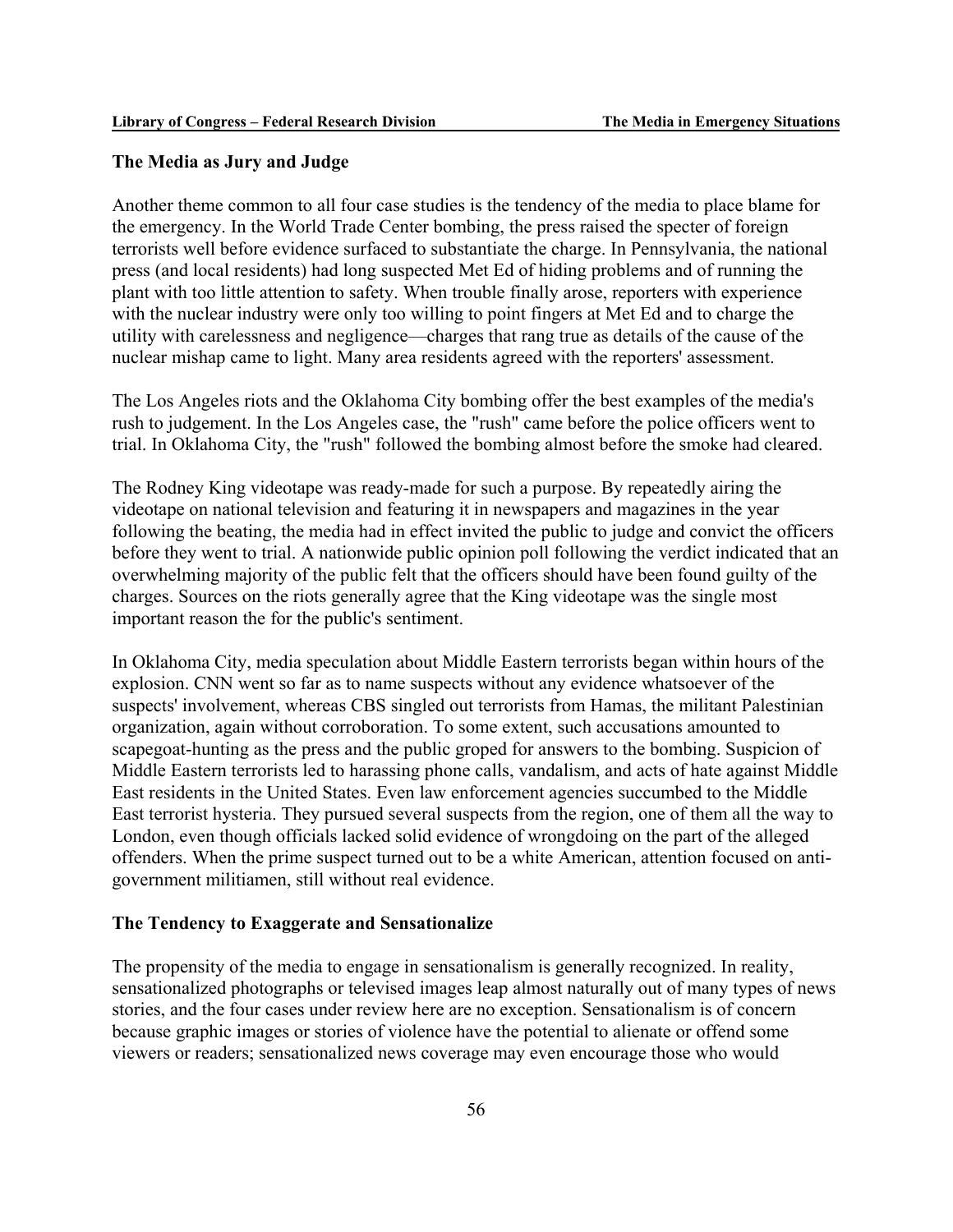perpetrate violence. The definition of what constitutes sensationalism is, of course, subject to debate, and what appears as sensational in one context may well not be in another. It is also worth remembering that sensationalized photography and content help to sell newspapers and magazines and to attract television viewership.

At Three Mile Island, the issue of sensationalized reporting was viewed differently depending on which side one was on. Journalists and communications experts tended to regard national press and television coverage of the incident as balanced and free of exaggeration; any errors were the fault of sources, not the messenger. The industry, by contrast, thought bias and sensationalism were present to at least some degree in what was printed and televised about Three Mile Island. The public generally seemed not to be unduly alarmed except perhaps on Friday, April 30, 1979, when many people evacuated the immediate Three Mile Island area in response to press reports that the situation at the plant was more serious than the utility had admitted. The fact that large numbers of residents did not flee may indicate that the impact of sensationalized news was considerably less than it might have been.

The Los Angeles riots, however, were certainly characterized by sensationalized reporting. Televised images of looting and of motorists being pulled from cars and beaten were bound to provoke strong reactions from viewers. Such images were in addition to the repetitious airing of the video of the police thrashing Rodney King, the incident that evoked outrage and cries for justice in living rooms across America. Graphic photos in the press also appear to qualify as sensational, even if journalists might defend them as merely portrayals of "reality."

Sensational reporting involving the World Trade Center bombing seems to have been confined, by and large, to the daily tabloids, publications that specialize in such fare. In addition, because the damage from the bombing was mostly confined to the underground parking area, the episode did not lend itself to the type of graphic imagery that characterized both Los Angeles or Oklahoma City.

The bombing of the Murrah federal building, however, produced startling photographs. In human terms, perhaps none surpassed the photograph of fireman Chris Fields holding the bloodied and lifeless body of one-year-old Baylee Almon. This image, which appeared in almost every newspaper and television broadcast in the country, provoked wide debate in countless newsrooms around the country as journalists questioned how viewers would receive it. Less sensational but equally graphic were pictures of the gaping hole in the front of the federal building. These made clear the power of the bomb that crushed the structure and killed 169 of its occupants. Such photos helped to evoke an outpouring of public sympathy and aid for the victims as well as the demand that the perpetrators of so vicious a crime be caught and punished.

These five themes, together with the issue of media response time, are among the most obvious points that emerge from a comparison of the role of the media in the Three Mile Island nuclear mishap, the Los Angeles riots, and the terrorist bombings in New York and Oklahoma City.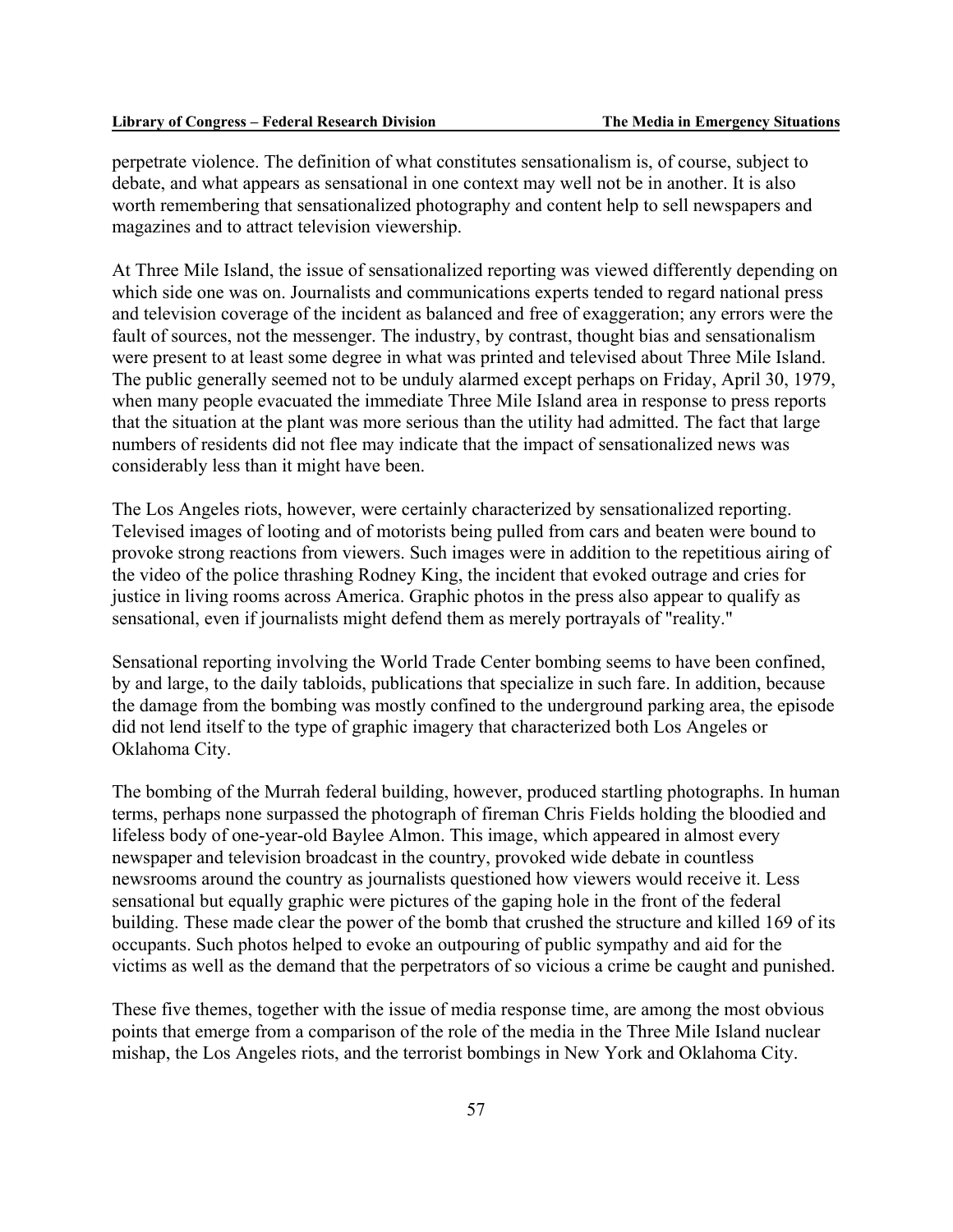Other commonalities might be uncovered by a more detailed research effort. There is nothing startling or unique about these themes or about the conduct of the media in any of them. If future scenarios resemble any of the cases under review here, as they undoubtedly will, then it is highly likely that the media will cover those situations and will interact with the public in a manner similar to the way they did at Three Mile Island, Los Angeles, New York, and Oklahoma City.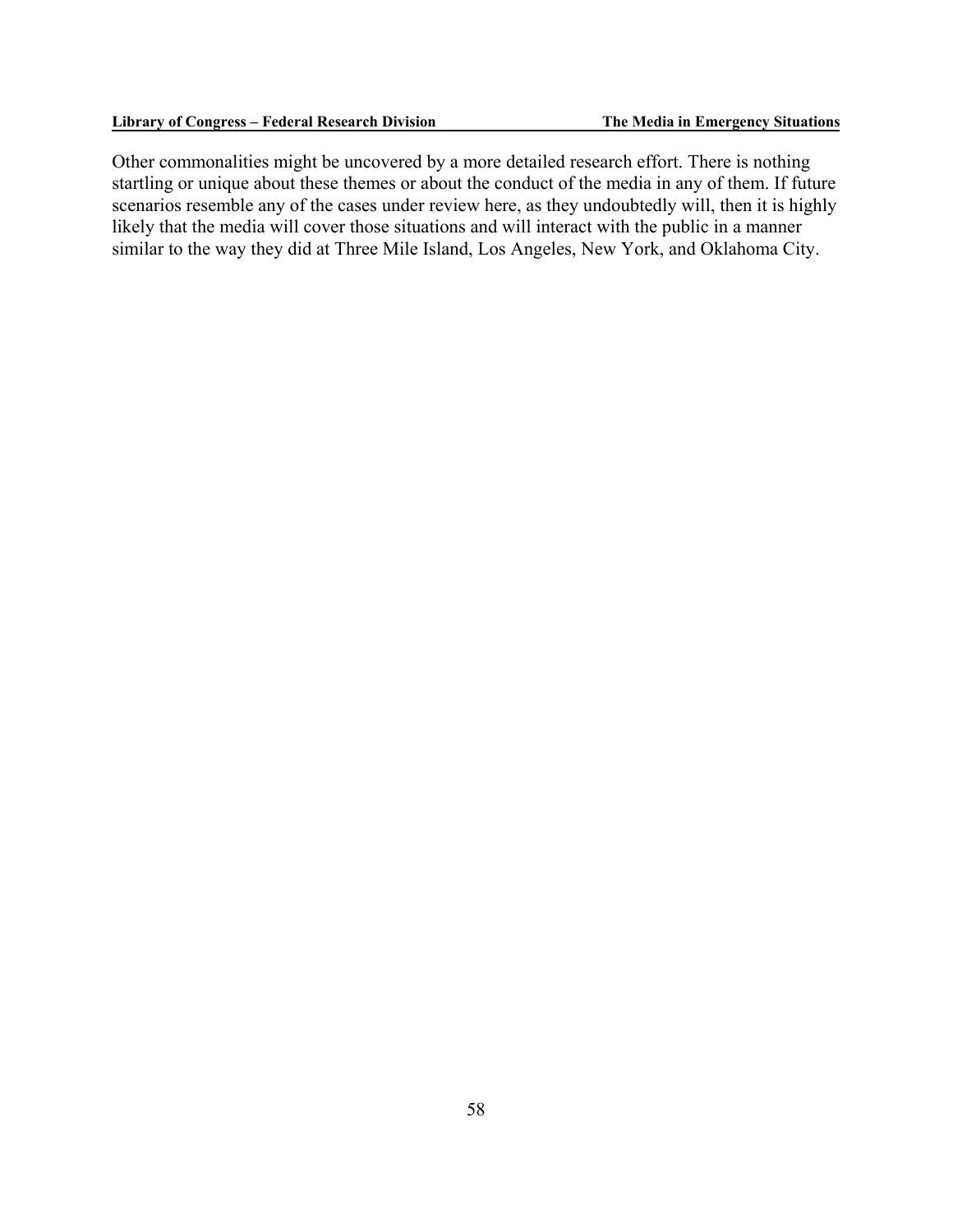#### **BIBLIOGRAPHY**

#### **Introduction**

"All Carnage, All the Time," *Newsweek*, August 23, 1999, 45.

- Burkhart, Ford N. *Media, Emergency Warnings, and Citizen Response*. Boulder, Colorado: Westview Press, 1991.
- Ford, Peter. "What About Disasters TV Crews Miss," *Christian Science Monitor*, August 26, 1999, 1, 8.

#### **The Three Mile Island Nuclear Accident, 1979**

- Burnham, David. "The Press and Nuclear Energy." Pages 107-08 in Thomas H. Moss and David L. Sills, eds., *The Three Mile Island Nuclear Accident: Lessons and Implications*. Annals of the New York Academy of Sciences, 365. New York: New York Academy of Sciences, 1981.
- Flynn, Cynthia Bullock. "Local Public Opinion." Pages 146-57 in Thomas H. Moss and David L. Sills, eds., *The Three Mile Island Nuclear Accident: Lessons and Implications*. Annals of the New York Academy of Sciences, 365. New York: New York Academy of Sciences, 1981.
- Friedman, Sharon M. "TMI: The Media Story That Will Not Die." Pages 63-83 in Lynne Walters, Lee Wilkins, and Tim Walters, eds., *Bad Tidings: Communication and Catastrophe*. Hillsdale, New Jersey: Lawrence Erlbaum Associates, 1989.
- Goldman, Peter, et al. "In the Shadow of the Towers," *Newsweek*, April 9, 1979, 29.
- Media Institute. *The Public's Right to Know: Communicators' Response to the Kemeny Commission Report. A Survey by the Media Institute*. Washington, 1980.
- Murray, William B. "Shared Responsibilities of the Utility and the Media in Crisis Situations." Pages 116-20 in Thomas H. Moss and David L. Sills, eds., *The Three Mile Island Nuclear Accident: Lessons and Implications.* Annals of the New York Academy of Sciences, 365. New York: New York Academy of Sciences, 1981.
- Rubin, David M. "The Public's Right to Know: The Accident at Three Mile Island." Pages 131- 41 in David L. Sills, C. P. Wolf, and Vivien B. Shelanski, eds., *Accident at Three Mile Island: The Human Dimensions*. Boulder, Colorado: Westview Press, 1982.
- Rubin, David M. "What the President's Commission Learned About the Media." Pages 95-106 in Thomas H. Moss and David L. Sills, eds., *The Three Mile Island Nuclear Accident:* Lessons and Implications. Annals of the New York Academy of Sciences, 365. New York: New York Academy of Sciences, 1981.
- Sandman, Peter M., and Mary Paden. "At Three Mile Island," *Columbia Journalism Review*, July/August 1979, 43-58.
- Shain, Russell E. "It's the Nuclear, Not the Power and It's in the Culture, Not Just the News." Pages 149-60 in Lynne Walters, Lee Wilkins, and Tim Walters, eds., *Bad Tidings:*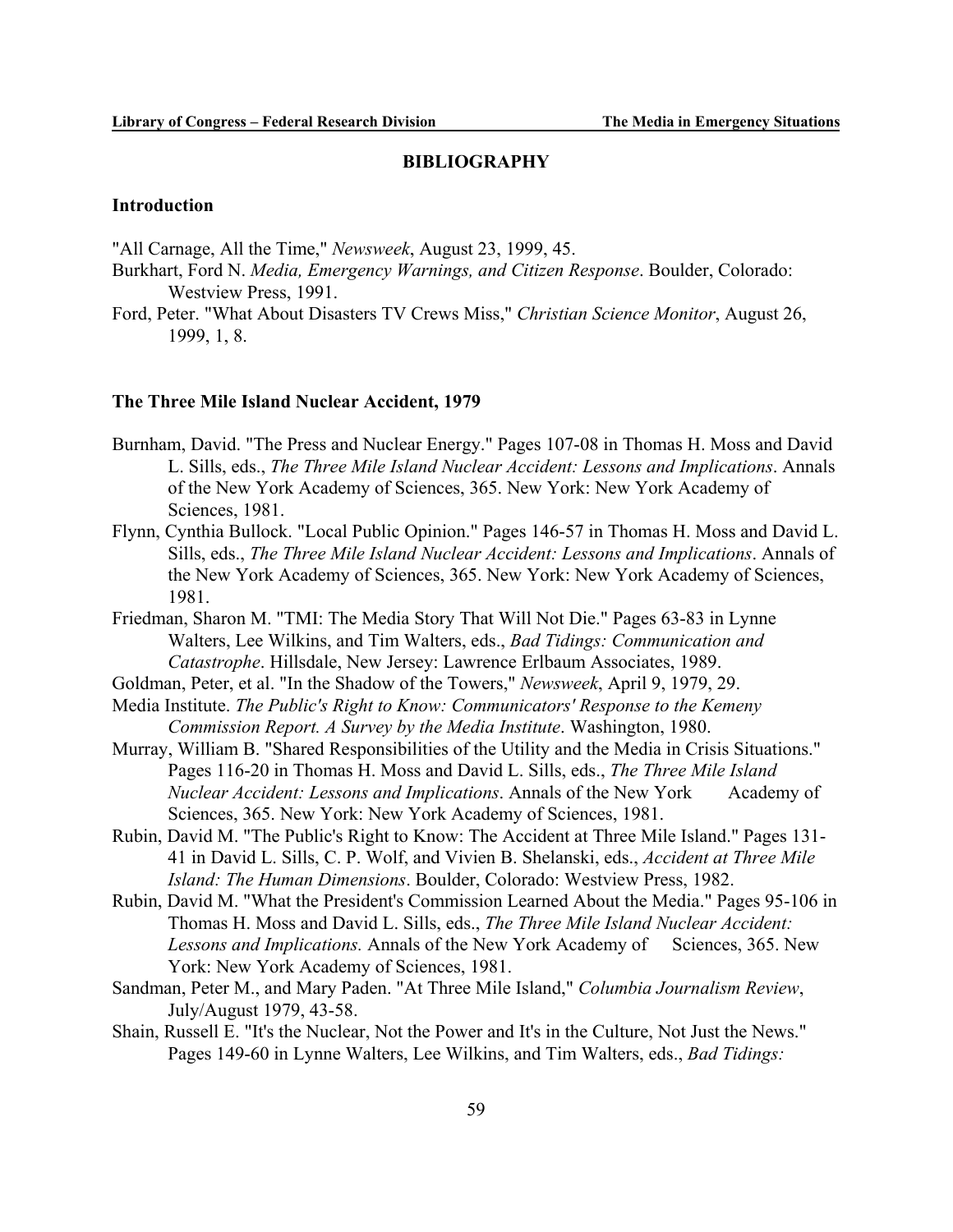*Communication and Catastrophe*. Hillsdale, New Jersey: Lawrence Erlbaum Associates, 1989.

Stevens, Mitchell, and Nadyne G. Edison. "News Media Coverage of Issues During the Accident at Three-Mile Island," *Journalism Quarterly*, 59, No. 2, Summer 1982, 199-204, 259.

del Tredici, Robert. *The People of Three Mile Island*. San Francisco: Sierra Club Books, 1980.

- Trunk, Anne D., and Edward V. Trunk. "Three Mile Island: A Resident's Perspective." Pages 175-85 in Thomas H. Moss and David L. Sills, eds., *The Three Mile Island Nuclear Accident: Lessons and Implications*. Annals of the New York Academy of Sciences, 365. New York: New York Academy of Sciences, 1981.
- United States. *Staff Report to the President's Commission on the Accident at Three Mile Island. Report of the Public's Right to Information Task Force*. Washington: 1979.
- Vollmer, Richard. "Representing the Nuclear Regulatory Commission." Pages 110-12 in Thomas H. Moss and David L. Sills, eds., *The Three Mile Island Nuclear Accident: Lessons and Implications.* Annals of the New York Academy of Sciences, 365. New York: New York Academy of Sciences, 1981.

Williams, Dennis A., et al. "Beyond 'The China Syndrome,'" *Newsweek*, April 16, 1979, 31.

### **The Los Angeles Riots, 1992**

Alter, J. "TV and the 'Firebell,'" *Newsweek*, May 11, 1992, 43.

Atwater, T., and N. D. Weerakkody. "A Portrait of Urban Conflict: *The L.A. Times* coverage of the Los Angeles riots." A paper submitted to the Media Management and Economics Division, Association for Education in Journalism and Mass Communication, Annual Meeting, Atlanta, Georgia, August 1994.

Cole, Michael D. *The L. A. Riots: Rage in the City of Angels.* Springfield, New Jersey: Enslow, 1999.

- Freeman, M. "L.A.'s Local News Takes to the Streets," *Broadcasting*, 122, No. 19, May 4, 1992, 11-13.
- Goodman, W. "TV, Violence, and the Return of Radical Chic," *Columbia Journalism Review*, 31, No. 2, July-August 1992, 27-28.

*Keesing's Record of World Events*. Cambridge, England: Longman, 1992.

Koon, S. C., and R. Deitz. "Presumed Guilty," in *Nieman Reports*, 46, No. 5, Winter 1992, 29- 40.

*Los Angeles Sentinel*, August 11, 1994, A:4.

*Los Angeles Times*, April 30, 1992, A:21-25.

Offe, C. *Contradictions of the Welfare State*. Cambridge, Mass: MIT Press, 1984.

Olsen, D. A., M. L. Galician, and R. Craft. "Perceptions of News Media Managers Toward Their Own Corporate Community Responsibility." A paper submitted to the Media Management and Economics Division, Association for Education in Journalism and Mass Communication, Annual Meeting, Atlanta, Georgia, August, 1994.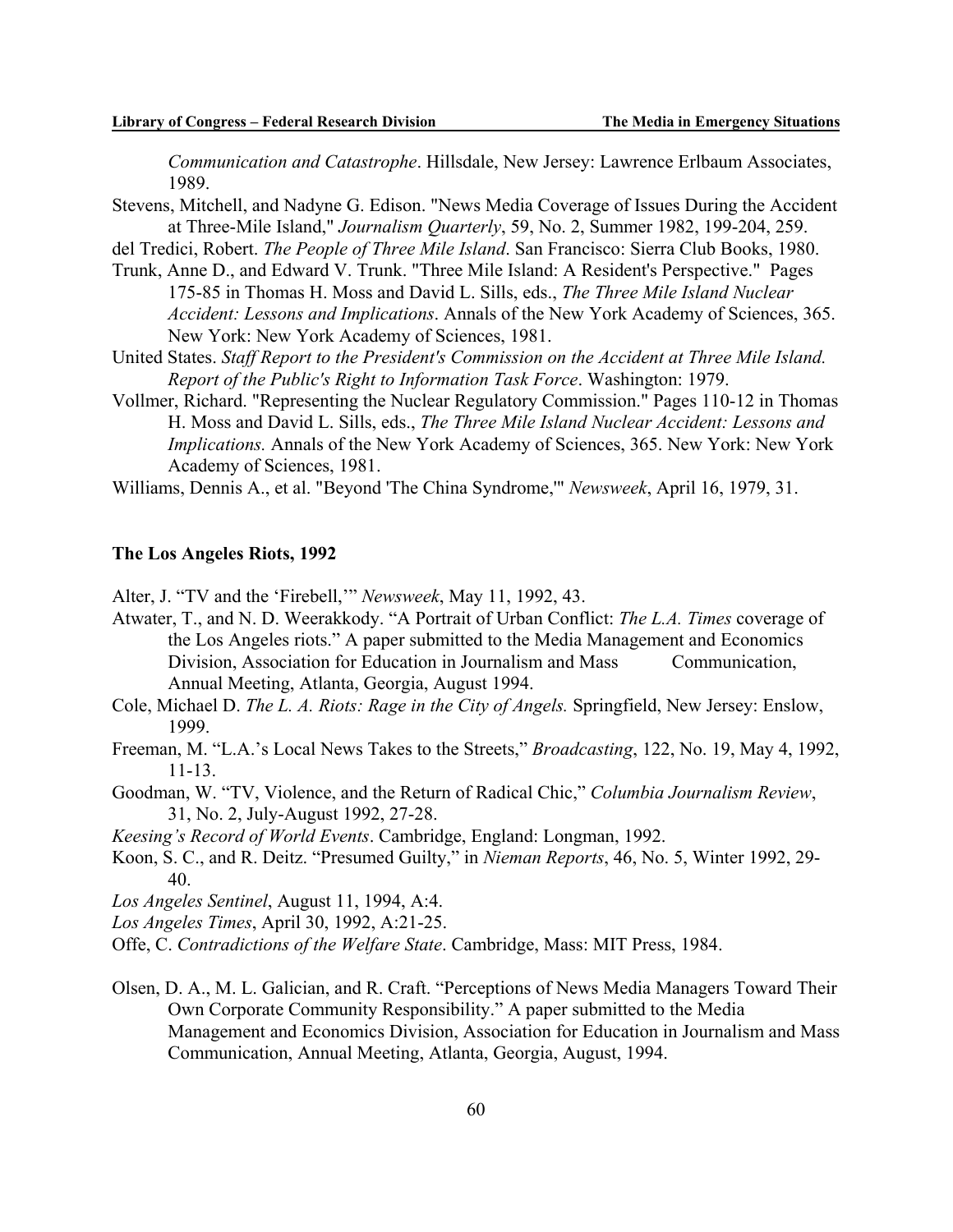- Salak, John. *The Los Angeles Riots: America's Cities in Crisis*. Brookfield, Connecticut: Millbrook Press, 1993.
- Shirley, Carol Bradley. "Where Have You Been: Journalists Neglect the Inner City until Crisis Arrives," *Columbia Journalism Review*, 31, No. 2, July-August, 1992, 1992, 25-28.
- Stein, M. L. "Politicians to Examine Media: California Assembly Committee to Hold Hearings on Media Coverage of the Los Angeles Riots; Journalists Invited to Testify," *Editor & Publisher*, 125, No. 30, July 25, 1992, 7-8.
- Stein, M. L. "Relentless Criticism: Sixteen Months after the Los Angeles Riots, Coverage by Local Media Continues to be Blasted," *Editor & Publisher*, 126, No. 36, September 4, 1993, 11-45.
- TV Videos: CBS Evening News. April 29, 1992.
- *USA Today*, August 6, 1992, A:1.
- Whitman, David. "The Untold Story of the L.A. Riot," *U.S. News & World Report*, 114, No. 21, May 31, 1993, 34-48.

#### **The World Trade Center Bombing, 1993**

- Associated Press. "FBI Did Not Try to Stop Story," *Newsday* [New York], March 6, 1993, 77.
- Blumenthal, Ralph. "Insistence on Refund for a Truck Results in an Arrest in Explosion," *New York Times*, March 5, 1993, A:1, B:4.
- *CBS Evening News*, February 26, 1993. New York: Columbia Broadcasting System.
- De Moraes, Lisa. "Denver, We Have a Problem," *Washington Post*, April 27, 1999, C:7.
- Dwyer, Jim, David Kocieniewski, Deidre Murphy, and Peg Tyre. *Two Seconds Under the World*. New York: Crown, 1994.
- Gottlieb, Martin. "Size of Blast 'Destroyed' Rescue Plan," *New York Times*, February 27, 1993, 23.
- Harden, Blaine. "2 Guilty in Trade Center Blast," *Washington Post*, November 13, 1997, A:1.
- Harrington, C. Lee. "'Is Anyone Else Out There Sick of the News?!': TV Viewers' Responses to Non-routine News Coverage," *Media, Culture & Society*, 20, No. 3, July 1998, 471-94.
- *Keesing's Record of World Events*. Cambridge, England: Longman, 1993.
- Kerson, Adrian. *Terror in the Towers*. New York: Random House, 1993.
- Kolbert, Elizabeth. "News Coverage Plays Central Role in Story," *New York Times*, February 27, 1993, 23.
- Mathews, Tom, *et al*. "A Shaken City's Towering Inferno," *Newsweek*, March 8, 1993, 26-27.
- McAlary, Mike. "Fear Not the Faceless Bomber," *Daily News* [New York], February 28, 1993, 4.
- Molloy, Joanna, and Brian Kates. "'It Could Happen Anywhere,'" *Daily News* [New York], February 28, 1993, 27.
- Nelson, Lars-Erik. "Easy Access May Be the Killer," *Daily News* [New York], February 28, 1993, 2.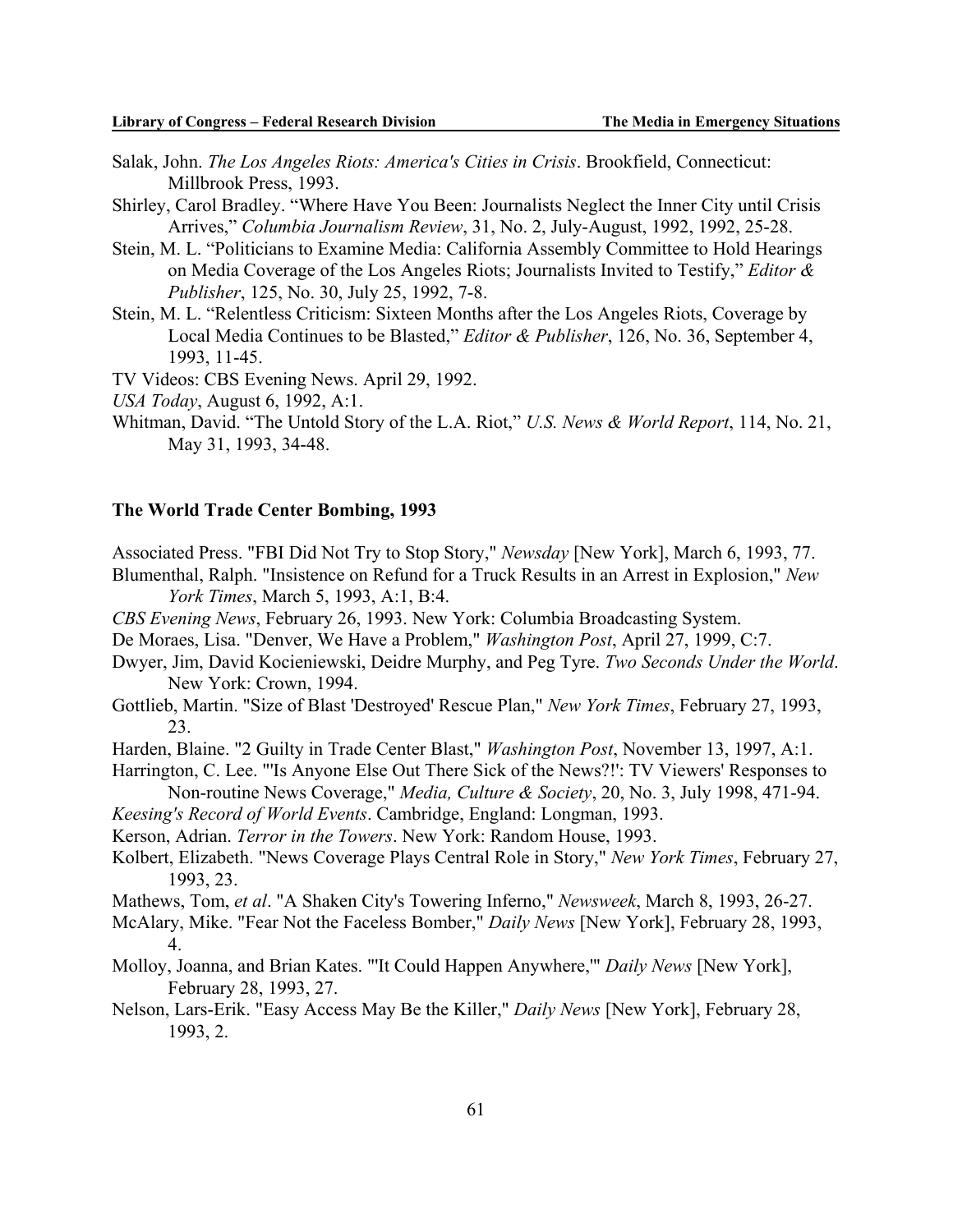- O'Shaughnessy, Patrice, and Gene Mustain. "Bomb Rocks Manhattan," *Daily News* [New York], February 27, 1993, 2-3, 16.
- Perlman, Shirley E., *et al*. "Focus on Stolen Van," *Newsday* [New York], March 4, 1993, 4, 21.
- Phillips, Karen. "5 Dead in Car Bomb Horror," *New York Post*, February 27, 1993, 2, 10.
- Sherrow, Victoria. *The World Trade Center Bombing: Terror in the Towers*. Springfield, New Jersey: Enslow, 1998.
- "Target: America," *Newsweek*, March 8, 1993, 28.
- "Terror in the Towers: A Media Relations Pro Tells His Story," *Public Relations Journal*, 49, No. 12, December 1993, 6, 12.
- "The Terrorism Trial," *Washington Post*, October 3, 1995, A:18.
- Thomas, Pierre. "Alleged Mastermind of World Trade Center Bombing Is Caught," *Washington Post*, February 9, 1995, A:12.
- Turque, Bill, *et al*. "A Break in the Blast," *Newsweek*, March 15, 1993, 28-31.
- "The Uses Of Terror," *Newsweek*, March 8, 1993, 24.

"Verdict Against Terrorism," *Washington Post*, March 5, 1994, A:18.

Watson, Russell, *et al*. "The Hunt Begins," *Newsweek*, March 8, 1993, 22-26.

Weingrad, Jeff, and Fran Wood. "Channel 2 Kept Going as Others Lost Power," *Daily News* [New York], February 27, 1993, 13.

Wood, Fran. "TV Airs Wrong Help Number," *Daily News* [New York], February 27, 1993, 13. Wood, Fran. "TV's Window on the Disaster," *Daily News* [New York], February 27, 1993, 13.

#### **The Oklahoma City Bombing, 1995**

- Alter, Jonathan. "Jumping to Conclusions," *Newsweek*, May 1, 1995, 55.
- "Amateur's Photo Seen 'Round the World," *News Photographer*, 50, No. 7, July 1995, 19, 25.
- Bender, Penny. "Jumping to Conclusions in Oklahoma City?," *American Journalism Review*, 17, No. 5, July 1995, 11-12.
- Deep, Said. "Rush to Judgment," *Quill*, 83, No. 6, July/August 1995, 18-23.
- "FBI Hampers Coverage with Tight Controls over Air Space," *News Photographer*, 50, No. 7, July 1995, 16.
- Fryklund, Mark. "BOMB!," *News Photographer*, 50, No. 7, July 1995, 14, 16.
- Hamm, Mark S. *Apocalypse in Oklahoma: Waco and Ruby Ridge Revenged*. Boston: Northeastern University Press, 1997.
- Jones, Stephen. *Others Unknown: The Oklahoma City Bombing Case and Conspiracy*. New York: Public Affairs, 1998.
- *Keesing's Record of World Events*. Cambridge, England: Longman, 1995.
- KFOR-TV. Broadcast video coverage, April 19, 1995. Oklahoma City, Oklahoma.
- Lafayette, Jon. "Covering the Carnage: Oklahoma City Bombing Grips TV Screens," *Electronic Media*, 14, No. 17, April 24, 1995, 1, 51.
- Moore, Michele Marie. *Oklahoma City: Day One*. Eagar, Arizona: The Harvest Trust, 1996.